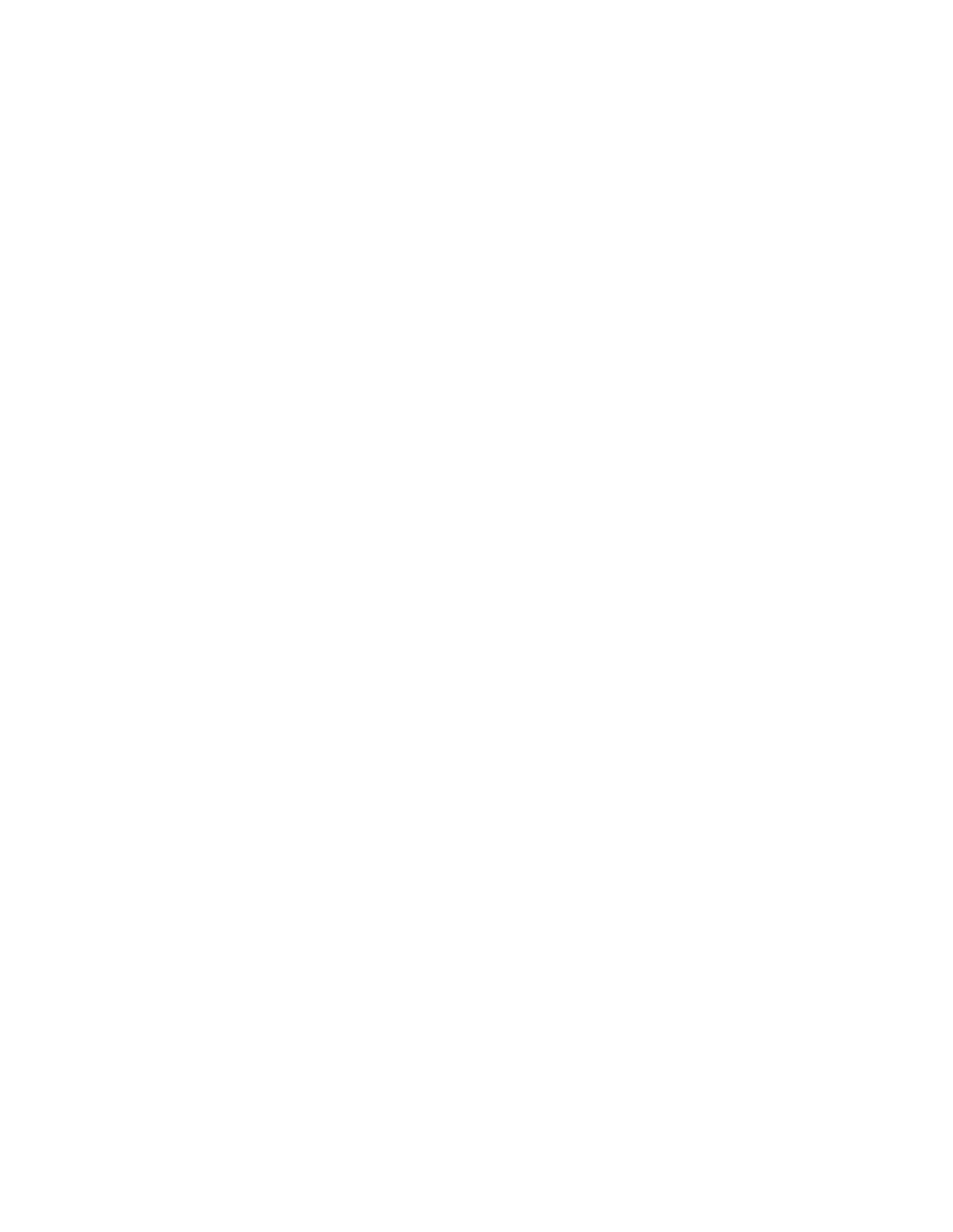

**2970 Hillside Leveling System**<br>for 9650 STS, 9660 STS, 9760 STS, 9860 STS<br>AND 9750 STS John Deere Combines

# **TABLE OF CONTENTS**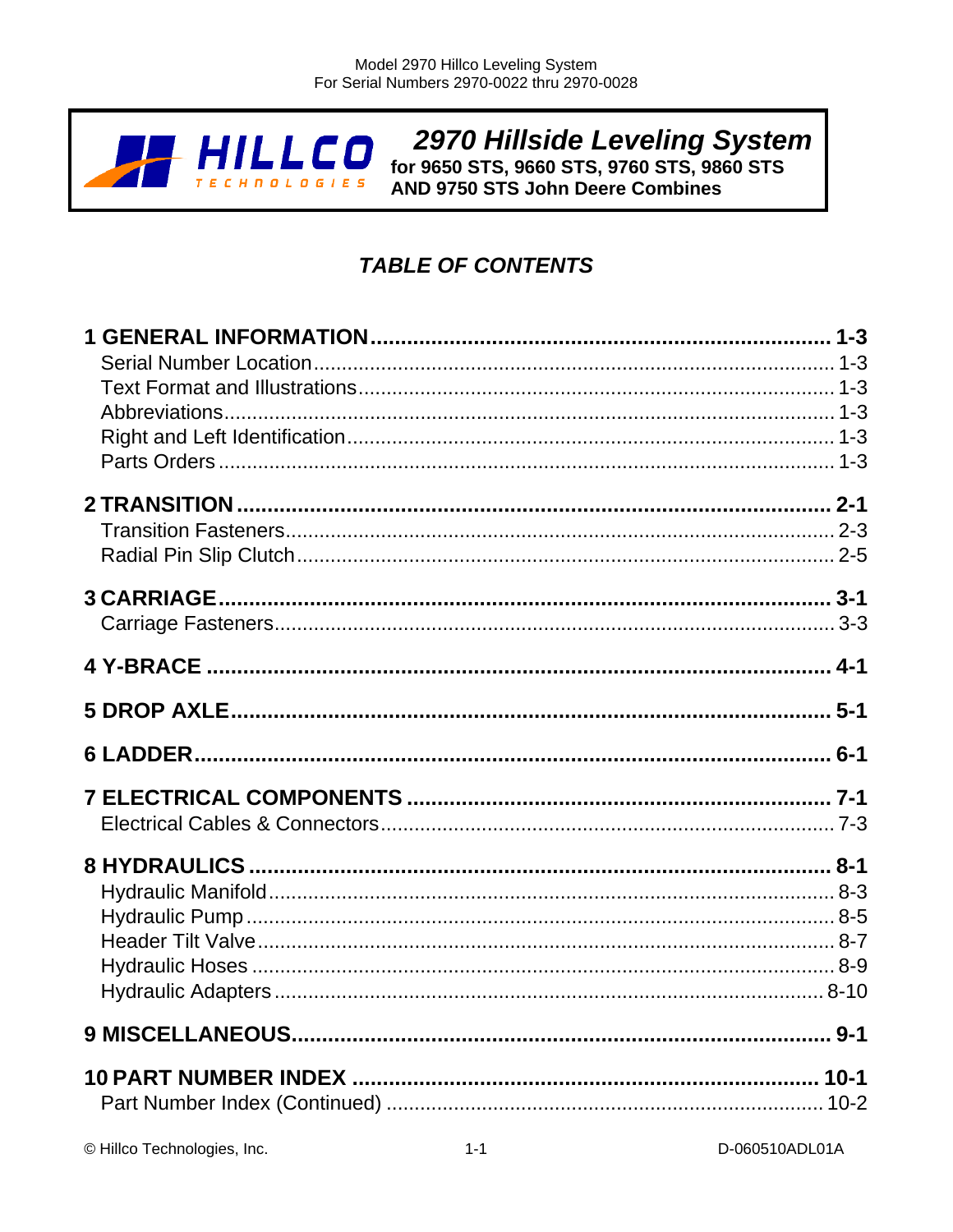Hillco Technologies, Inc. 107 1<sup>st</sup> Avenue Nezperce Id. 83543

Fax 208.937.2280 Phone 208.937.2461 Toll Free 800.937.2461

www.hillcotechnologies.com

© Hillco Technologies, Inc. 1-2 1-2 D-060510ADL01A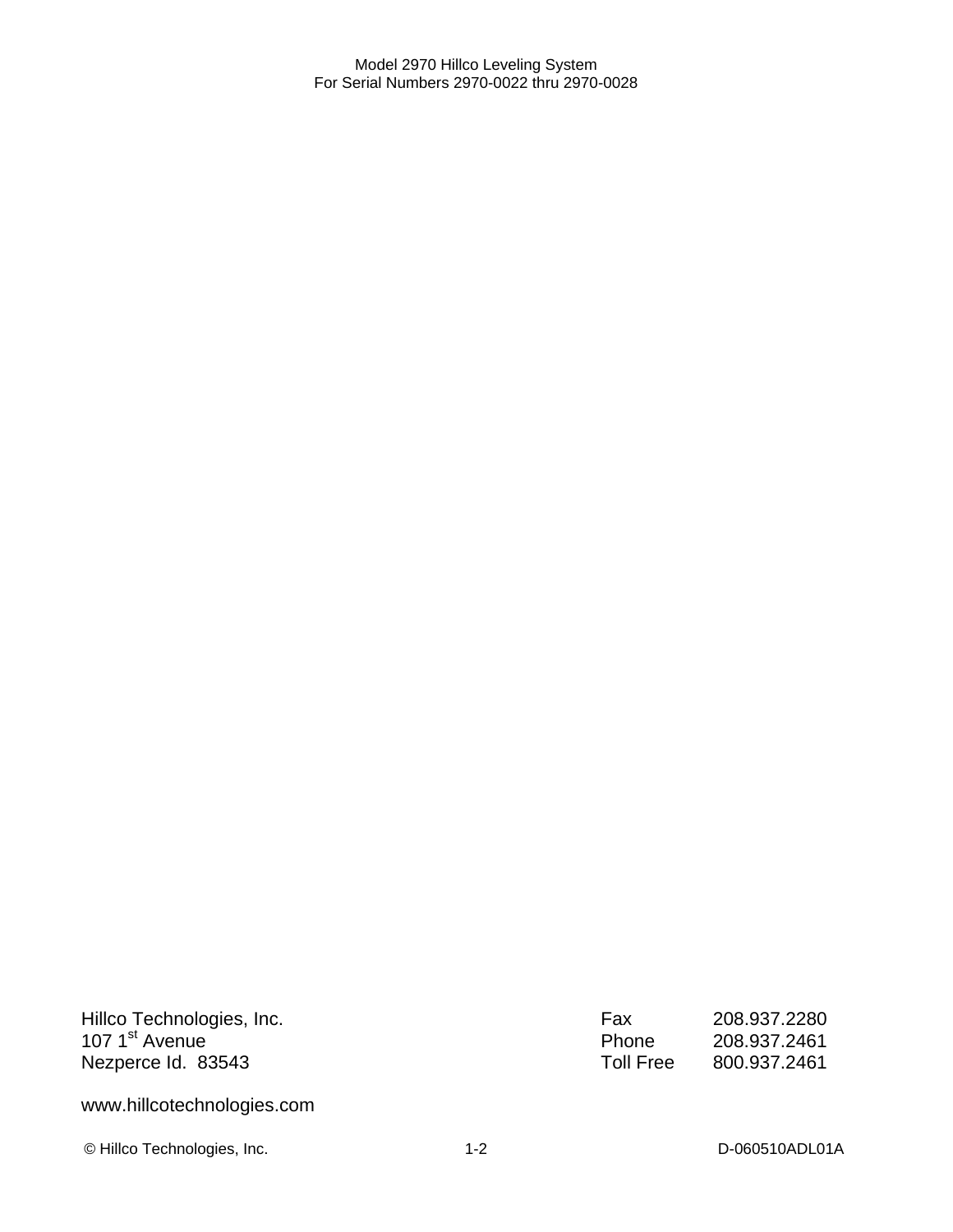### **1** *GENERAL INFORMATION*

### *SERIAL NUMBER LOCATION*



### *TEXT FORMAT AND ILLUSTRATIONS*

**The arrangement of this parts catalog is for easy identification of parts. All parts are illustrated in exploded views in proper relation to each other. Some diagrams refer to other pages for further information. Reference numbers used in the illustrations refer to line numbers in the part lists. The part lists appear to the right of all diagrams and correspond with those diagrams. Included in the part lists, along with the reference numbers are part numbers, part descriptions and the quantity of the part required per leveling system.** 

### *ABBREVIATIONS*

**SN** "Serial Number" refers to the serial number given to each leveling system (by Hillco Technologies), as well as the serial number given to the combine (by the specific combine manufacturer) the leveling system is installed upon. This abbreviation is used interchangeably in both instances. Each model 2970 Leveling System uses the following serial number format: 2970-XXXX (sequential numbers).

**ASM** "Assembly" refers to a whole grouping of parts (usually shown in the diagram corresponding with the page where "ASM" is shown unless otherwise noted). Some assemblies have parts that are sold separately, however some must be purchased as a single unit. Hillco Product Specialists will be able to assist you with any questions.

**NS** "Not Shown" refers to a part that is not depicted in the illustration.

### *RIGHT AND LEFT IDENTIFICATION*

The reference to right-hand and left-hand in this catalog is identified by the operator sitting in the operator's seat, looking toward the front of the machine (in normal forward travel).

### *PARTS ORDERS*

Orders must specify product model, serial number, correct part number, complete description, quantity required, method of shipment, shipping address, and billing address.

© Hillco Technologies, Inc. 1-3 D-060510ADL01A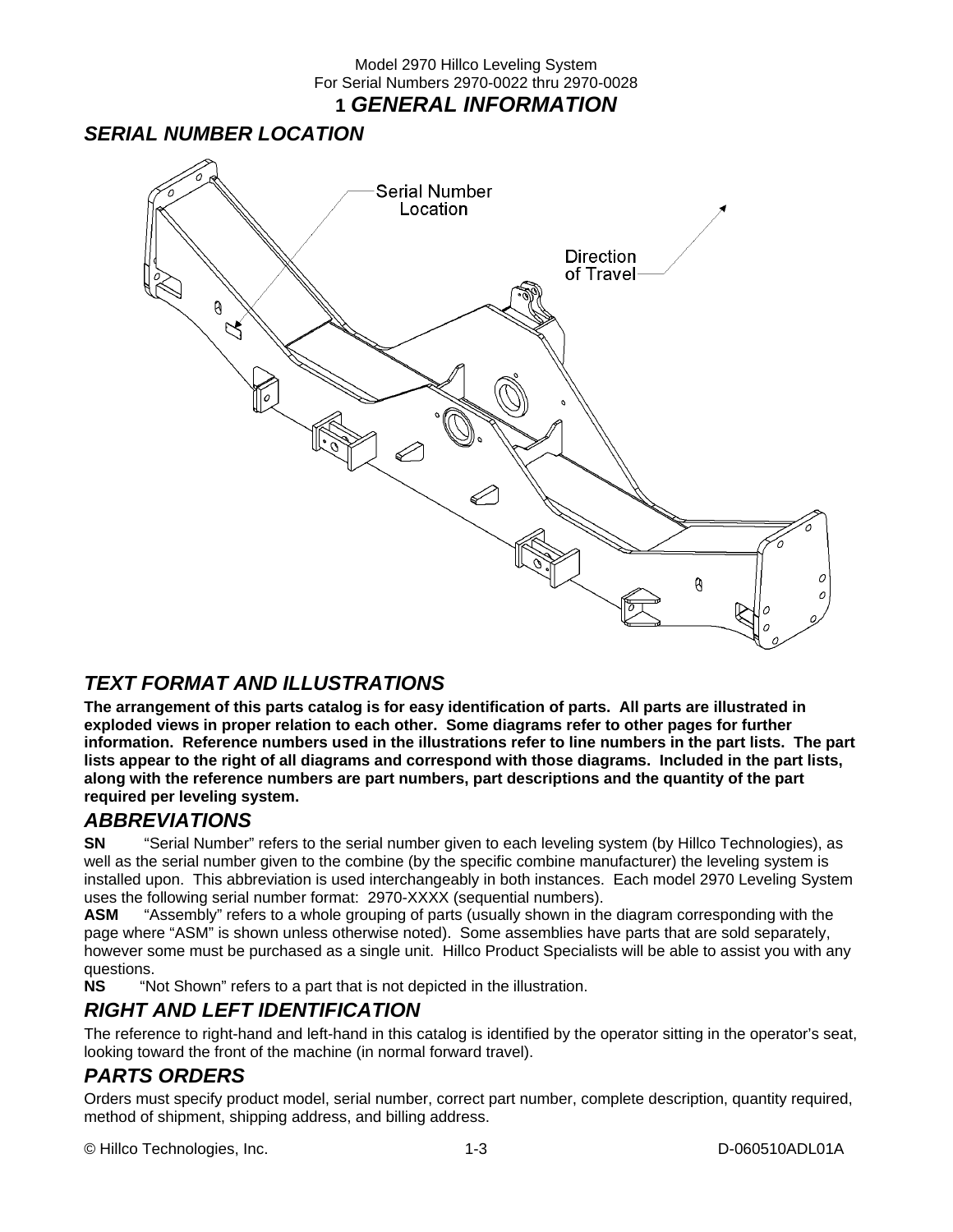**2** *TRANSITION*   $\left(36\right)$ 35  $\mathbf{e} \in \mathbb{R}^{d}$  $(2)$  $\circled{39}$ 37 ШI.  $(12)$  $\widehat{38}$  $(16)$ 19 9,  $\bf (\overline{8})$  $(13)$ 3  $\overrightarrow{5}$  $(13)$  $\varphi$ ₫  $\boldsymbol{A}$ 3  $\overbrace{14}$ ้ค  $\widehat{\mathcal{A}}$ 5  $(10)$  $\mathcal{F}$  $(10)$ TRANSITION DRIVE COMPONENT DETAIL $\circledS$  $(23)$  $\mathbf{24}$  $\widehat{\mathbf{20}}$  $(22)$ 





© Hillco Technologies, Inc. 2-1 D-060510ADL01A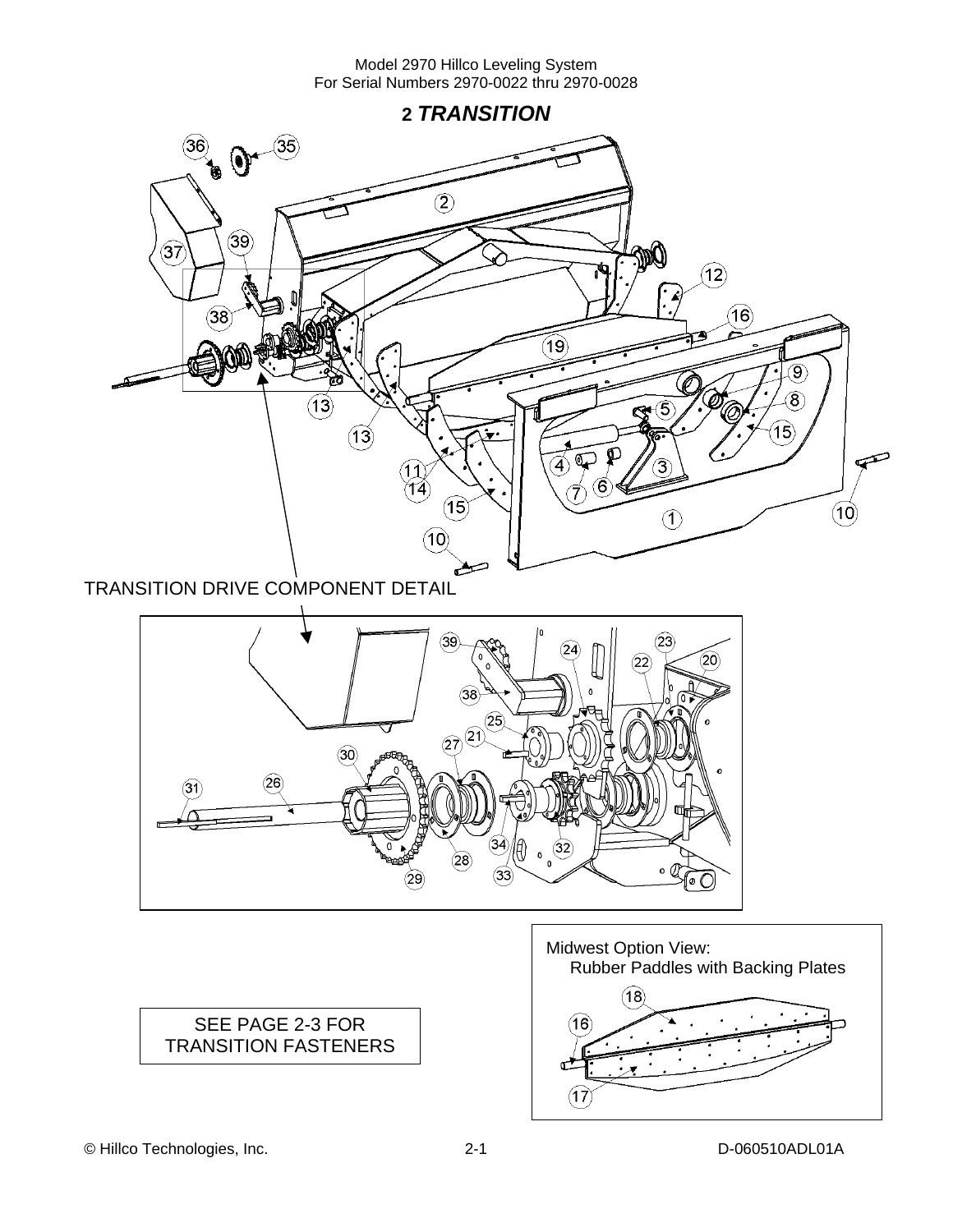|                                  | <b>TRANSITION COMPONENTS</b> |                         |                                     |                                                        |  |  |  |
|----------------------------------|------------------------------|-------------------------|-------------------------------------|--------------------------------------------------------|--|--|--|
| REF.                             | PART NO.                     | QTY.                    | <b>PART NAME</b>                    | <b>DESCRIPTION</b>                                     |  |  |  |
| 1                                | LA-228893                    | 1                       | <b>TA ADAPTER ASM</b>               |                                                        |  |  |  |
| $\boldsymbol{2}$                 | LA-234952                    | 1                       | <b>TT THROAT ASM</b>                |                                                        |  |  |  |
| 3                                | LA-229022                    | 1                       | TM MOUNT ASM, ROD                   |                                                        |  |  |  |
| $\overline{4}$                   | HC-100706                    | 1                       | CYLINDER, SLAVE, 2-1/2 X 12-1/2     |                                                        |  |  |  |
| <b>NS</b>                        | HC-134191                    | $\mathbf{1}$            | <b>SEAL KIT, SLAVE CYLINDER</b>     |                                                        |  |  |  |
| 5                                | LA-229071                    | 4                       | TM PIN ASM, TRIM CYLINDER           |                                                        |  |  |  |
| 6                                | LM-237751                    | $\mathbf{1}$            | LM STOP, SLAVE CYL ROD              | <b>MIDWEST COMBINES WITH</b><br><b>6-ROW CORN HEAD</b> |  |  |  |
| $\overline{7}$                   | LM-237761                    | 1                       | LM STOP, SLAVE CYL BASE             | <b>MIDWEST COMBINES WITH</b><br><b>6-ROW CORN HEAD</b> |  |  |  |
| 8                                | LM-226841                    | $\mathbf{1}$            | TM COLLAR, PIVOT                    |                                                        |  |  |  |
| 9                                | LTP-241721                   | $\mathbf{1}$            | <b>BUSHING, GRAPHITE</b>            |                                                        |  |  |  |
| 10                               | LM-229192                    | $\overline{c}$          | TM ROD, LOCK                        |                                                        |  |  |  |
| <b>NS</b>                        | MC-135531                    | $\overline{c}$          | SPRING, COMPRESSION                 |                                                        |  |  |  |
| 11                               | LM-229152                    | 1                       | TM PLATE, WEAR BOTTOM               |                                                        |  |  |  |
| 12                               | LM-229161                    | $\mathbf{1}$            | TM PLATE, WEAR LH                   |                                                        |  |  |  |
| 13                               | LM-229171                    | $\mathbf{1}$            | TM PLATE, WEAR RH                   |                                                        |  |  |  |
| 14                               | LM-249861                    | $\overline{c}$          | TM PLT, BACKING                     |                                                        |  |  |  |
| 15                               | LP-249871                    | $\overline{c}$          | TM UHMW, BACKING                    |                                                        |  |  |  |
|                                  |                              |                         | <b>BEATER SHAFT</b>                 |                                                        |  |  |  |
| 16                               | LA-249611                    | 1                       | TB ASM, SHAFT                       |                                                        |  |  |  |
| 17                               | LM-228442                    | $\overline{c}$          | TB PLATE, PADDLE BACKING            | MIDWEST COMBINES ONLY                                  |  |  |  |
| 18                               | LP-228881                    | $\overline{\mathbf{c}}$ | TB PADDLE, RUBBER                   | MIDWEST COMBINES ONLY                                  |  |  |  |
| 19                               | LM-238341                    | $\overline{c}$          | TB PADDLE, METAL                    | NORTHWEST COMBINES ONLY                                |  |  |  |
| 20                               | LA-229051                    | $\overline{c}$          | TM MOUNT ASM, BEATER                |                                                        |  |  |  |
| 21                               | LS-212701                    | 1                       | TM KEY, BEATER DRIVE, 3/8 X 2       |                                                        |  |  |  |
| 22                               | MC-100548                    | 2                       | BEARING INSERT, 1-7/16, NON-RELUBE  |                                                        |  |  |  |
| 23                               | MC-101339                    | $\overline{2}$          | FLANGETTES, RND BEARING             |                                                        |  |  |  |
| 24                               | MC-135501                    | $\mathbf{1}$            | SPROCKET, 16T 80P TAPER BORE HRD    |                                                        |  |  |  |
| 25                               | MC-135511                    | $\mathbf{1}$            | HUB, SPLIT TAPER 1-7/16             |                                                        |  |  |  |
| <b>NS</b>                        | LP-232162                    | 1                       | TM CHAIN, 28 PIN 80P                |                                                        |  |  |  |
| <b>NS</b>                        | MC-139341                    | $\mathbf{1}$            | LINK, CONNECTING, 80P               |                                                        |  |  |  |
| <b>NS</b>                        | MC-139351                    | 1                       | LINK, OFFSET, 80P                   |                                                        |  |  |  |
|                                  |                              |                         | <b>TRANSITION THROAT JACK SHAFT</b> |                                                        |  |  |  |
| 26                               | LM-229142                    | $\mathbf{1}$            | TM SHAFT, JACK                      |                                                        |  |  |  |
| 27                               | MC-100548                    | $\overline{2}$          | BEARING INSERT, 1-7/16, NON-RELUBE  |                                                        |  |  |  |
| 28                               | MC-101339                    | 2                       | <b>FLANGETTES, RND BEARING</b>      |                                                        |  |  |  |
| 29                               | LM-226532                    | 1                       | TM SPROCKET, RADIAL SLIP CLUTCH     |                                                        |  |  |  |
| 30                               | MC-136921                    | 1                       | RADIAL PIN SLIP CLUTCH              |                                                        |  |  |  |
| 31                               | LS-244471                    | 1                       | TM KEY, RADIAL PIN SLIP CLUTCH      |                                                        |  |  |  |
| 32                               | MC-135491                    | 1                       | SPROCKET, 11T 80P TAPER BORE HRD    |                                                        |  |  |  |
| 33                               | MC-135511                    | 1                       | HUB, SPLIT TAPER 1-7/16             |                                                        |  |  |  |
| 34                               | LS-212701                    | 1                       | TM, KEY BEATER DRIVE                |                                                        |  |  |  |
| <b>NS</b>                        | LP-213252                    | 1                       | TM CHAIN, 62 PIN 60P                |                                                        |  |  |  |
| <b>NS</b>                        | MC-139361                    | 1                       | LINK, CONNECTING, 60P               |                                                        |  |  |  |
| <b>NS</b>                        | MC-139371                    | 1                       | LINK, OFFSET, 60P                   |                                                        |  |  |  |
| <b>FEEDER HOUSE BEATER DRIVE</b> |                              |                         |                                     |                                                        |  |  |  |
| 35                               | LA-235891                    | 1                       | TM DRIVE ASM TRAN, 21T 21SP/60P     |                                                        |  |  |  |
| 36                               | MC-142001                    | $\overline{c}$          | 1PC COLLAR, SPLIT, 1-3/8 BORE       |                                                        |  |  |  |
| 37                               | LM-236232                    | 1                       | TM SHIELD, DRIVE                    |                                                        |  |  |  |
|                                  |                              |                         | <b>TENSIONER</b>                    |                                                        |  |  |  |
| 38                               | MC-100546                    | 1                       | <b>TENSIONER</b>                    |                                                        |  |  |  |
| 39                               | MC-100237                    | 1                       | SPROCKET, IDLER, 15T 60P 5/8B       |                                                        |  |  |  |
| <b>NS</b>                        | MC-139241                    | 1                       | <b>TENSIONER HARDWARE KIT</b>       |                                                        |  |  |  |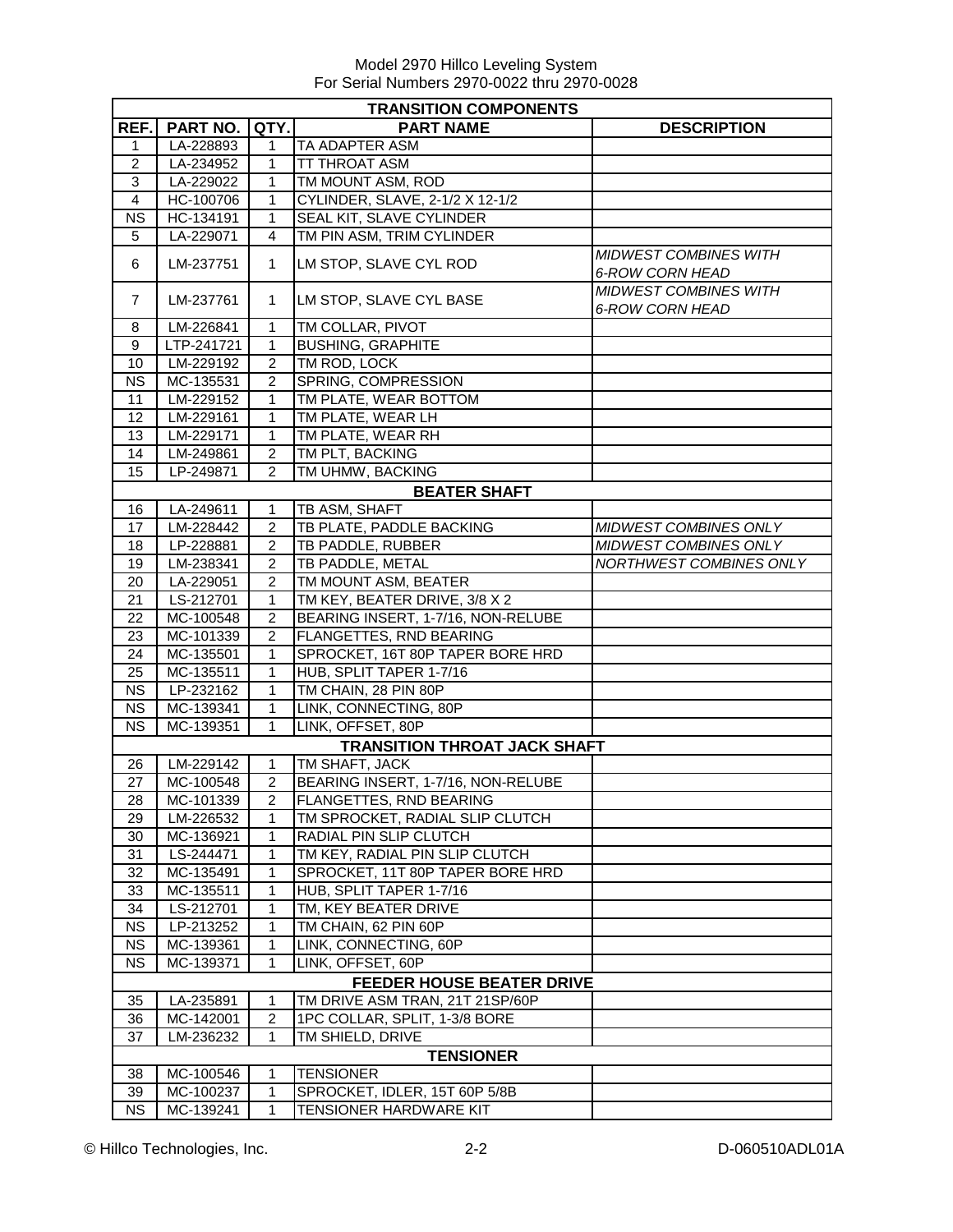

TRANSITION FASTENERS DRIVE COMPONENT DETAIL



\*Note: The fasteners with reference number "J" attach to the base of the Rod Mount Assembly (LA-229022), however they cannot be shown in this view. The leader is pointing to the general area, but they are behind the Throat Adapter.

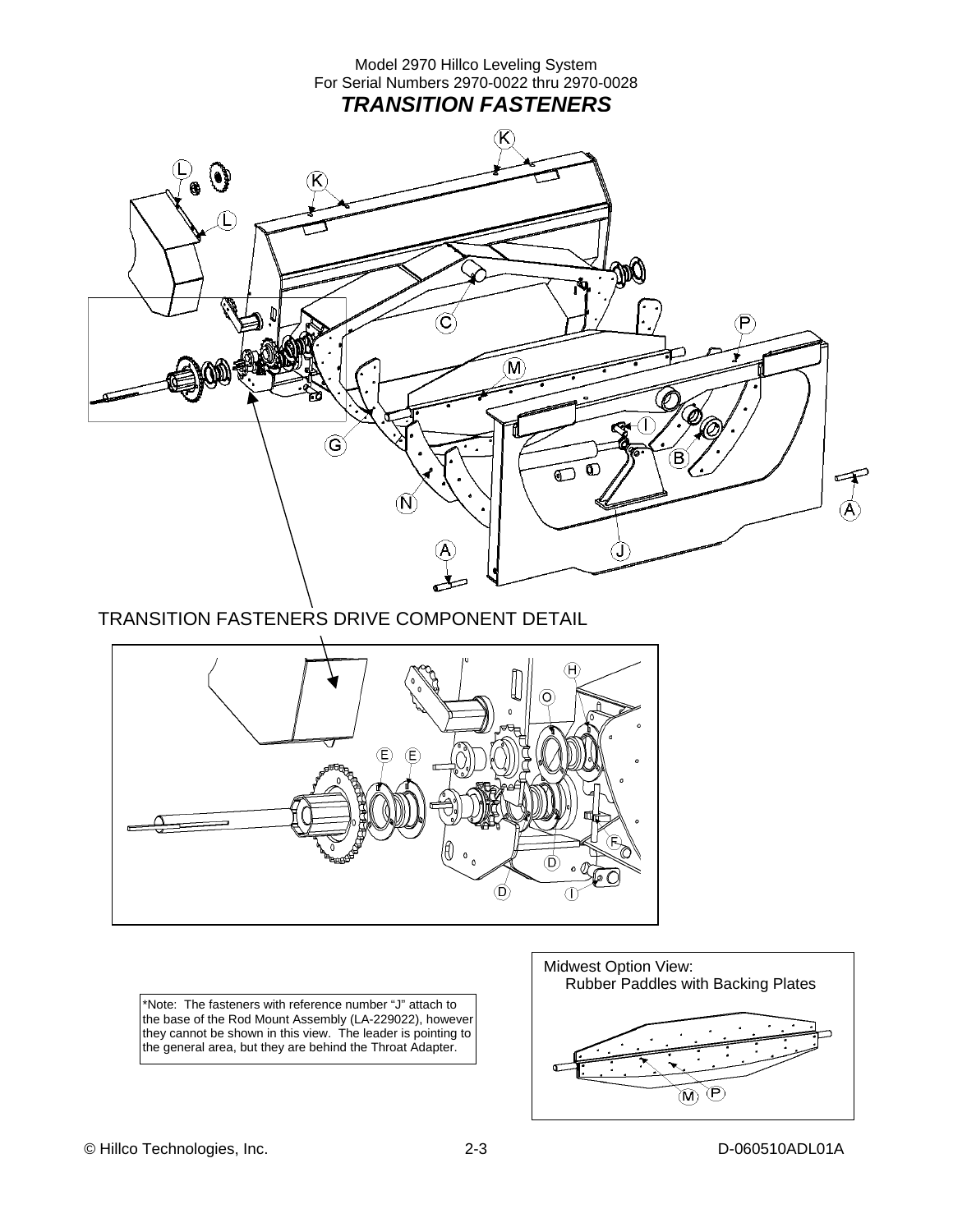|                         | <b>TRANSITION FASTENERS</b> |                |                                |                                    |  |  |  |
|-------------------------|-----------------------------|----------------|--------------------------------|------------------------------------|--|--|--|
| REF.                    | PART NO.                    | QTY.           | <b>PART NAME</b>               | <b>WHERE USED</b>                  |  |  |  |
| A                       | F-SHC-10M070F               | $\overline{2}$ | SHCS-8.8 M10 X 1.5O X 70       | THA HEADER LOCK                    |  |  |  |
| B                       | F-HC-16M120E                | 1              | HC-10.9 M16 X 2.00 X 120       | <b>MAIN PIVOT PIN COLLAR</b>       |  |  |  |
| B                       | F-HNS-16ME                  | 1              | HN-10.9 M16 X 2.00 STOVER      | <b>MAIN PIVOT PIN COLLAR</b>       |  |  |  |
| $\overline{C}$          | F-MB-14NR40                 | 3              | MACH BUSH 14 GA NR 2-1/2" ID   | <b>MAIN PIVOT PIN</b>              |  |  |  |
| D                       | F-HCF-10M020E               | 3              | IFLHC- 10.9 M10 X 1.50 X 20    | <b>INNER 3-BOLT JS BEARING</b>     |  |  |  |
| E                       | F-CB-10M030F                | 3              | CARR-8.8 M10 X 1.50 X 30       | OUTER 3-BOLT JS BEARING            |  |  |  |
| E                       | F-HNF-10MF                  | 3              | FLHN-8.8 M10 X 1.50            | OUTER 3-BOLT JS BEARING            |  |  |  |
| F                       | F-FWH-08                    | 4              | FW 1/2 HD YELLOW               | <b>BEATER BRNG TAKE-UP BLT</b>     |  |  |  |
| F                       | F-HNJ-12MF                  | 4              | HN-8.8 M12 X 1.75 JAM          | <b>BEATER BRNG TAKE-UP BLT</b>     |  |  |  |
| G                       | F-FHS-8M015E                | 29             | FHSC-10.9 M8 X 1.25 X 15       | <b>TT FACE PLATE</b>               |  |  |  |
| H                       | F-CB-12M040F                | 8              | CARR-8.8 M12 X 1.75 X 40       | TT BEATER BRNG MNT PLT             |  |  |  |
| $\overline{\mathsf{H}}$ | F-HNF-12MF                  | 9              | FLHN-8.8 M12 X 1.75            | TT BEATER BRNG MNT PLT             |  |  |  |
| L                       | F-HCF-10M020F               | $\overline{2}$ | FLHC-8.8 M10 X 1.50 X 20       | <b>SLAVE CYL MNT PIN</b>           |  |  |  |
| J                       | F-HC-16M050E                | 3              | HC-10.9 M16 X 2.00 X 50        | <b>ROD MNT</b>                     |  |  |  |
| J                       | F-HNS-16ME                  | 3              | HN-10.9 M16 X 2.00 STOVER      | <b>ROD MNT</b>                     |  |  |  |
| K                       | F-HCF-12M040E               | 4              | FLHC-10.9 M12 X 1.75 X 40      | <b>TRANSITION MNT - FOR SN</b>     |  |  |  |
|                         |                             |                |                                | $[9750 (-688210); 9650 (-686329)]$ |  |  |  |
|                         |                             |                |                                | <b>TRANSITION MNT</b>              |  |  |  |
| K                       | F-HCF-16M040E               | 4              | FLHC-10.9 M16 X 2.00 X 40      | ALL 60 SERIES COMBINES             |  |  |  |
|                         |                             |                |                                | [9750 (688211- ); 9750 (688330-    |  |  |  |
| L                       | F-HNF-10MF                  | $\overline{2}$ | FLHN-8.8 M10 X 1.50            | TM DRIVE SHIELD                    |  |  |  |
| L                       | F-HCF-10M020F               | $\overline{2}$ | FLHC-8.8 M10 X 1.50 X 20       | TM DRIVE SHIELD                    |  |  |  |
| м                       | F-HNSF-12ME                 | 9              | FLHN- 1039 M 12 X 1.75 STOVER  | STEEL BEATER PADDLES OR PADDLE     |  |  |  |
|                         |                             |                |                                | <b>BACKING PLATES</b>              |  |  |  |
| м                       | F-HCF-12M080E               | 9              | FLHC-10.9 M12 X 1.75 X 80      | STEEL BEATER PADDLES OR PADDLE     |  |  |  |
|                         |                             |                |                                | <b>BACKING PLATES</b>              |  |  |  |
| N                       | F-HCF-12M040E               | 10             | FLHC-10.9 M12 X 1.75 X 40      | <b>BACKING PLATES</b>              |  |  |  |
| $\Omega$                | F-HCF-10M020F               | 6              | FLHC-8.8 M10 X 1.50 X 20       | TT BEATER BRNG MNT PLT             |  |  |  |
|                         | <b>FOR MIDWEST COMBINES</b> |                |                                |                                    |  |  |  |
| P                       | F-EB-04C20                  | 34             | BOLT, ELEVATOR, 1/4-20 x 1-1/4 | <b>PB PADDLES</b>                  |  |  |  |
|                         |                             |                | <b>ZINC</b>                    |                                    |  |  |  |
| P                       | F-HNF-04C                   | 34             | SERR. FLHN 1/4-20 ZINC         | PB PADDLES                         |  |  |  |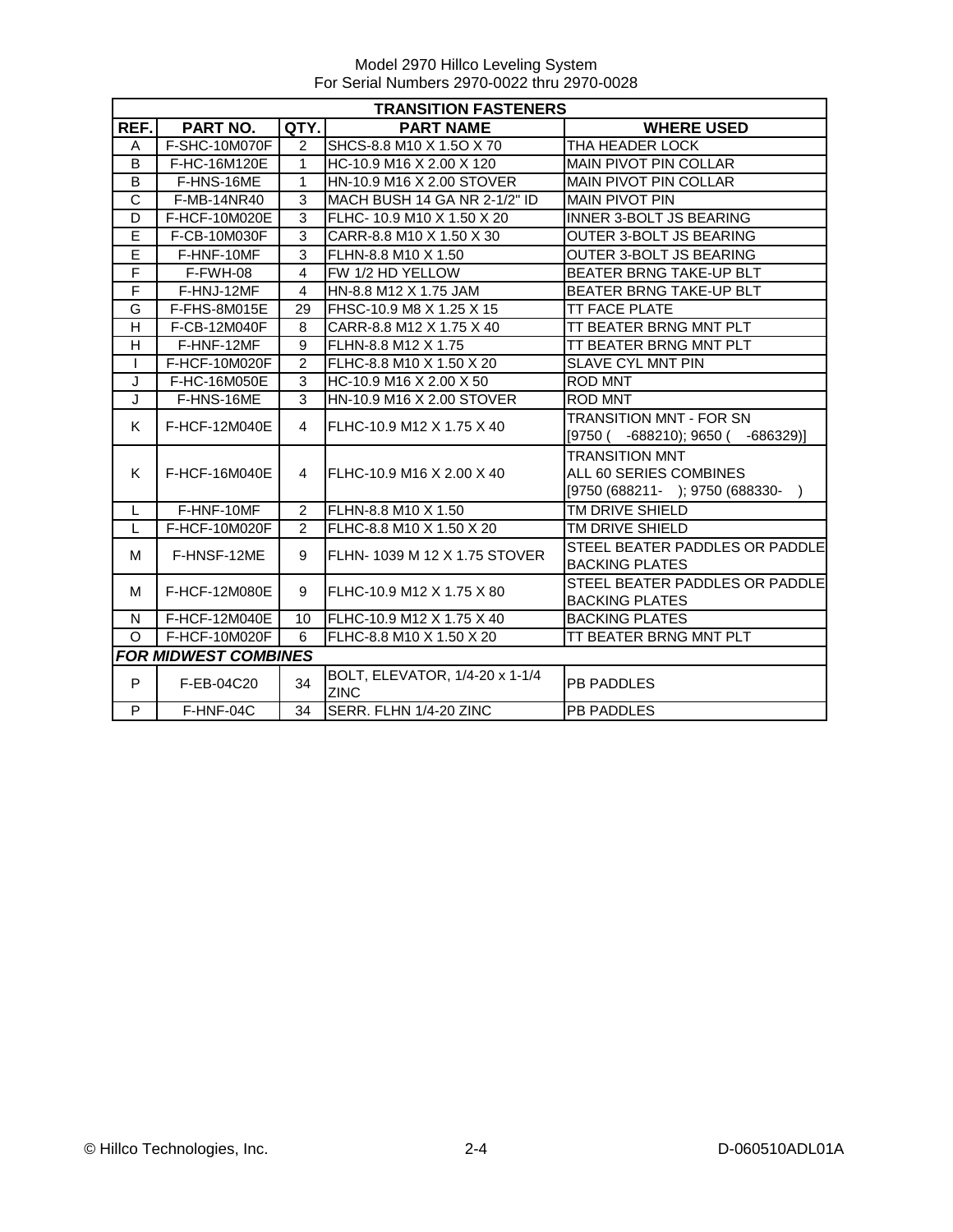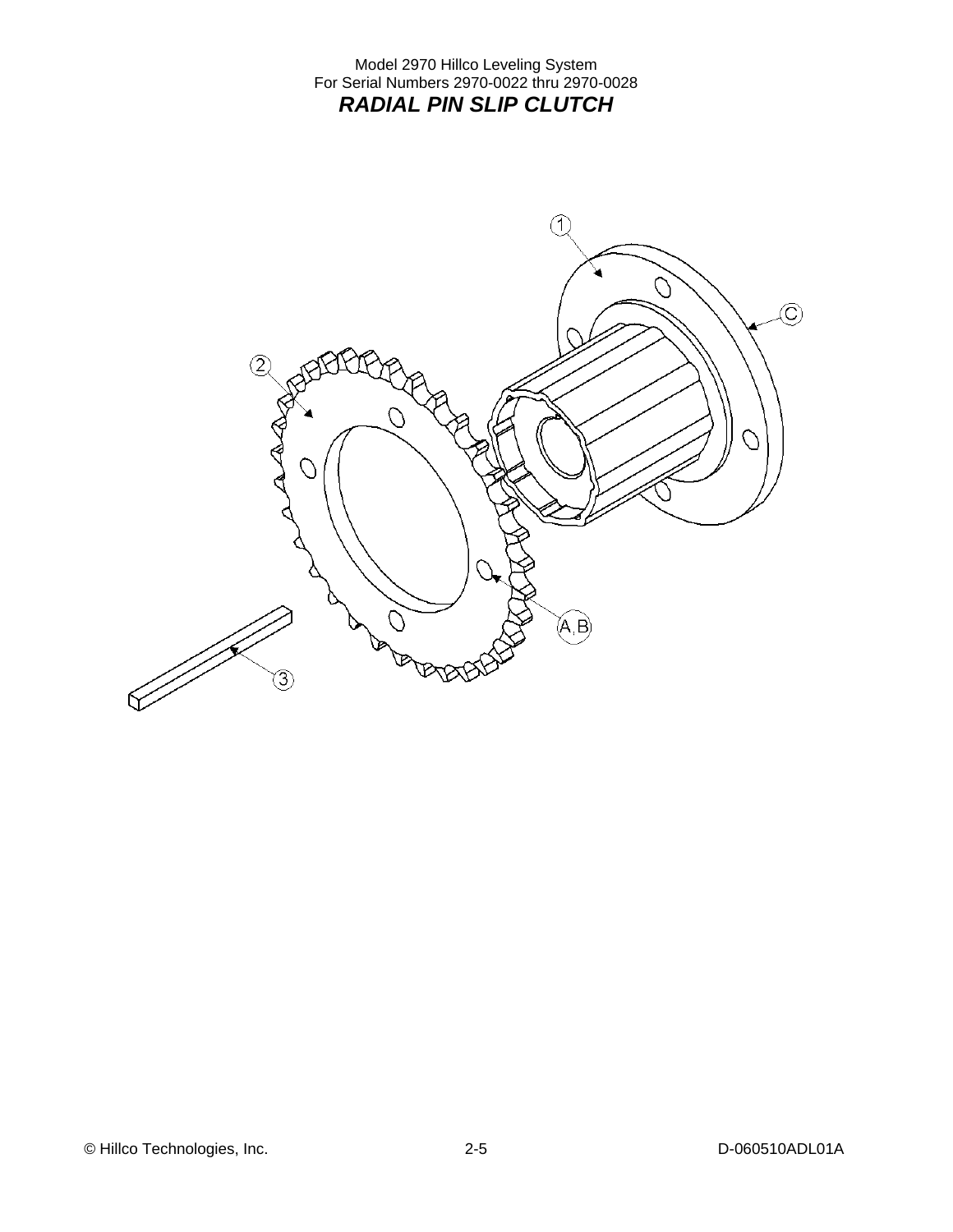| <b>RADIAL PIN SLIP CLUTCH COMPONENTS</b> |             |               |                                         |                    |  |  |
|------------------------------------------|-------------|---------------|-----------------------------------------|--------------------|--|--|
| REF.                                     | PART NO.    | QTY.          | <b>PART NAME</b>                        | <b>DESCRIPTION</b> |  |  |
|                                          | MC-136921   |               | RADIAL PIN SLIP CLUTCH                  |                    |  |  |
| $\mathfrak{p}$                           | LM-226532   |               | TM SPROCKET, RADIAL SLIP CLUTCH         |                    |  |  |
| 3                                        | LS-244471   | 2             | <b>TM KEY, RADIAL PIN SLIP CLUTCH</b>   |                    |  |  |
|                                          |             |               | <b>RADIAL PIN SLIP CLUTCH FASTENERS</b> |                    |  |  |
| Α                                        | F-HC8-08F20 |               | HC8 1/2-20 X 1-1/4                      |                    |  |  |
| B                                        | F-LW-08A    | 4             | LW 1/2 HD                               |                    |  |  |
|                                          | F-SSS-06C08 | $\mathcal{P}$ | SCREW, SOCKET SET 3/8-16 X 2            |                    |  |  |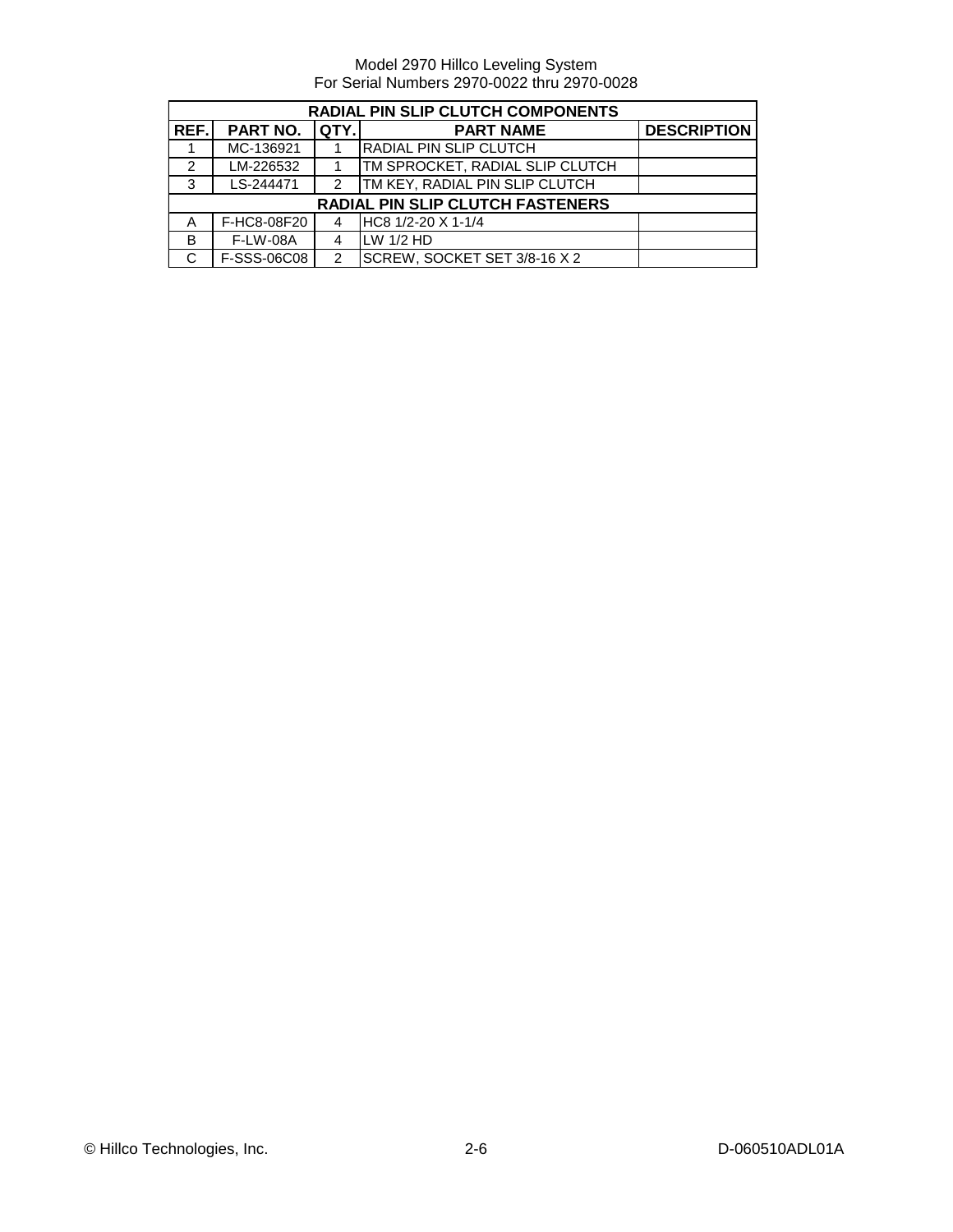# **3 CARRIAGE** SEE PAGE 3-3 FOR CARRIAGE FASTENERS

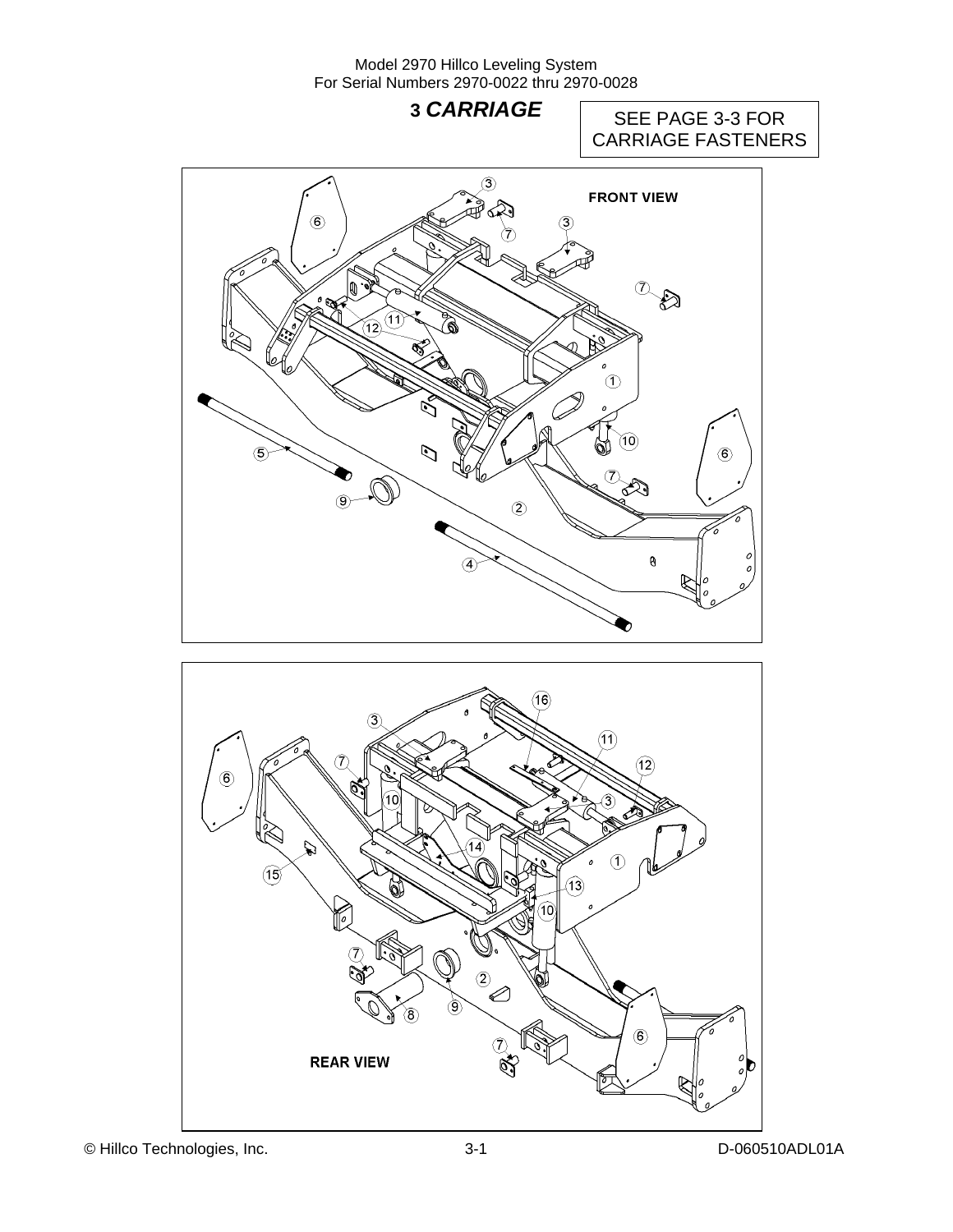|                        | <b>CARRIAGE</b>                          |                |                                 |                                                |  |  |  |
|------------------------|------------------------------------------|----------------|---------------------------------|------------------------------------------------|--|--|--|
| REF.                   | <b>PART NO.</b>                          | QTY.           | <b>PART NAME</b>                | <b>DESCRIPTION</b>                             |  |  |  |
| 1                      | LA-234922                                | 1              | CO ASM, 2970                    |                                                |  |  |  |
| 2                      | LA-234963                                | $\overline{1}$ | <b>CU ASM, 122.5</b>            |                                                |  |  |  |
|                        |                                          |                |                                 | <b>OPTIONAL -- FOR MIDWEST</b>                 |  |  |  |
| <b>NS</b>              | LA-234943                                | $\mathbf{1}$   | CU ASM, 114.5                   | <b>COMBINES</b>                                |  |  |  |
| 3                      | LA-235711                                | $\overline{2}$ | CM PLATE ASM, TOP               |                                                |  |  |  |
| $\overline{4}$         | MC-134261                                | 1              | COUNTER SHAFT, 1228 MM, LEFT    | 122.5" UNDERCARRIAGE, NO<br><b>EXTENSIONS</b>  |  |  |  |
| $\overline{4}$         | MC-134281                                | 1              | COUNTER SHAFT, 1126.5 MM, LEFT  | 114.5" UNDERCARRIAGE, NO<br><b>EXTENSIONS</b>  |  |  |  |
| 4                      | MC-134301                                | $\mathbf{1}$   | COUNTER SHAFT, 1175.5 MM, LEFT  | 114.5 UNDERCARRIAGE,<br>WITH 1.9375" EXTENSION |  |  |  |
| 5                      | MC-134271                                | 1              | COUNTER SHAFT, 951 MM, RIGHT    | 122.5" UNDERCARRIAGE, NO<br><b>EXTENSIONS</b>  |  |  |  |
| 5                      | MC-134291                                | 1              | COUNTER SHAFT, 849.5 MM, RIGHT  | 114.5" UNDERCARRIAGE, NO<br><b>EXTENSIONS</b>  |  |  |  |
| 5                      | MC-134311                                | 1              | COUNTER SHAFT, 898.5 MM, RIGHT  | 114.5 UNDERCARRIAGE,<br>WITH 1.9375" EXTENSION |  |  |  |
| 6                      | LP-230241                                | 2              | CM CAP, AXLE                    |                                                |  |  |  |
| $\overline{7}$         | LA-230551                                | $\overline{4}$ | CM PIN ASM, MAIN CYLINDER       |                                                |  |  |  |
| 8                      | LA-229251                                | $\mathbf{1}$   | CM PIN ASM, MAIN PIVOT          |                                                |  |  |  |
| 9                      | LP-103871                                | $\overline{2}$ | CO BUSHING, PIVOT               |                                                |  |  |  |
| 10                     | HC-103227                                | $\overline{2}$ | <b>CYLINDER, MAIN LEVELING</b>  | <b>SEE HYDRAULIC PAGE 8-1</b>                  |  |  |  |
| 11                     | HC-101842                                | $\mathbf{1}$   | <b>CYLINDER, MASTER</b>         | SEE HYDRAULIC PAGE 8-1                         |  |  |  |
| 12                     | LA-229071                                | $\overline{2}$ | TM PIN ASM, TRIM CYLINDER       |                                                |  |  |  |
| 13                     | HC-139151                                | $\overline{2}$ | VALVE, COUNTER BALANCE          | SEE HYDRAULIC PAGE 8-1                         |  |  |  |
| 14                     | LP-234652                                | 1              | EM MOUNT, CONTROL BOX           |                                                |  |  |  |
| 15                     | LL20-100790                              | $\mathbf{1}$   | PLATE, SERIAL NUMBER            |                                                |  |  |  |
| 16                     | LM-248781                                | 1              | LM FLAT, BRAKELINE BRACKET      |                                                |  |  |  |
|                        | <b>MISCELLANEOUS CARRIAGE COMPONENTS</b> |                |                                 |                                                |  |  |  |
| <b>NS</b>              | MC-137521                                | $\overline{2}$ | <b>HOSE CLAMP, TANDEM</b>       |                                                |  |  |  |
| <b>NS</b>              | MC-137531                                | $\overline{2}$ | HOSE CLAMP, TANDEM COVER PLT    |                                                |  |  |  |
| $\overline{\text{NS}}$ | MC-142921                                | $\overline{2}$ | <b>EMERGENCY BRAKE CABLE</b>    |                                                |  |  |  |
| <b>NS</b>              | LA-243131                                | $\mathbf 1$    | 2970 HDR LIFT CYLINDER DROP KIT | OPTIONAL -- FOR 12-ROW<br><b>CORN HEADS</b>    |  |  |  |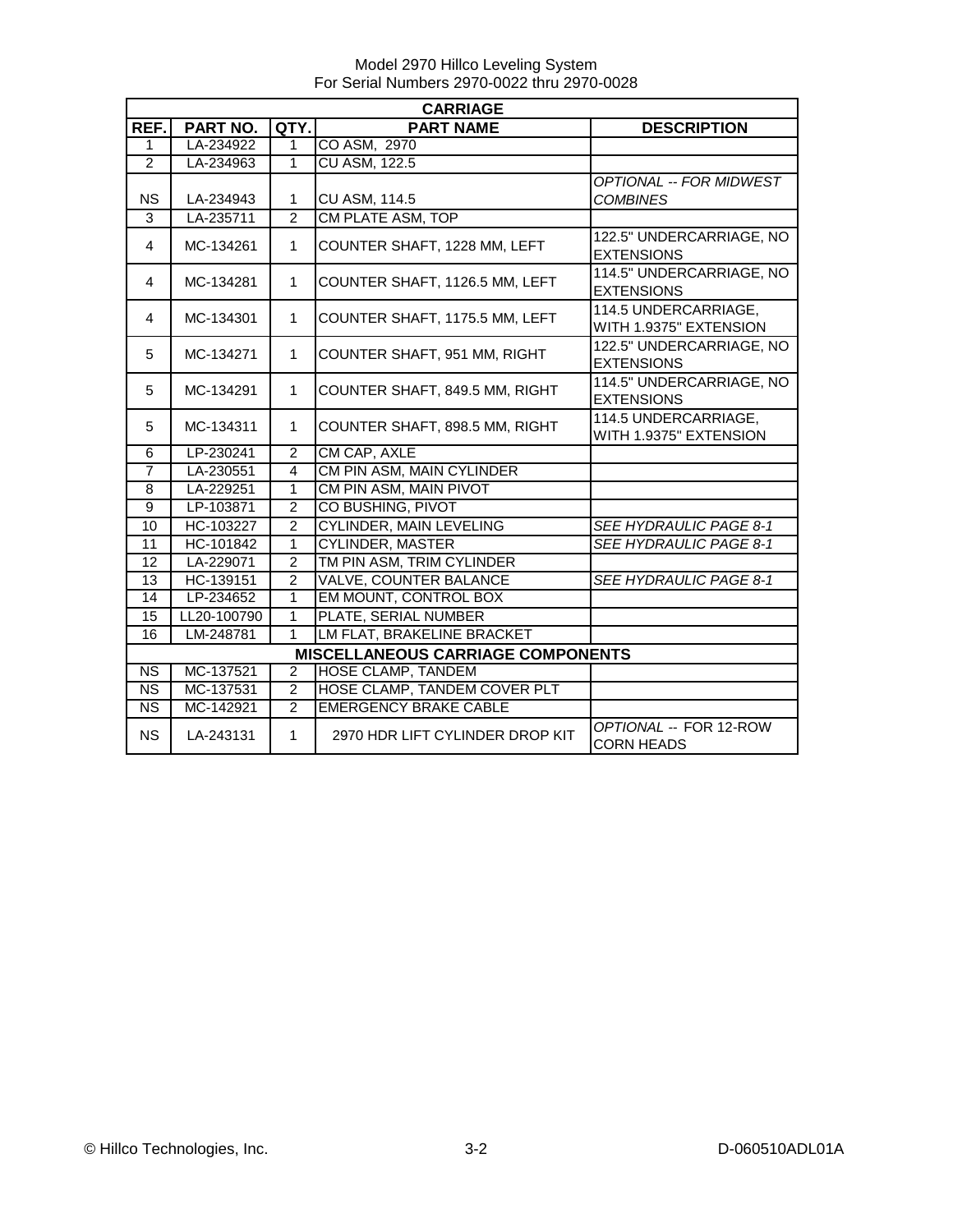Model 2970 Hillco Leveling System For Serial Numbers 2970-0022 thru 2970-0028 *CARRIAGE FASTENERS* 





© Hillco Technologies, Inc. 3-3 D-060510ADL01A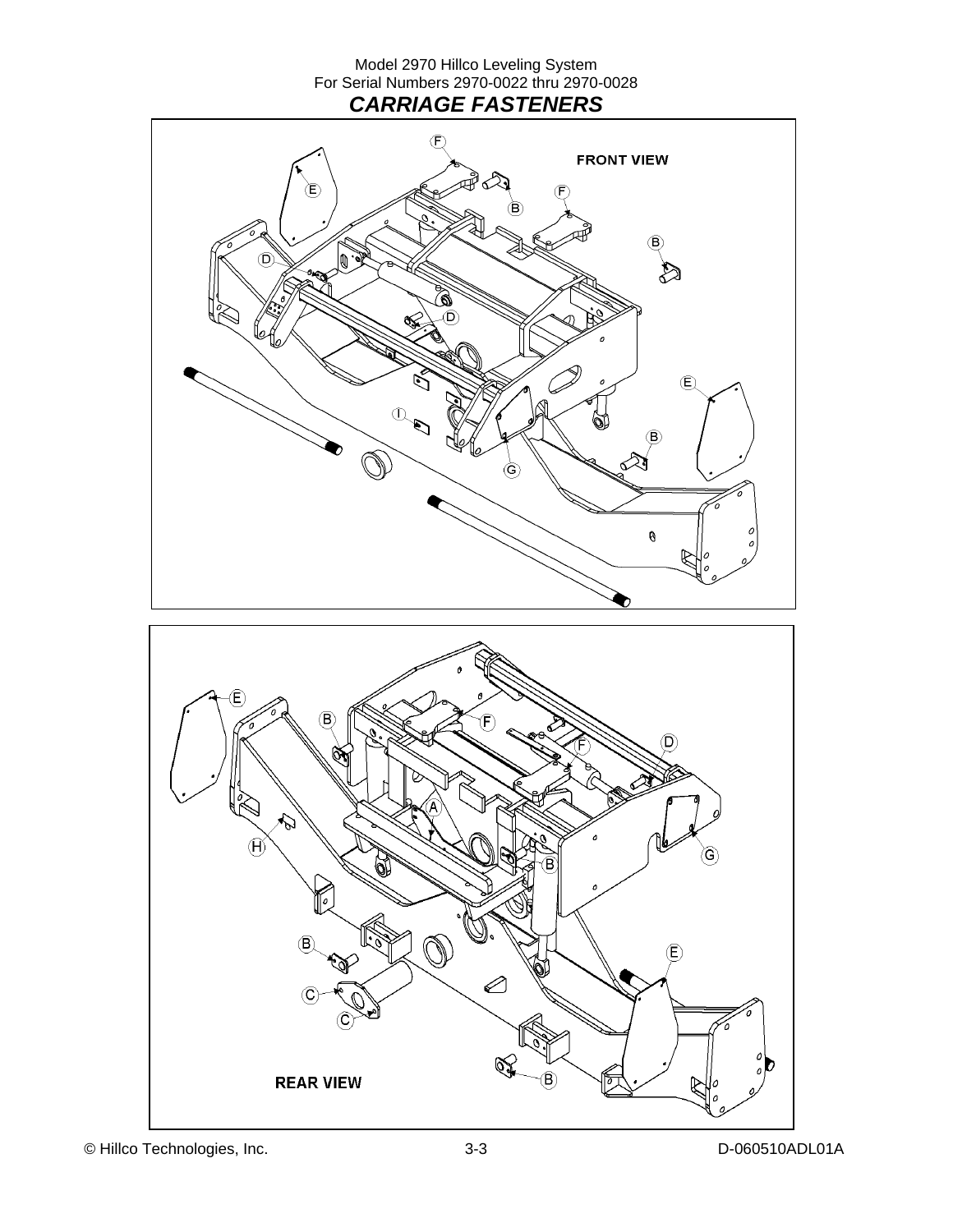Model 2970 Hillco Leveling System For Serial Numbers 2970-0022 thru 2970-0028

|      | <b>CARRIAGE FASTENERS</b> |               |                           |                                 |  |  |
|------|---------------------------|---------------|---------------------------|---------------------------------|--|--|
| REF. | <b>PART NO.</b>           | QTY.          | <b>PART NAME</b>          | <b>WHERE USED</b>               |  |  |
| A    | F-HNF-10MF                | 4             | FLHN-8.8 M10 X 1.50       | EM MOUNT, CONTROL BOX           |  |  |
| A    | F-HC-10M025F              | 4             | HC-8.8 M10 X 1.50 X 25    | EM MOUNT, CONTROL BOX           |  |  |
| B    | F-HCF-12M025F             | 4             | FLHC-8.8 M12 X 1.75 X 25  | LEVELING CYL MNT PIN            |  |  |
| C    | F-HC-16M060E              | $\mathcal{P}$ | HC-10.9 M16 X 2.00 X 60   | <b>MAIN PVT PIN</b>             |  |  |
| C    | F-HNS-16ME                | $\mathcal{P}$ | HN-10.9 M16 X 2.00 STOVER | IMAIN PVT PIN                   |  |  |
| D    | F-HCF-10M020E             | $\mathcal{P}$ | FLHC-10.9 M10 X 1.50 X 20 | <b>MASTER CYL MNT PIN</b>       |  |  |
| E    | F-HC-10M040F              | 8             | HC-8.8 M10 X 1.50 X 40    | <b>ORIGINAL AXLE COVER</b>      |  |  |
| E    | F-HNF-10MF                | 8             | FLHN-8.8 M10 X 1.50       | <b>ORIGINAL AXLE COVER</b>      |  |  |
| E    | F-FWF-06020               | 8             | 3/8 FW FENDER X 1-1/4     | <b>ORIGINAL AXLE COVER</b>      |  |  |
| F    | F-HC8-12C240              | 8             | HC8 3/4-10 X 15           | <b>OVERCARRIAGE CLAMP</b>       |  |  |
| F    | F-HNS-12C                 | 8             | HN8 3/4-10 STOVER         | <b>OVERCARRIAGE CLAMP</b>       |  |  |
| G    | F-HC-16M110E              | 8             | HC-10.9 M16 X 2.00 X 110  | <b>OVERCARRIAGE FRONT MOUNT</b> |  |  |
| G    | F-FWHD-10                 | 8             | <b>FW 5/8 HD</b>          | <b>OVERCARRIAGE FRONT MOUNT</b> |  |  |
| н    | F-UDS-#7X06               | $\mathcal{P}$ | #7 X 3/8 U-DRIVE SCREW    | <b>SERIAL NUMBER PLATE</b>      |  |  |
|      | F-HCF-16M080E             | 4             | FLHC-10.9 M16 X 2.00 X 80 | <b>TRANSMISSION</b>             |  |  |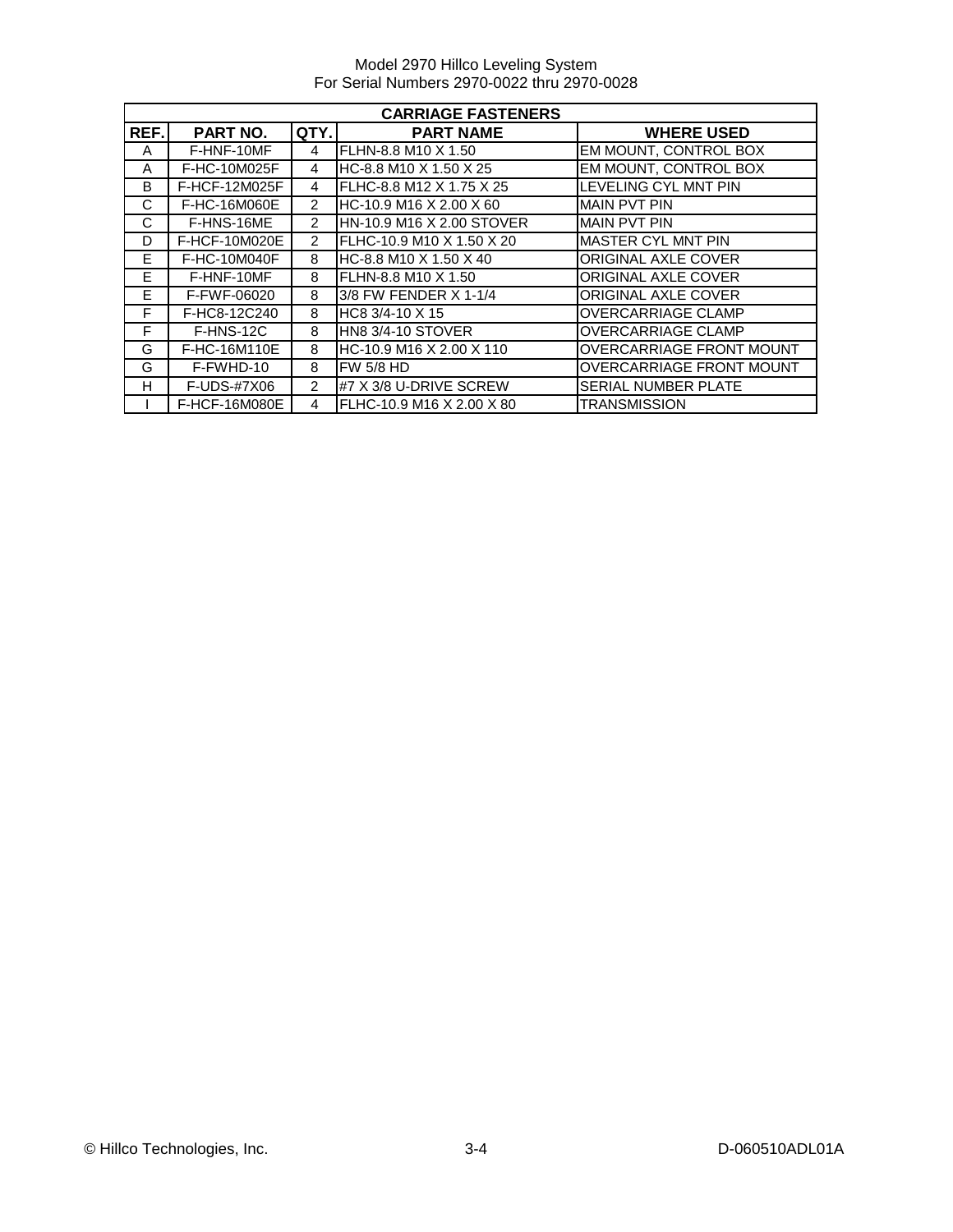### **4** *Y-BRACE*

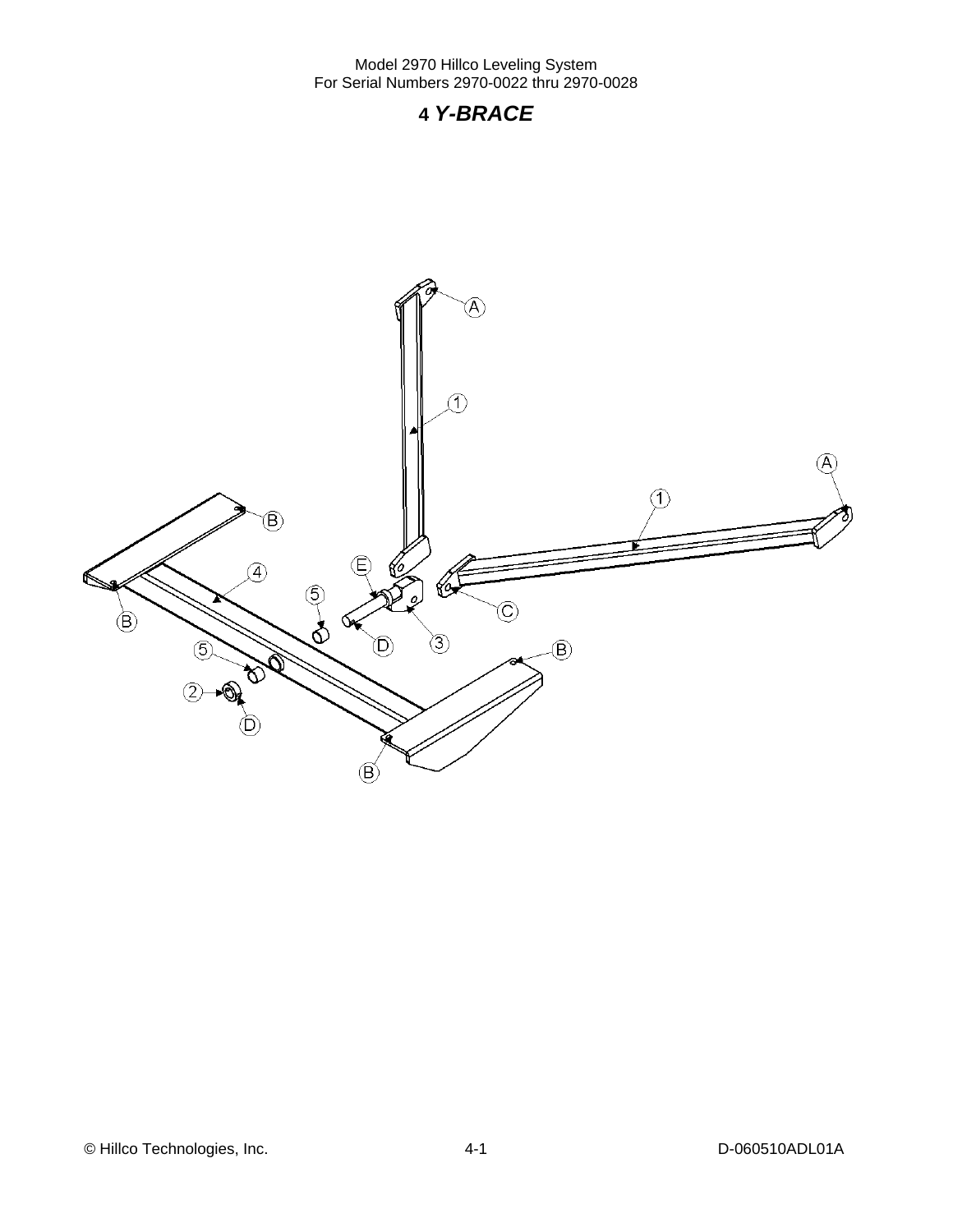|      | <b>Y-BRACE COMPONENTS</b> |                |                             |                                  |  |  |  |
|------|---------------------------|----------------|-----------------------------|----------------------------------|--|--|--|
| REF. | <b>PART NO.</b>           | QTY.           | <b>PART NAME</b>            | <b>DESCRIPTION</b>               |  |  |  |
| 1    | LA-228702                 | 2              | YB ARM ASM                  |                                  |  |  |  |
| 2    | LM-234101                 | 1              | YB COLLAR, PIVOT PIN        |                                  |  |  |  |
| 3    | LA-228762                 | 1              | YB PIN ASM, PIVOT           |                                  |  |  |  |
| 4    | LA-234931                 | 1              | YB SUPPORT ASM, CROSS       | <b>FOR 50 SERIES COMBINES</b>    |  |  |  |
| 5    | MC-135431                 | $\overline{2}$ | <b>BUSHING, PLANE</b>       |                                  |  |  |  |
|      |                           |                |                             |                                  |  |  |  |
|      |                           |                | <b>Y-BRACE FASTENERS</b>    |                                  |  |  |  |
| REF. | PART NO.                  | QTY.           | <b>PART NAME</b>            | <b>WHERE USED</b>                |  |  |  |
| A    | F-HC-24M070E              | 2              | HC-10.9 M24 X 3.00 X 70     | <b>Y-BRACE FRNT MNT</b>          |  |  |  |
| A    | F-HNS-24ME                | $\mathcal{P}$  | HN-10.9 M24 X 3.00 STOVER   | Y-BRACE FRNT MNT                 |  |  |  |
| B    | F-HC-12M040E              | 6              | HC-10.9 M12 X 1.75 X 40     | Y-BRACE CROSS SUPPORT FOR        |  |  |  |
|      |                           |                |                             | 50 SERIES COMBINES               |  |  |  |
| B    | F-HNS-12ME                | 6              | HN-10.9 M12 X 1.75 STOVER   | Y-BRACE CROSS SUPPORT <i>FOR</i> |  |  |  |
|      |                           |                |                             | 50 SERIES COMBINES               |  |  |  |
| C    | F-HC-24M110E              | 1              | HC-10.9 M24 X 3.00 X 110    | Y-BRACE REAR MNT                 |  |  |  |
| C    | F-HNS-24ME                | $\mathbf{1}$   | HN-10.9 M24 X 3.00 STOVER   | <b>Y-BRACE REAR MNT</b>          |  |  |  |
| D    | F-HC-12M080E              | 1              | HC-10.9 M12 X 1.75 X 80     | Y-BRACE PVT PIN COLLAR           |  |  |  |
| D    | F-HNS-12ME                | 1              | HN-10.9 M12 X 1.75 STOVER   | Y-BRACE PVT PIN COLLAR           |  |  |  |
| E    | F-MB-18NR24               | 20             | MACH BUSH 18GA NR 1-1/2 "ID | Y-BRACE PVT PIN                  |  |  |  |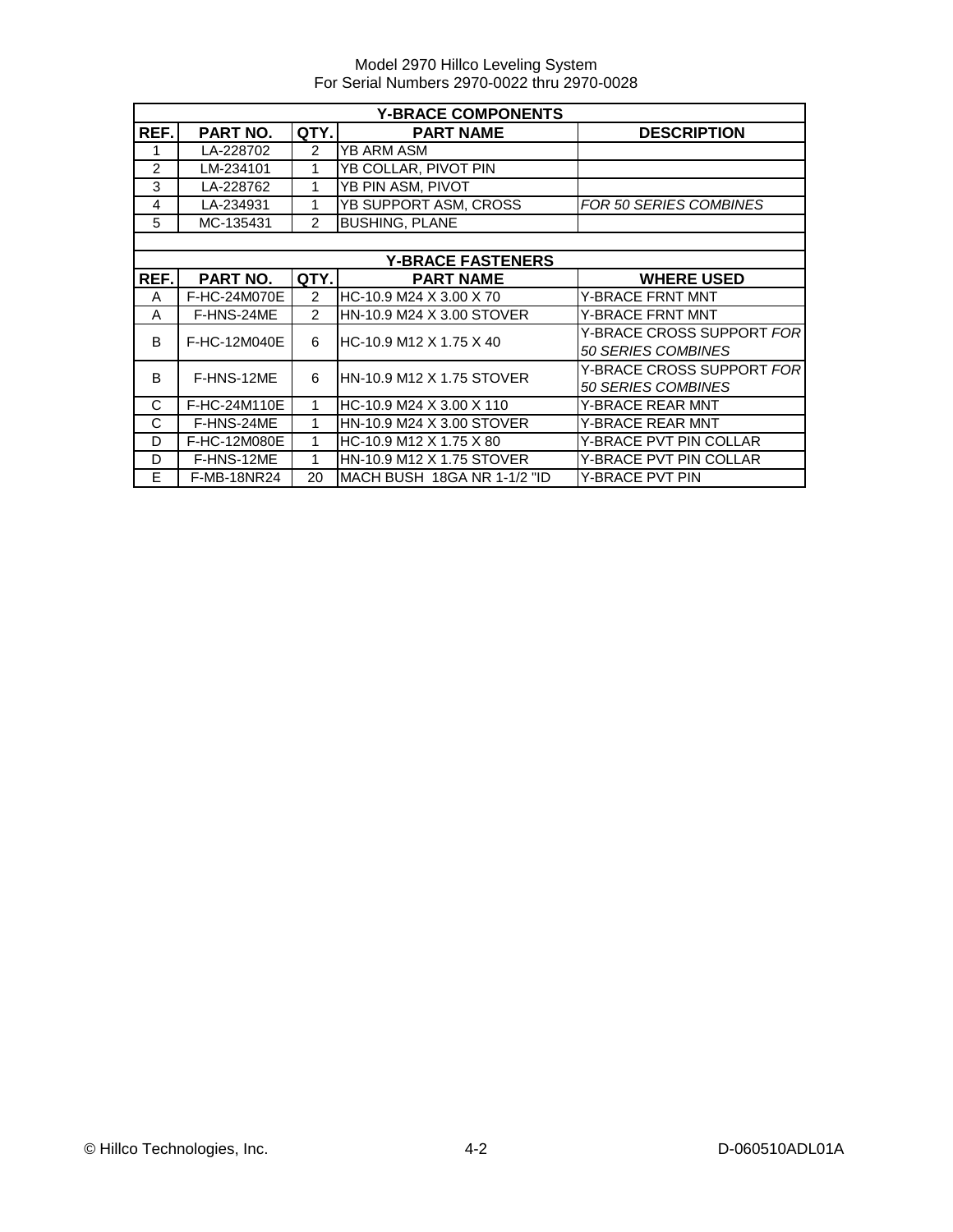# **5** *DROP AXLE*



© Hillco Technologies, Inc. 2008 100 000 1000 1000 5-1 D-060510ADL01A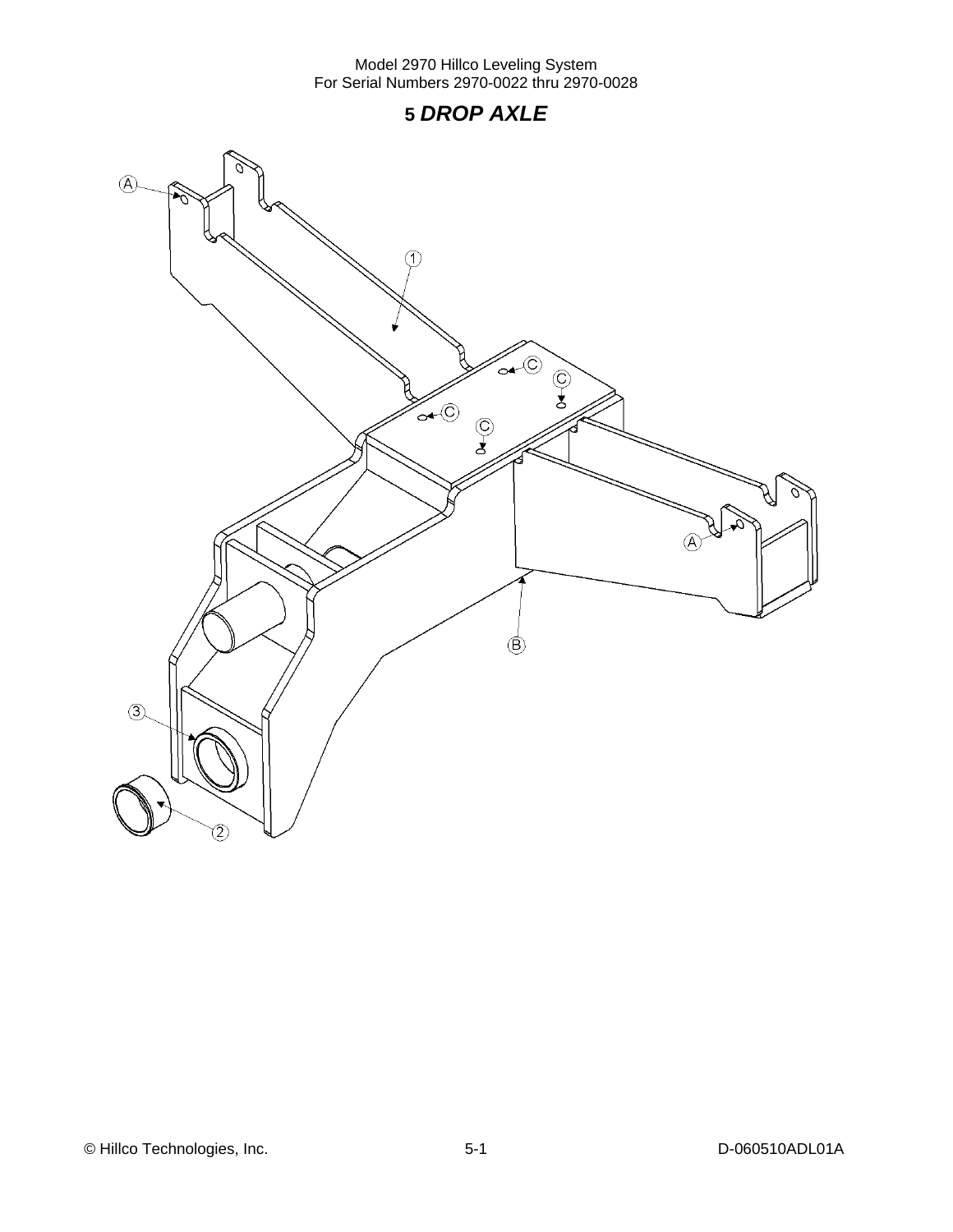|      | <b>DROP AXLE COMPONENTS</b> |                |                            |                              |  |  |
|------|-----------------------------|----------------|----------------------------|------------------------------|--|--|
| REF. | <b>PART NO.</b>             | QTY.           | <b>PART NAME</b>           | <b>DESCRIPTION</b>           |  |  |
|      | LA-234971                   |                | DA ASM                     |                              |  |  |
| 2    | LM-235091                   |                | LM BUSHING, DA PIVOT       |                              |  |  |
| 3    | HC-133891                   |                | 1/8 MPT SRAIGHT            | <b>DROP AXLE</b>             |  |  |
|      |                             |                |                            |                              |  |  |
|      |                             |                | <b>DROP AXLE FASTENERS</b> |                              |  |  |
| REF. | PART NO.                    | QTY.           | <b>PART NAME</b>           | <b>WHERE USED</b>            |  |  |
|      |                             |                |                            |                              |  |  |
| A    | F-HNS-16ME                  | $\mathcal{P}$  | HN-10.9 M16 X 2.00 STOVER  | <b>DROP AXLE WING</b>        |  |  |
| A    | F-HC-16M190E                | $\overline{2}$ | HC-10.9 M16 X 2.00 X 190   | <b>DROP AXLE WING</b>        |  |  |
| B    | F-HC-16M250E                | 4              | HC-10.9 M16 X 2.00 X 250   | DROP AXLE LOWER PLATE        |  |  |
| B    | F-HNS-16ME                  | 4              | HN-10.9 M16 X 2.00 STOVER  | DROP AXLE LOWER PLATE        |  |  |
| C    | F-HC-16M050E                | 4              | HC-10.9 M16 X 2.00 X 50    | <b>DROP AXLE UPPER PLATE</b> |  |  |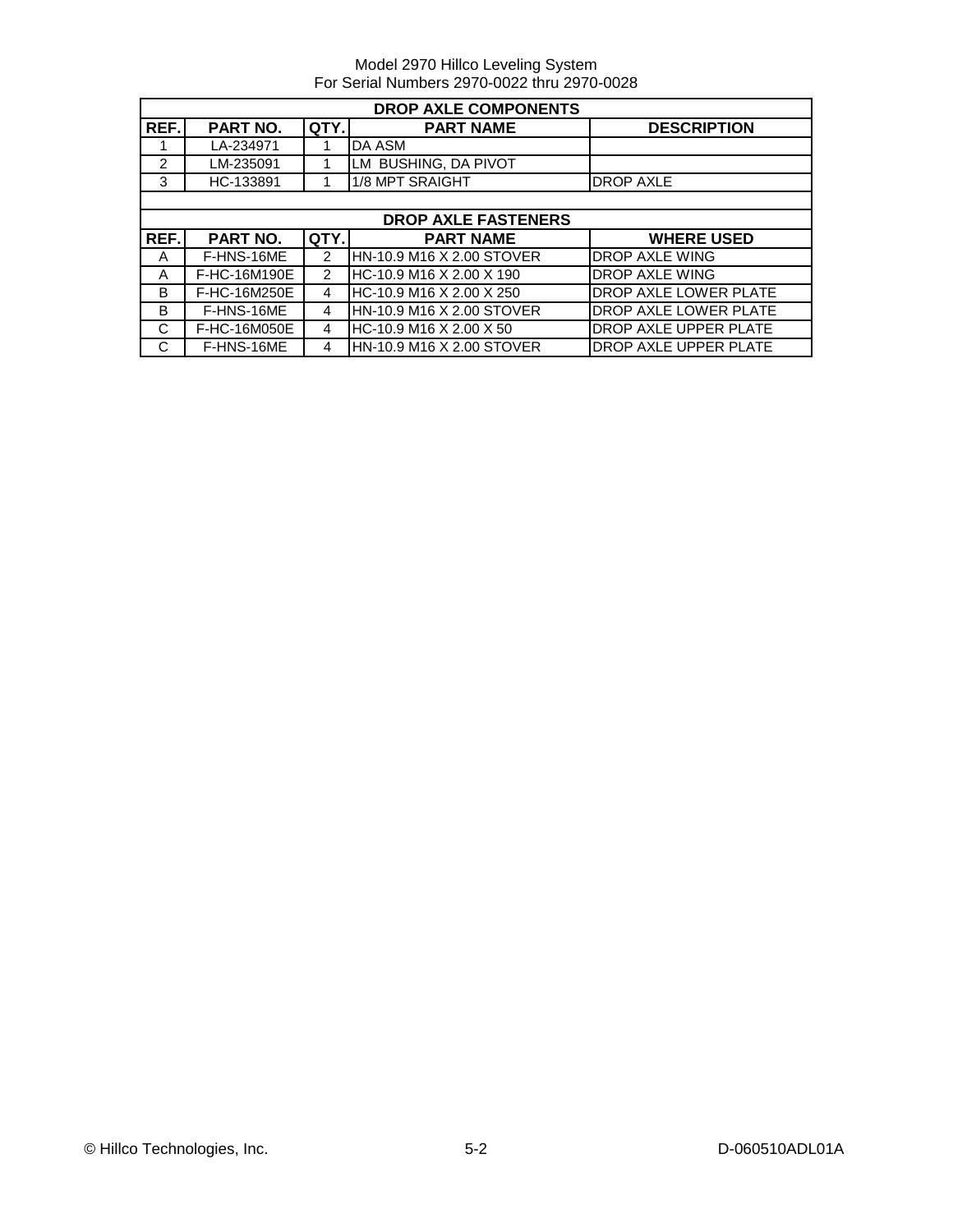**6** *LADDER* 

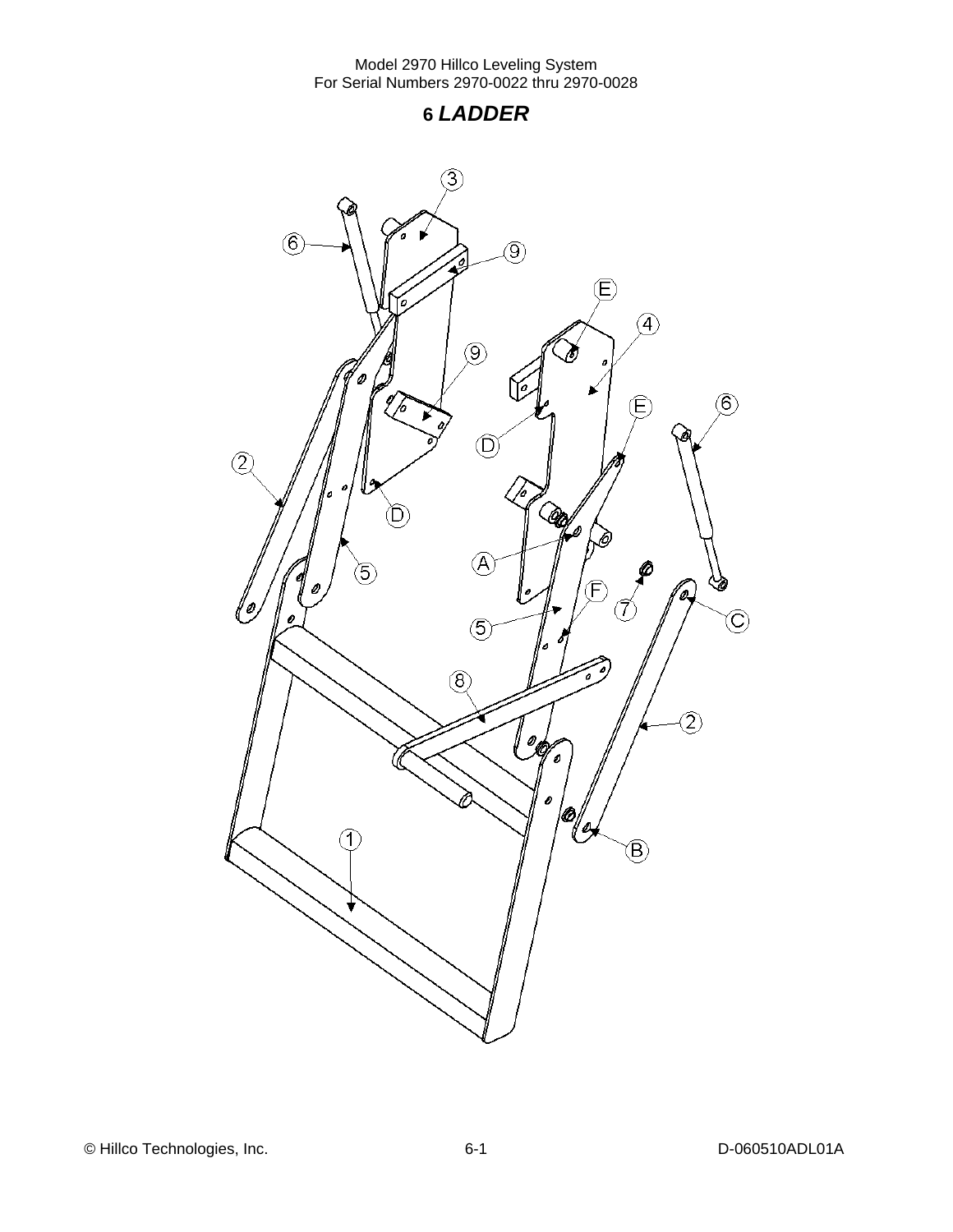|                | <b>LADDER COMPONENTS</b> |                |                                 |                          |  |  |  |
|----------------|--------------------------|----------------|---------------------------------|--------------------------|--|--|--|
| REF.           | <b>PART NO.</b>          | QTY.           | <b>PART NAME</b>                | <b>DESCRIPTION</b>       |  |  |  |
| $\mathbf{1}$   | LA-236563                | 1              | LM STEP ASM, FOLDING LADDER     |                          |  |  |  |
|                |                          |                | <b>LOWER</b>                    |                          |  |  |  |
| $\mathfrak{p}$ | LM-236053                | $\mathcal{P}$  | LM PLT, FOLDING LADDER LINK     |                          |  |  |  |
| 3              | LA-236542                | 1              | LM PLT ASM, LFT SIDE FOLDING    |                          |  |  |  |
|                |                          |                | <b>LADDER</b>                   |                          |  |  |  |
| 4              | LA-236552                | 1              | LM PLT ASM, RHT SIDE FOLDING    |                          |  |  |  |
|                |                          |                | <b>LADDER</b>                   |                          |  |  |  |
| 5              | LM-236632                | $\mathfrak{p}$ | LM PLT, UPPER ARM               |                          |  |  |  |
| 6              | MC-134921                | 2              | <b>GAS CHARGED LIFT SUPPORT</b> |                          |  |  |  |
| <b>NS</b>      | MC-134931                | $\mathcal{P}$  | LIFT SUPPORT BRACKETS (PAIR)    |                          |  |  |  |
| $\overline{7}$ | MC-134941                | 8              | FLANGED BUSHING, OILITE         |                          |  |  |  |
| 8              | LA-238761                | $\mathbf{1}$   | LM ASM, LADDER HANDLE           |                          |  |  |  |
| 9              | LM-241271                | $\overline{4}$ | LM FLT, LADDER SPACER           |                          |  |  |  |
|                |                          |                |                                 |                          |  |  |  |
|                |                          |                | <b>LADDER FASTENERS</b>         |                          |  |  |  |
| REF.           | PART NO.                 | QTY.           | <b>PART NAME</b>                | <b>WHERE USED</b>        |  |  |  |
| A              | F-HC-12M050F             | 2              | HC-8.8 M12 X 1.75 X 50          | TOP SIDE PLATE PIVOT     |  |  |  |
| A              | F-HNS-12ME               | $\mathfrak{p}$ | HN-10.9 M12 X 1.75 STOVER       | <b>PIVOTS</b>            |  |  |  |
| B              | F-HC-12M030F             | 4              | HC-8.8 M12 X 1.75 X 30          | <b>MIDDLE PIVOTS</b>     |  |  |  |
| B              | F-HNS-12ME               | 4              | HN-10.9 M12 X 1.75 STOVER       | <b>PIVOTS</b>            |  |  |  |
| C              | F-HC-12M060F             | 2              | HC-8.8 M12 X 1.75 X 60          | BOTTOM SIDE PLT PIVOTS   |  |  |  |
| $\overline{C}$ | F-HNS-12ME               | $\mathfrak{p}$ | HN-10.9 M12 X 1.75 STOVER       | <b>PIVOTS</b>            |  |  |  |
| D              | F-HC-08M035F             | 8              | HC-8.8 M8 X 1.25 X 35           | SIDE PLATE MOUNTS        |  |  |  |
| D              | F-HNF-08MF               | 8              | FLHN 8.8 M8 X 1.25              | <b>SIDE PLATE MOUNTS</b> |  |  |  |
| E              | F-HNJ-05C                | $\overline{2}$ | HN5 5/16-18 JAM NUT             | <b>BALL STUD</b>         |  |  |  |
| E              | F-LW-05                  | 4              | LW 5/16                         | <b>BALL STUD</b>         |  |  |  |
| F              | F-HC-08M025F             | $\overline{2}$ | HC-8.8 M8 X 1.25 X 25           | <b>HANDLE</b>            |  |  |  |
| F              | F-HNF-08MF               | $\mathcal{P}$  | FLHN 8.8 M8 X 1.25              | <b>HANDLE</b>            |  |  |  |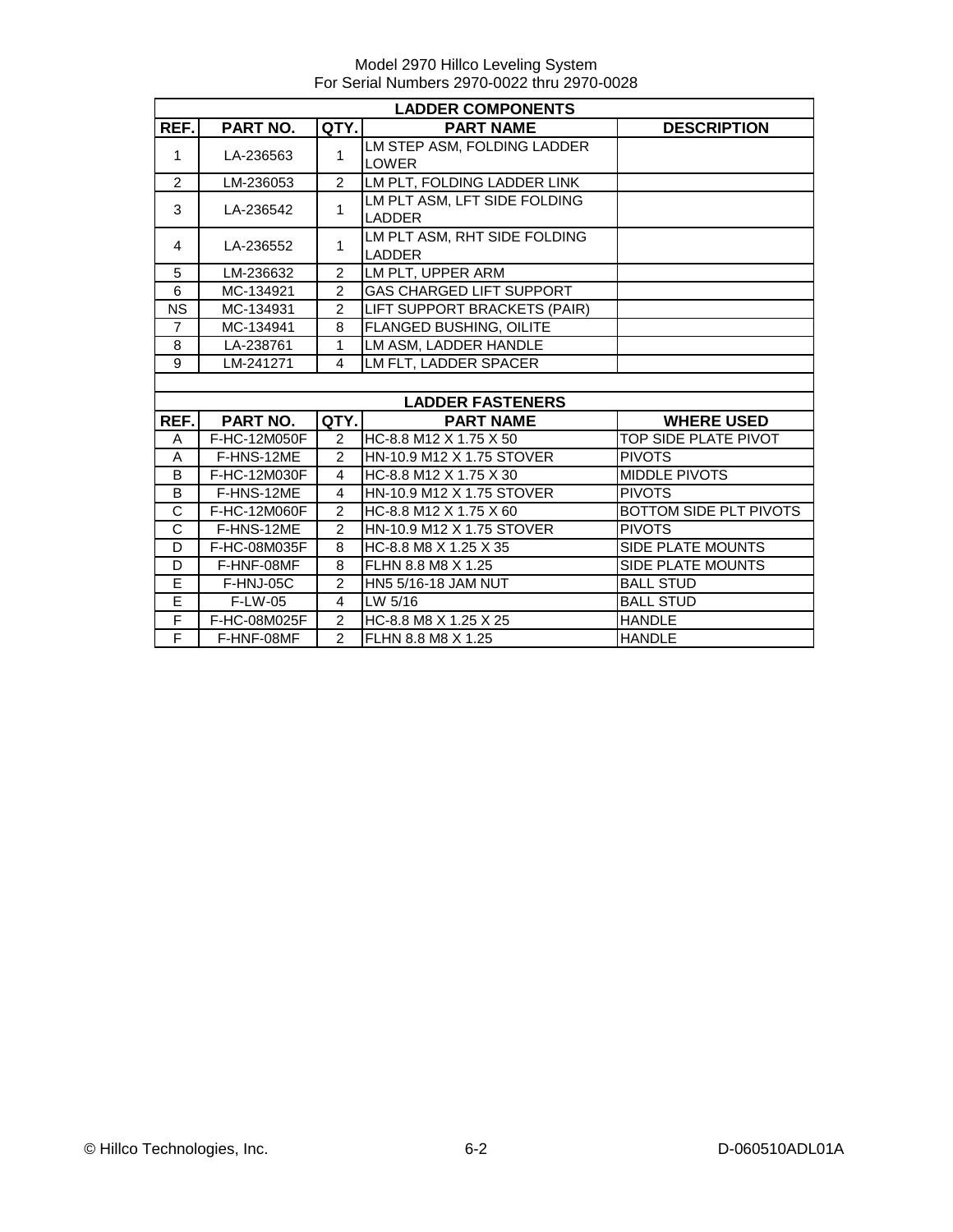# **7** *ELECTRICAL COMPONENTS*





© Hillco Technologies, Inc. 7-1 D-060510ADL01A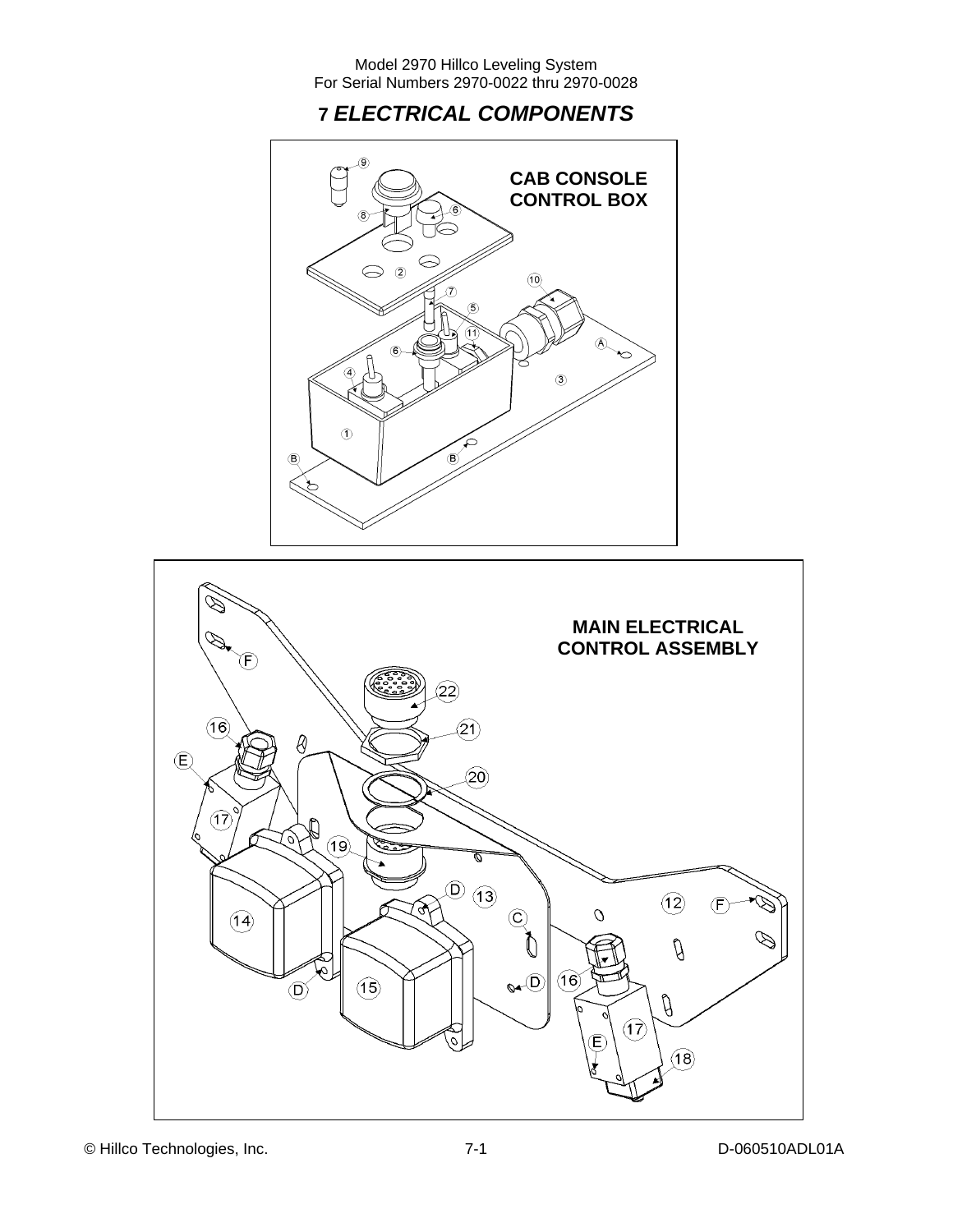|                  | CAB CONSOLE CONTROL BOX COMPONENTS |                |                                          |                              |  |  |
|------------------|------------------------------------|----------------|------------------------------------------|------------------------------|--|--|
| REF.             | PART NO.                           | QTY.           | <b>PART NAME</b>                         | <b>DESCRIPTION</b>           |  |  |
| <b>ASM</b>       | LA-248411                          | 1              | EM ASM, CAB CONSOLE BOX                  |                              |  |  |
| $\mathbf{1}$     | LM-241121                          | 1              | EM, CAB CONTROL BOX                      |                              |  |  |
| $\boldsymbol{2}$ | LM-241111                          | 1              | EM, CAB CONTROL BOX LID                  |                              |  |  |
| 3                | LM-243061                          | 1              | EM PLT, CAB CONTROL BOX MNT              |                              |  |  |
| $\overline{4}$   |                                    | 1              | SWITCH, TOGGLE, DP ON-OFF-ON             |                              |  |  |
|                  | EC-101874                          |                | 3 POS.                                   |                              |  |  |
| 5                | EC-138731                          | 1              | SWITCH, TOGGLE, DP (ON)-OFF-(ON), 3      |                              |  |  |
|                  |                                    |                | POS.                                     |                              |  |  |
| 6                | EC-136211                          | 1              | <b>3AG FUSE HOLDER</b>                   |                              |  |  |
| $\overline{7}$   | EC-136221                          | 1              | AGC-6A FUSE                              |                              |  |  |
| 8                | EC-101876                          | 1              | LAMP, INDICATOR                          |                              |  |  |
| $\overline{9}$   | EC-101877                          | 1              | <b>BULB, INDICATOR LAMP</b>              |                              |  |  |
| 10               | EC-138791                          | 1              | STRAIN RELIEF, NYLON, BLK                |                              |  |  |
| 11               | EC-138801                          | $\mathbf{1}$   | STRAIN RELIEF NUT, NYLON, BLK            |                              |  |  |
|                  |                                    |                | <b>CAB CONSOLE CONTROL BOX FASTENERS</b> |                              |  |  |
| REF.             | PART NO.                           | QTY.           | <b>PART NAME</b>                         | <b>WHERE USED</b>            |  |  |
| A                | MC-139941                          | $\overline{2}$ | #14 X 3/4 HEX CAP METAL SCREW            | <b>BRACKET TO CONSOLE</b>    |  |  |
| B                | F-PHM-#6C12                        | $\overline{2}$ | PHMS 6-32 X 3/4                          | MOUNTS CONTROL BOX TO        |  |  |
|                  |                                    |                |                                          | <b>BRACKET</b>               |  |  |
| B                | F-HNF-#6C                          | $\overline{2}$ | <b>FLHN 6-32</b>                         | <b>MOUNTS CONTROL BOX TO</b> |  |  |
|                  |                                    |                |                                          | <b>BRACKET</b>               |  |  |
|                  |                                    |                | <b>MAIN ELECTRICAL BOX COMPONENTS</b>    |                              |  |  |
| REF.             | PART NO.                           | QTY.           | <b>PART NAME</b>                         | <b>DESCRIPTION</b>           |  |  |
| <b>ASM</b>       | LA-249111                          | 1              | <b>EM ASM, CONTROLLER</b>                |                              |  |  |
| 12               | LP-234652                          | 1              | EM MOUNT, CONTROL BOX                    |                              |  |  |
| 13               | LP-249121                          | 1              | EM PLATE, MAIN CONTROL                   |                              |  |  |
| 14               | EC-100002                          | 1              | LEVELING CONTROLLER, LOW SPEED           |                              |  |  |
|                  |                                    |                |                                          |                              |  |  |
| 15               | EC-100003                          | 1              | LEVELING CONTROLLER, HIGH SPEED          |                              |  |  |
| 16               | EC-138781                          | 2              | STRAIN RELIEF, NYLON, BLK, 1/2 NPT       |                              |  |  |
| 17               | EC-100557                          | $\overline{c}$ | <b>BODY, LIMIT SWITCH</b>                |                              |  |  |
|                  |                                    |                | HEAD, LIMIT SWITCH STRAIGHT              |                              |  |  |
| 18               | EC-100692                          | 2              | <b>PLUNGER</b>                           |                              |  |  |
| 19               | EC-138751                          | 1              | DEUTSCH, RECEPTICAL                      |                              |  |  |
| 20               | EC-138771                          | 1              | DEUTSCH, PANEL LOCK WASHER               |                              |  |  |
| 21               | EC-138761                          | 1              | <b>DEUTSCH, PANEL NUT</b>                |                              |  |  |
| 22               | EC-138741                          | $\mathbf{1}$   | <b>DEUTSCH PLUG</b>                      |                              |  |  |
|                  |                                    |                | <b>MAIN ELECTRICAL BOX FASTENERS</b>     |                              |  |  |
| REF.             | PART NO.                           | QTY.           | <b>PART NAME</b>                         | <b>WHERE USED</b>            |  |  |
| $\mathsf C$      | F-THMS-06C16                       | $\overline{c}$ | THMS 3/8-16 X 1, SLT, SERR               | CONTROLLER MOUNTING PLATE    |  |  |
| $\mathsf C$      | F-HNF-06C                          | $\overline{c}$ | HN 3/8-16, FLNG, SERR                    | CONTROLLER MOUNTING PLATE    |  |  |
| $\mathsf C$      | F-LWE-06                           | 1              | LW 3/8, EXTERNAL STAR                    | CONTROLLER MOUNTING PLATE    |  |  |
| D                | F-THMS-04C12                       | 6              | THMS 1/4-20 X 3/4, SLT, SERR             | <b>CONTROLLERS TO PLATE</b>  |  |  |
| D                | F-HNF-04C                          | 6              | <b>HN 1/4-20, FLNG, SERR</b>             | CONTROLLERS TO PLATE         |  |  |
| Е                | F-PHM-#10C28                       | 4              | PHMS 10-24 X 1-3/4                       | LIMIT SWITCHES TO PLATE      |  |  |
| E                | F-HNF-#10C                         | 4              | HN 10-24, FLNG, SERR                     | LIMIT SWITCHES TO PLATE      |  |  |
| $\overline{F}$   | F-HNF-10MF                         | 4              | FLHN-8.8 M10 X 1.50                      | PLATE TO OVERCARRIAGE        |  |  |
| F                | F-HC-10M025F                       | 4              | HC-8.8 M10 X 1.50 X 25                   | PLATE TO OVERCARRIAGE        |  |  |
| <b>NS</b>        | <b>F-THMS-04C12</b>                | 1              | THMS 1/4-20 X 3/4, SLT, SERR             | <b>GROUND WIRE</b>           |  |  |
| <b>NS</b>        | F-HNF-04C                          | 1              | HN 1/4-20, FLNG, SERR                    | <b>GROUND WIRE</b>           |  |  |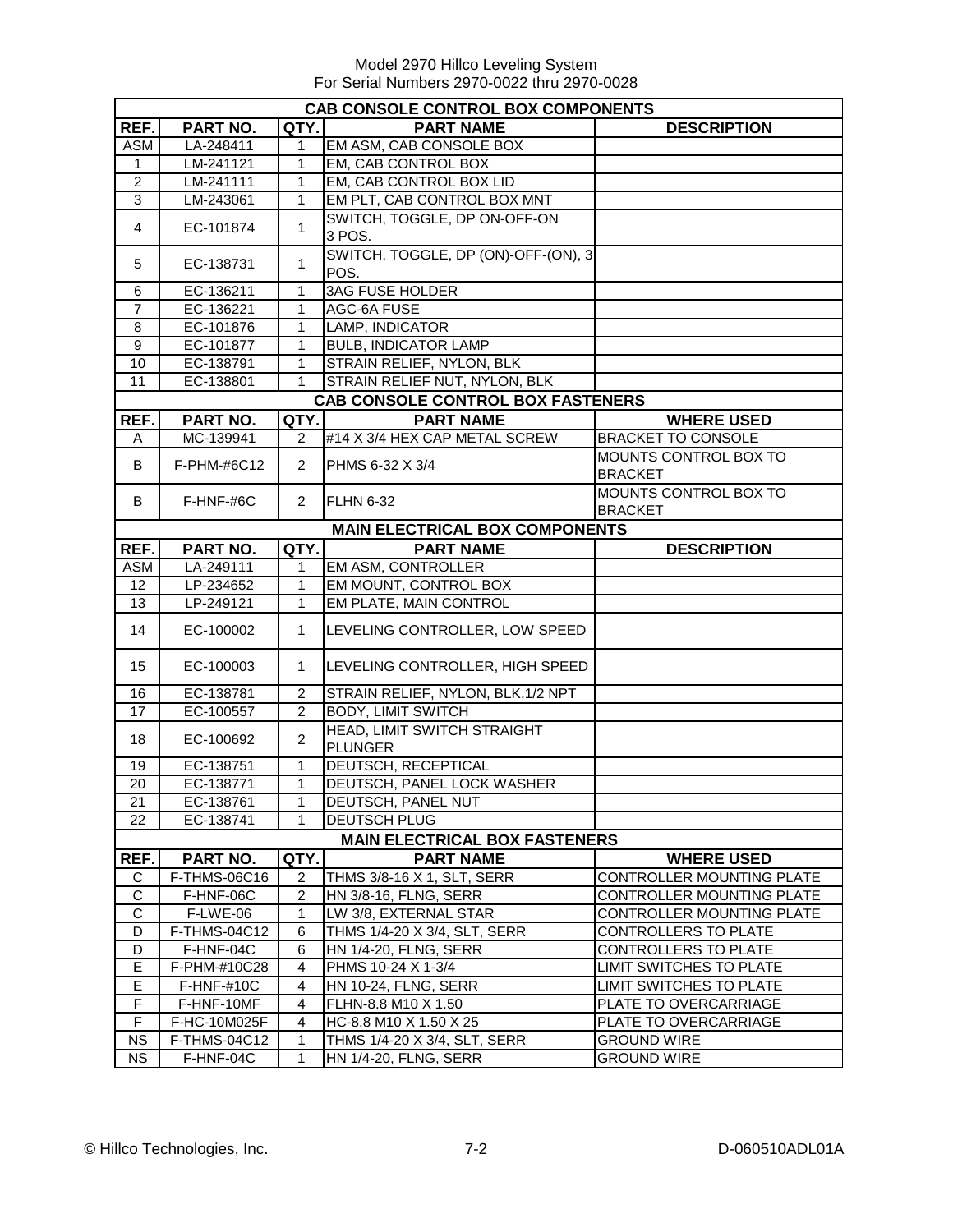*ELECTRICAL CABLES & CONNECTORS* 



**#1** LA-248421 EM CABLE ASM, LEVELING VALVE



**#3** LA-250071 EM CABLE ASM, JD MANIFOLD



**#2** LA-254481 EM CABLE ASM, LIMIT SWITCH



**#4** LA-261741 EM CABLE ASM, CAB TO BOX

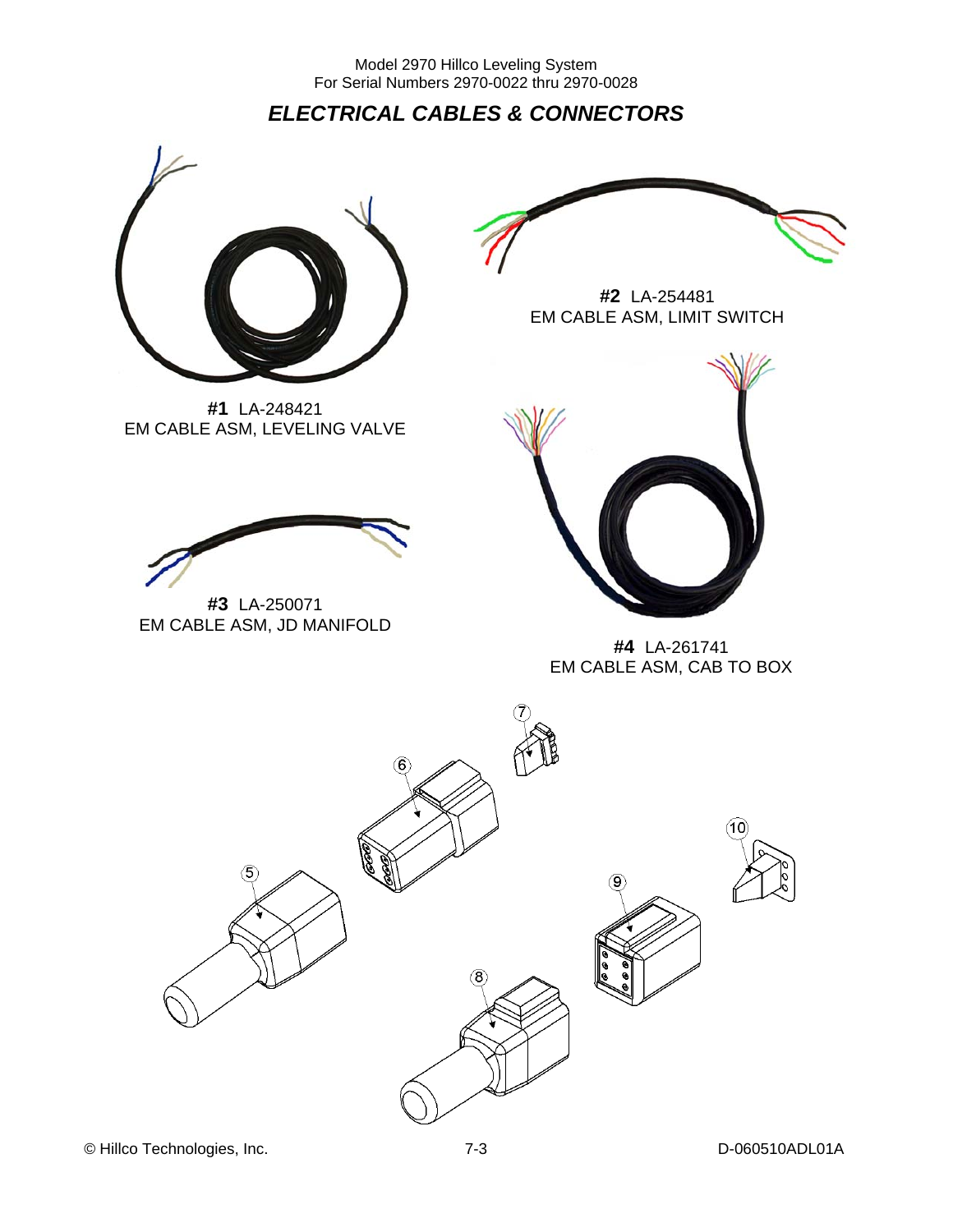|                | <b>ELECTRICAL CABLES</b> |      |                              |                    |  |  |
|----------------|--------------------------|------|------------------------------|--------------------|--|--|
| REF.           | <b>PART NO.</b>          | QTY. | <b>PART NAME</b>             | <b>DESCRIPTION</b> |  |  |
|                | LA-248421                |      | EM CABLE ASM, LEVELING VALVE |                    |  |  |
| $\mathfrak{p}$ | LA-254481                |      | EM CABLE ASM, LIMIT SWITCH   |                    |  |  |
| 3              | LA-250071                | 1    | EM CABLE ASM, JD MANIFOLD    |                    |  |  |
| 4              | LA-261741                |      | EM CABLE ASM, CAB TO BOX     |                    |  |  |
|                |                          |      |                              |                    |  |  |
|                |                          |      | <b>ELECTRICAL CONNECTORS</b> |                    |  |  |
| REF.           | <b>PART NO.</b>          | QTY. | <b>PART NAME</b>             | <b>DESCRIPTION</b> |  |  |
| <b>NS</b>      | $ET-SP-20$               | 4    | TERMINAL                     |                    |  |  |
| <b>NS</b>      | ET-ST-20#6               | 18   | <b>TERMINAL</b>              |                    |  |  |
| <b>NS</b>      | EC-100164                | 21   | PIN, ELECTRICAL              |                    |  |  |
| NS.            | EC-100628                | 6    | PLUG, SEALING, 18 GAUGE      |                    |  |  |
| <b>NS</b>      | EC-100165                | 21   | <b>SOCKET, ELECTRICAL</b>    |                    |  |  |
| 5              | EC-100549                | 1    | <b>BOOT, 6 PIN</b>           |                    |  |  |
| 6              | EC-100554                | 1    | <b>RECEPTACLE, 6 PIN</b>     |                    |  |  |
| $\overline{7}$ | EC-100551                | 1    | WEDGE, 6 PIN                 |                    |  |  |
| 8              | EC-100550                | 1    | BOOT, 6 SOCKET               |                    |  |  |
| 9              | EC-100553                | 1    | PLUG, 6 SOCKET               |                    |  |  |
| 10             | EC-100552                | 1    | <b>WEDGE, 6 SOCKET</b>       |                    |  |  |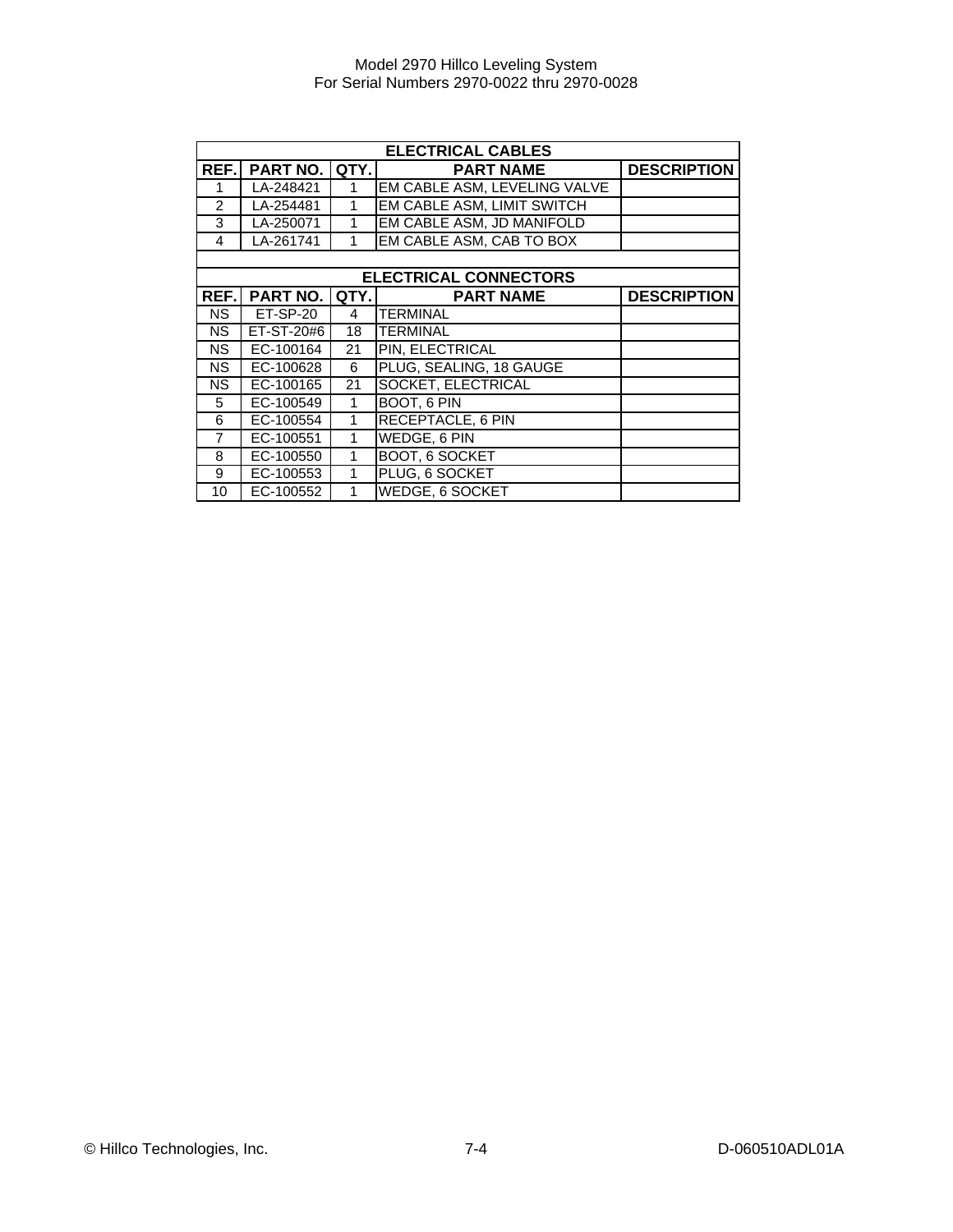## **8** *HYDRAULICS*

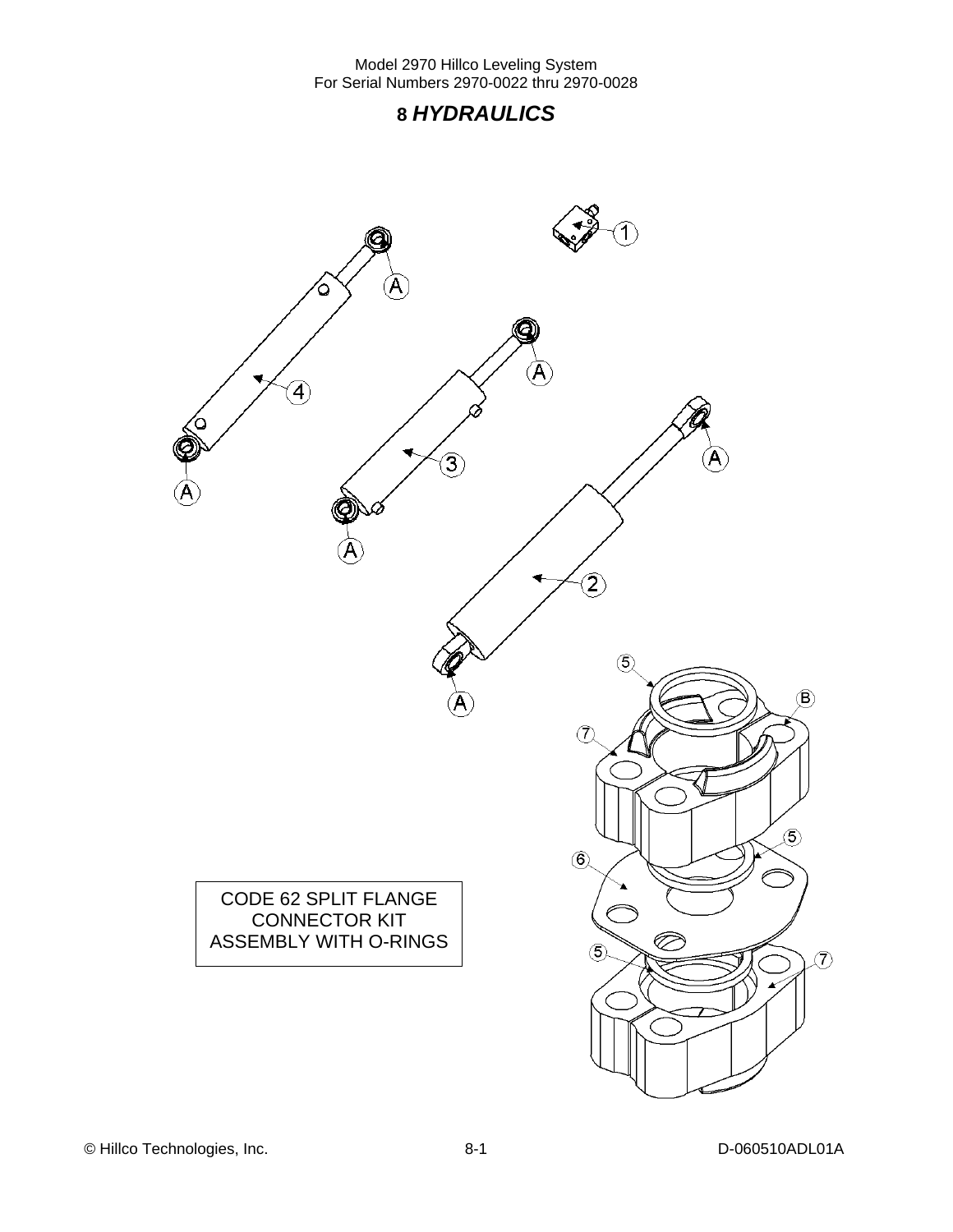|                      | <b>COUNTERBALANCE VALVE AND CYLINDERS</b> |                |                                                    |                                               |  |  |  |
|----------------------|-------------------------------------------|----------------|----------------------------------------------------|-----------------------------------------------|--|--|--|
| REF.                 | PART NO.                                  | QTY.           | <b>PART NAME</b>                                   | <b>DESCRIPTION</b>                            |  |  |  |
| 1                    | HC-139151                                 | $\overline{2}$ | VALVE, 3-PORT COUNTERBALANCE                       |                                               |  |  |  |
| $\ddotsc$            | HC-139181                                 | $\overline{2}$ | BODY, COUNTERBALANCE VALVE                         |                                               |  |  |  |
| $\ddot{\phantom{a}}$ | HC-139161                                 | $\mathcal{P}$  | CARTRIDGE, COUNTERBALANCE<br><b>VALVE</b>          |                                               |  |  |  |
| <b>NS</b>            | HC-140361                                 | $\mathcal{P}$  | SEAL KIT, COUNTERBALANCE<br><b>VALVE</b>           |                                               |  |  |  |
| 2                    | HC-103227                                 | $\mathfrak{p}$ | <b>CYLINDER, MAIN</b>                              |                                               |  |  |  |
| <b>NS</b>            | HC-134251                                 | $\overline{2}$ | SEAL KIT, MAIN CYLINDER                            |                                               |  |  |  |
| 3                    | HC-101842                                 | 1              | CYLINDER, MASTER                                   |                                               |  |  |  |
| <b>NS</b>            | HC-134201                                 | $\mathbf{1}$   | SEAL KIT, MASTER CYLINDER                          |                                               |  |  |  |
| 4                    | HC-100706                                 | 1              | CYLINDER, SLAVE                                    |                                               |  |  |  |
| <b>NS</b>            | HC-134191                                 | 1              | SEAL KIT, SLAVE CYLINDER                           |                                               |  |  |  |
|                      |                                           |                | <b>HYDRAULIC FASTENERS</b>                         |                                               |  |  |  |
| REF.                 | PART NO.                                  | QTY.           | <b>PART NAME</b>                                   | <b>WHERE USED</b>                             |  |  |  |
| A                    | F-SSS-04F04                               | 8              | SET SCREW, SOCKET 1/4-28 X 1/4                     | <b>ALL CYLINDERS</b>                          |  |  |  |
|                      |                                           |                |                                                    |                                               |  |  |  |
|                      |                                           |                | <b>CODE 62 SPLIT FLANGE CONNECTOR KIT ASSEMBLY</b> |                                               |  |  |  |
| REF.                 | PART NO.                                  | QTY.           | <b>PART NAME</b>                                   | <b>DESCRIPTION</b>                            |  |  |  |
| <b>ASM</b>           | HC-101843                                 | $\overline{2}$ | CODE 62 SLT FLNG CONNECTOR<br>KIT WITH O-RINGS     | <b>FWD AND REAR</b><br><b>PROPULSION HOSE</b> |  |  |  |
| 5                    | HC-134911                                 | 6              | O-RING, CODE 62 CONNECTOR                          |                                               |  |  |  |
| 6                    | HC-137897                                 | $\overline{2}$ | PLATE, CODE 62                                     |                                               |  |  |  |
| $\overline{7}$       | HC-137901                                 | 4              | CODE 62, #16 SPLIT FLANGE KIT                      |                                               |  |  |  |
| B                    | F-HC8-07C44                               | 8              | HC8 7/16 X 2-3/4                                   |                                               |  |  |  |
| B                    | <b>F-HN8-07C</b>                          | 8              | HN8 7/16-14                                        |                                               |  |  |  |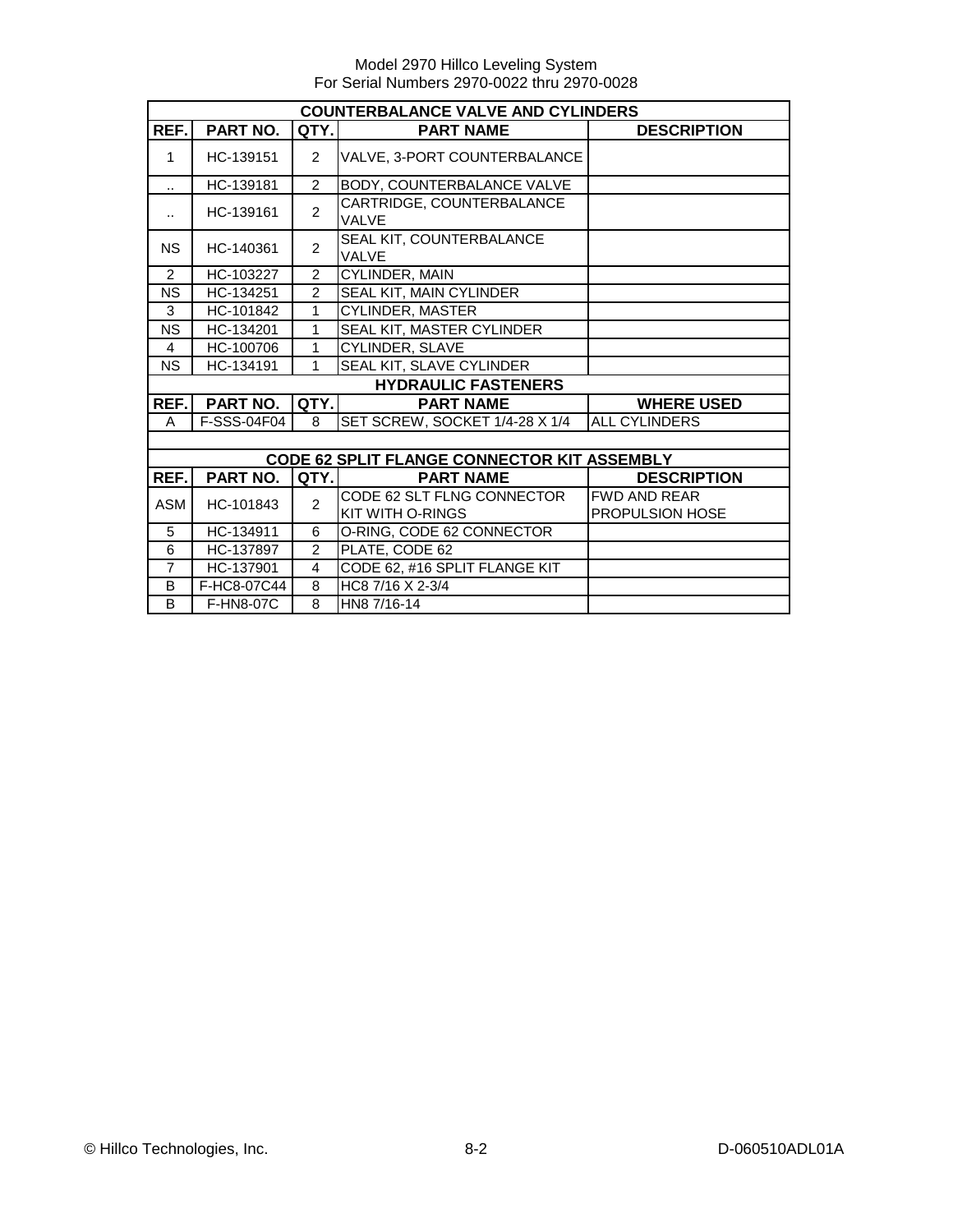#### Model 2970 Hillco Leveling System For Serial Numbers 2970-0022 thru 2970-0028 *HYDRAULIC MANIFOLD*

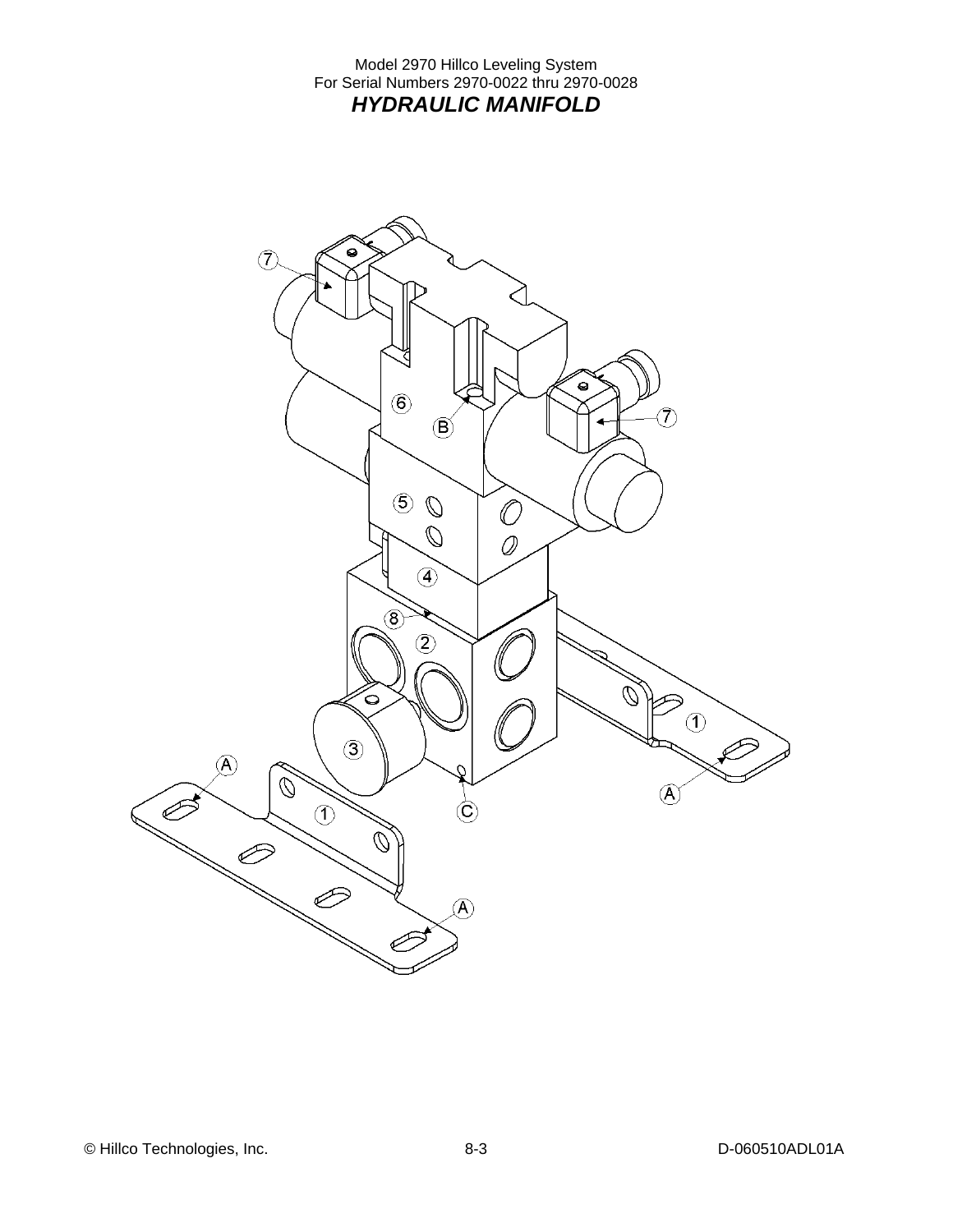| <b>MANIFOLD COMPONENTS</b> |                 |                |                                                        |                            |  |  |
|----------------------------|-----------------|----------------|--------------------------------------------------------|----------------------------|--|--|
| REF.                       | <b>PART NO.</b> | QTY.           | <b>PART NAME</b>                                       | <b>DESCRIPTION</b>         |  |  |
|                            | LP-250041       | 2              | HM PLT, MANIFOLD MNT                                   |                            |  |  |
| 2                          | HC-138861       | 1              | <b>MANIFOLD, SINGLE STATION</b>                        |                            |  |  |
| 3                          | HC-101019       | 1              | 3000 PSI PRESSURE GUAGE WITH 1/4"<br>MALE PIPE FITTING |                            |  |  |
| 4                          | HC-101264       | 1              | <b>LOAD SENSE SHUTTLE ASM</b>                          |                            |  |  |
|                            | HC-101021       | 1              | CARTRIDGE, LOAD SENSE VALVE                            |                            |  |  |
|                            | HC-101022       | 1              | BODY, LOAD SENSE VALVE                                 |                            |  |  |
| <b>NS</b>                  | HC-102082       | 1              | SEAL KIT, LOAD SENSE SHUTTLE ASM                       |                            |  |  |
| 5                          | HC-138841       | 1              | <b>VALVE, HIGH SPEED</b>                               |                            |  |  |
| 6                          | HC-139781       | 1              | VALVE, DIRECTIONAL CONTROL                             |                            |  |  |
| <b>NS</b>                  | LM-250091       | 1              | ORIFICE, .147                                          | DIRECTIONAL VALVE "P" PORT |  |  |
| $\overline{7}$             | HC-140291       | 2              | PLUG, DIN LIGHTED                                      |                            |  |  |
| 8                          | HC-142761       | 1              | D03 SUBPLATE                                           |                            |  |  |
|                            |                 |                | <b>MANIFOLD FASTENERS</b>                              |                            |  |  |
| REF.                       | PART NO.        | QTY.           | <b>PART NAME</b>                                       | <b>WHERE USED</b>          |  |  |
| A                          | F-HC-8M030F     | 8              | HC-8.8 M8 X 1.25 X 30                                  | <b>MANIFOLD BRACKET</b>    |  |  |
| A                          | F-HNF-08MF      | 8              | FLHN-8.8 M8 X 1.25                                     | <b>MANIFOLD BRACKET</b>    |  |  |
| B                          | LM-249691       | 4              | HM STUD, MANIFOLD LEVELING                             |                            |  |  |
| B                          | HC-139871       | 4              | <b>NUT, STUD, 10-24</b>                                |                            |  |  |
| C                          | F-HCF-05C08     | $\overline{4}$ | HC5 5/16-18 X 1/2, FLNG                                |                            |  |  |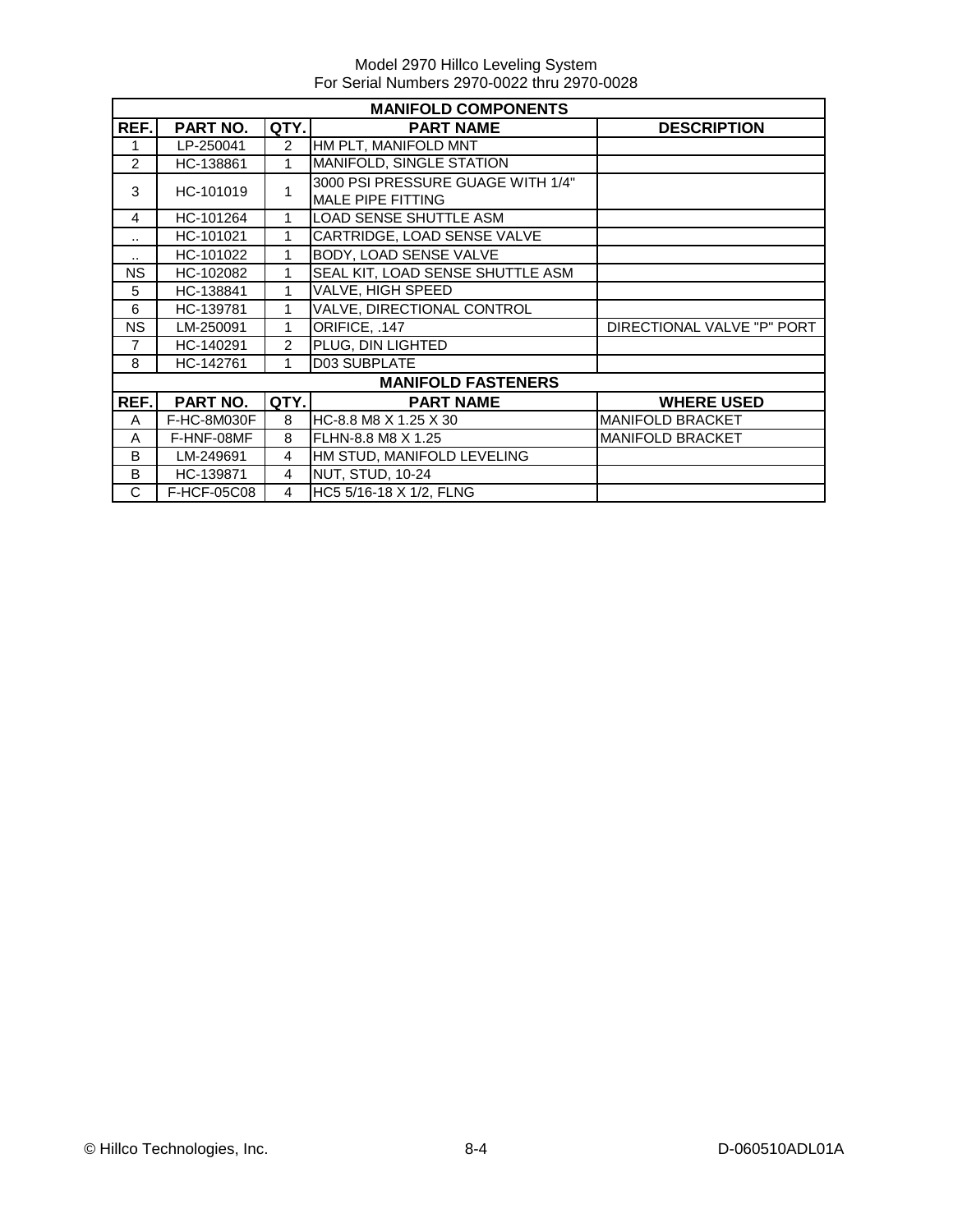Model 2970 Hillco Leveling System For Serial Numbers 2970-0022 thru 2970-0028 *HYDRAULIC PUMP* 

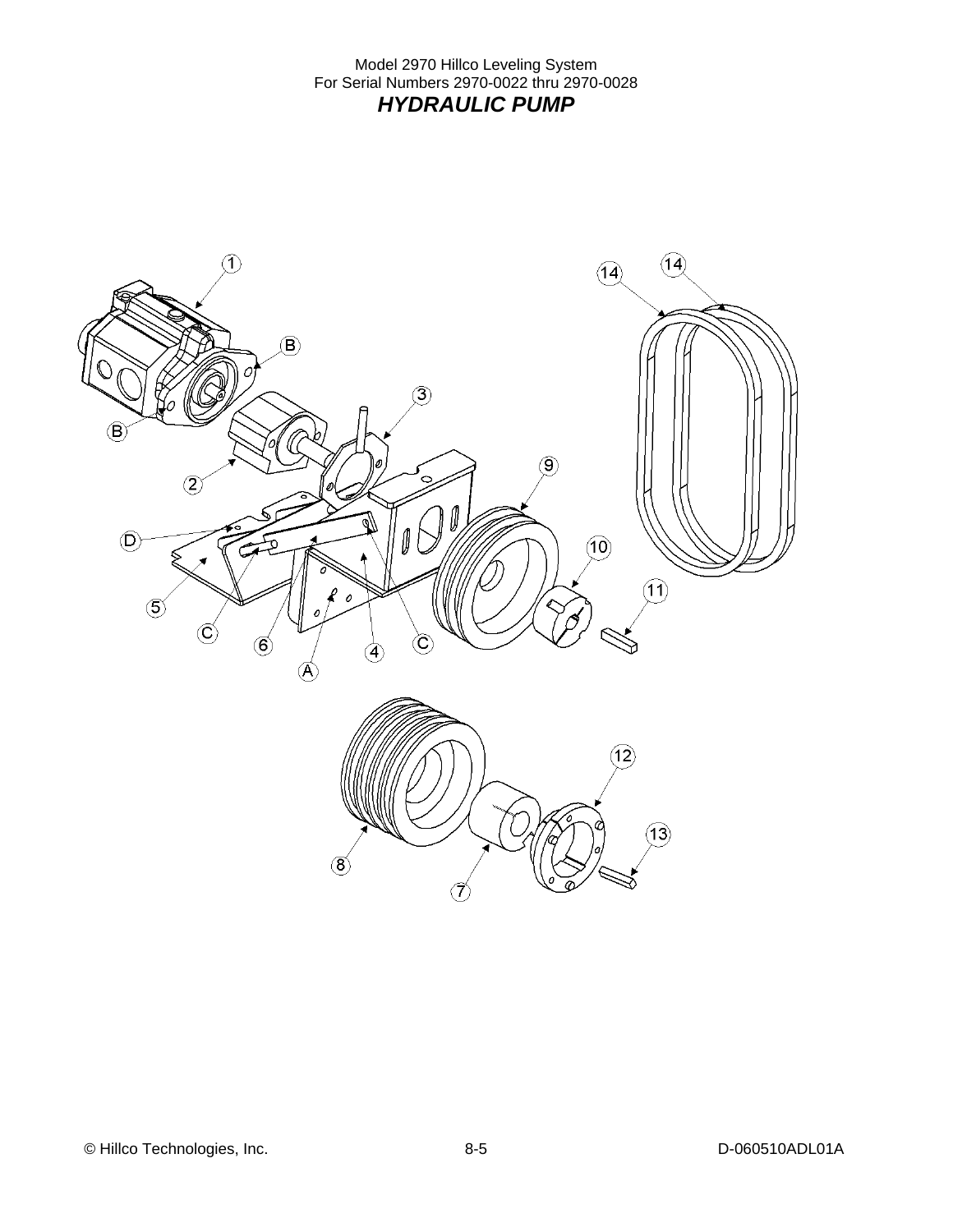| <b>PUMP DRIVE COMPONENTS</b> |               |                |                                  |                             |  |  |
|------------------------------|---------------|----------------|----------------------------------|-----------------------------|--|--|
| REF.                         | PART NO.      | QTY.           | <b>PART NAME</b>                 | <b>DESCRIPTION</b>          |  |  |
| 1                            | HC-133151     | 1              | PUMP, HYDRAULIC PFC-116          |                             |  |  |
| <b>NS</b>                    | HC-135231     | 1              | SEAL KIT, PUMP                   |                             |  |  |
| $\ddot{\phantom{a}}$         | HC-135241     | 1              | <b>SEAL, PUMP MAIN SHAFT</b>     |                             |  |  |
| $\ddotsc$                    | HC-135251     | $\mathfrak{p}$ | <b>SEAL, PINTILE SHAFT</b>       |                             |  |  |
| $\cdot$ .                    | HC-103099     | 1              | <b>COMPENSATOR #2</b>            |                             |  |  |
| $\cdot$ .                    | HC-137061     | 1              | <b>KEY. HYDRAULIC PUMP SHAFT</b> |                             |  |  |
| $\overline{2}$               | HC-133161     | 1              | ADAPTER, OVER-HUNG LOAD (200)    |                             |  |  |
| <b>NS</b>                    | LA-140351     | 1              | REBUILD KIT, 210 OHLA            |                             |  |  |
| 3                            | LA-235271     | 1              | HM PUMP DR, MOUNT PLT ASM        |                             |  |  |
| $\overline{4}$               | LA-235261     | 1              | HM PUMP DR, ASM                  |                             |  |  |
| $\overline{5}$               | LA-238821     | 1              | HM ASM, PUMP MNT ANCHOR          |                             |  |  |
| 6                            | LA-238791     | $\overline{2}$ | HM ASM, PUMP MNT DRAW BOLT       |                             |  |  |
| $\overline{7}$               | LM-235281     | 1              | HM PUMP DR, HUB                  |                             |  |  |
| 8                            | MC-134321     | 1              | SHEAVE, 4 GROOVE 8"              |                             |  |  |
| 9                            | MC-134502     | 1              | SHEAVE, 2 GROOVE 7.5"            |                             |  |  |
| 10                           | MC-134342     | 1              | BUSHING, TAPER LOCK, 1"          |                             |  |  |
| 11                           | LM-235291     | $\mathbf{1}$   | HM KEY, OHLA                     |                             |  |  |
| 12                           | MC-134351     | 1              | BUSHING, TAPER LOCK, 3-1/2"      |                             |  |  |
| 13                           | LM-236611     | 1              | KEY, 3-1/2", QD HUB              |                             |  |  |
| 14                           | MC-140371     | $\mathcal{P}$  | <b>BELT, DRIVE</b>               | C-54 V-BELT                 |  |  |
|                              |               |                | <b>PUMP DRIVE COMPONENTS</b>     |                             |  |  |
| REF.                         | PART NO.      | QTY.           | <b>PART NAME</b>                 | <b>WHERE USED</b>           |  |  |
| A                            | F-HC-10M040E  | 5              | HC-10.9 M10 X 1.50 X 40          | <b>HYDRAULIC PUMP MOUNT</b> |  |  |
| A                            | F-HNF-10ME    | 5              | FLHN-10.9 M10 X 1.50             | <b>HYDRAULIC PUMP MOUNT</b> |  |  |
| B                            | F-HC-10M110E  | $\overline{2}$ | HC-10.9 M10 X 1.50 X 110         | PUMP/OHLA TO BRACKET        |  |  |
| B                            | F-HNF-10ME    | $\overline{2}$ | FLHN-10.9 M10 X 1.50             | PUMP/OHLA TO BRACKET        |  |  |
| $\overline{\text{c}}$        | F-HNF-12ME    | 6              | FLHN-10.9 M12 X 1.75             | PUMP MNT DRAW BOLT          |  |  |
| $\overline{\text{c}}$        | F-HC-12M030E  | $\overline{2}$ | HC-10.9 M12 X 1.75 X 30          | PUMP MNT DRAW BOLT          |  |  |
| D                            | F-HCF-10M030E | 4              | FLHC-10.9 M10 X 1.50 X 30        | PUMP MNT ANCHOR             |  |  |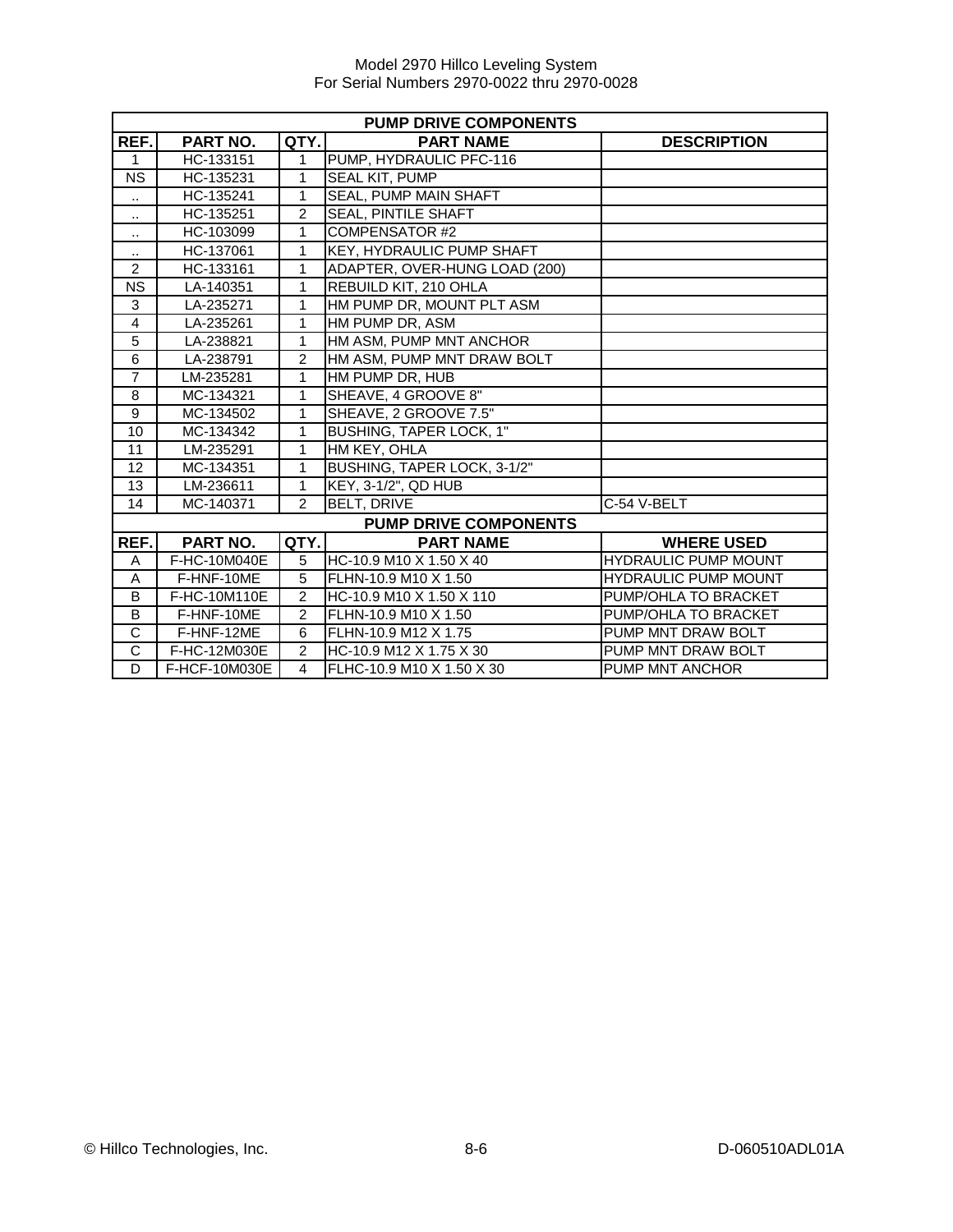Model 2970 Hillco Leveling System For Serial Numbers 2970-0022 thru 2970-0028 *HEADER TILT VALVE* 

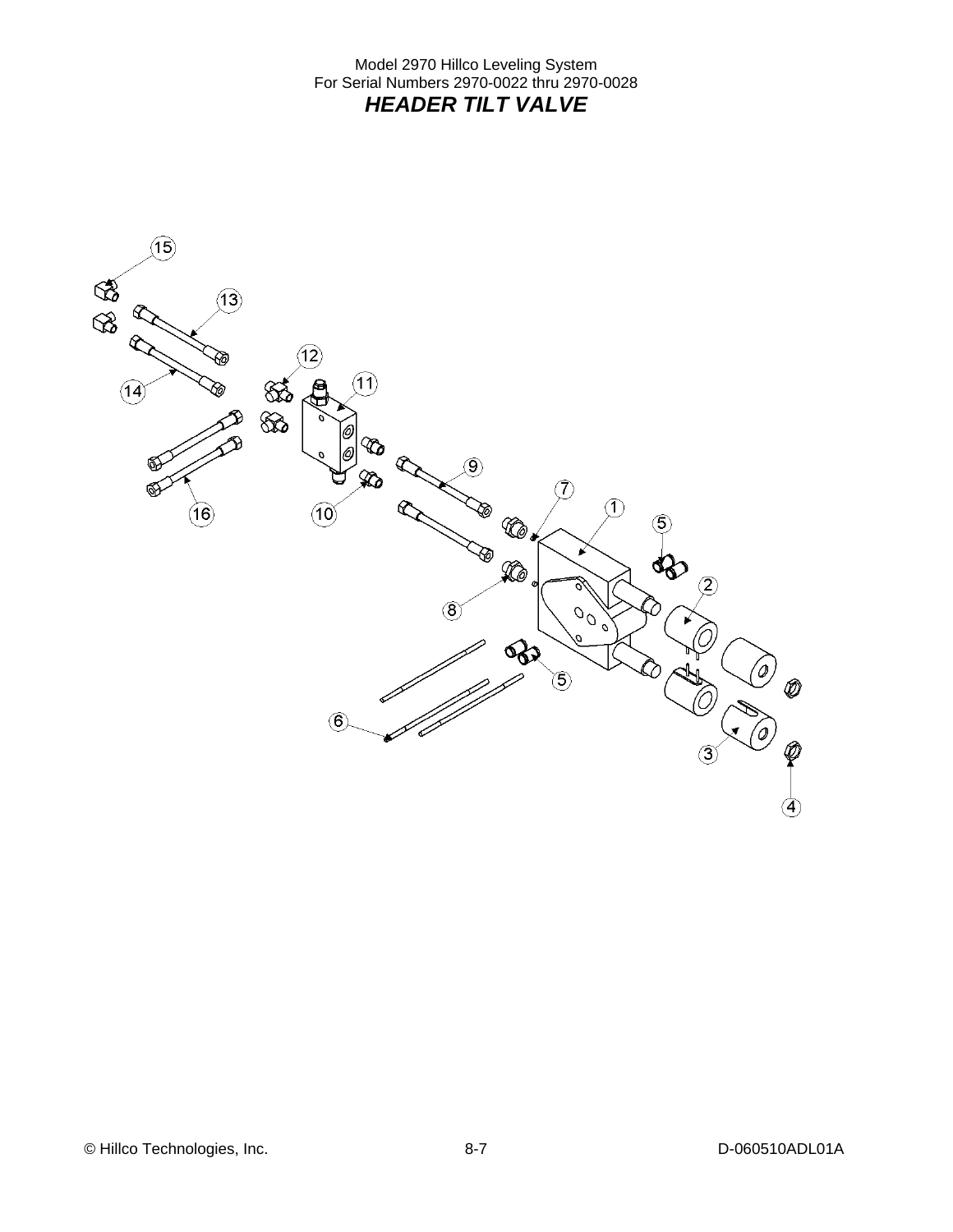|                   | <b>HEADER TILT VALVE</b> |                |                                                 |                                                         |  |  |  |  |
|-------------------|--------------------------|----------------|-------------------------------------------------|---------------------------------------------------------|--|--|--|--|
| REF.              | <b>PART NO.</b>          | QTY.           | <b>PART NAME</b>                                | <b>DESCRIPTION</b>                                      |  |  |  |  |
| 1                 | HC-136511                | 1              | <b>LATERAL TILT VALVE</b>                       |                                                         |  |  |  |  |
| $\overline{2}$    | HC-136561                | $\overline{2}$ | <b>COILS</b>                                    |                                                         |  |  |  |  |
| 3                 | HC-136571                | 2              | <b>COIL COVERS</b>                              |                                                         |  |  |  |  |
| 4                 | HC-136581                | $\overline{2}$ | <b>COIL COVER NUTS</b>                          |                                                         |  |  |  |  |
| $\overline{5}$    | HC-136551                | 4              | <b>SHORT THROUGH TUBES</b>                      |                                                         |  |  |  |  |
| 6                 | LP-248471                | 3              | ALL THREAD, B7, 1/4-20 X 15.625                 |                                                         |  |  |  |  |
| $\overline{7}$    | LM-254541                | $\overline{2}$ | HM ORIFICE, TRIM VALVE<br>(DRILLED TO .040)     |                                                         |  |  |  |  |
| 8                 | HA-S-4MF8MO              | $\mathcal{P}$  | #4 MORS X #8 MORB ADAPTER                       |                                                         |  |  |  |  |
| 9                 | LA-139111                | 1              | 1/4" 100R2 83-1/2" #4 FORS X #4<br><b>FORS</b>  |                                                         |  |  |  |  |
| 9                 | LA-139111                | $\mathbf{1}$   | 1/4" 100R2 83-1/2" #4 FORS X #4<br><b>FORS</b>  |                                                         |  |  |  |  |
| 10                | HA-S-4MF4MO              | $\mathcal{P}$  | #4 MORB X #4 MORS STR                           |                                                         |  |  |  |  |
| 11                | HC-138691                | $\mathbf{1}$   | <b>MANIFOLD, RELIEF VALVE</b>                   |                                                         |  |  |  |  |
| $12 \overline{ }$ | HA-T-4MF4MO              | $\mathfrak{p}$ | #4 MORB X #4 MORS STR THREAD<br><b>RUN TEE</b>  |                                                         |  |  |  |  |
| 13                | LA-139531                | 1              | 1/4" 100R2 295" #4 FORS X #6<br><b>FORS</b>     | <b>SLAVE CYLINDER ROD TO</b><br><b>RELIEF VALVE #2</b>  |  |  |  |  |
| 14                | LA-139541                | $\mathbf{1}$   | 1/4" 100R2 309" #4 FORS X #6<br><b>FORS</b>     | <b>SLAVE CYLINDER BASE TO</b><br><b>RELIEF VALVE #1</b> |  |  |  |  |
| 15                | HA-L-4MF6MO              | $\mathcal{P}$  | #4 MORS X #6 MORB 90 $^{\circ}$                 | <b>SLAVE CYLINDER</b>                                   |  |  |  |  |
| 16                | LA-139141                | $\mathbf{1}$   | 1/4" 100R2 114-1/2" #4 FORS X #4<br><b>FORS</b> | <b>RELIEF VALVE #1 TO MASTER</b><br><b>BASE</b>         |  |  |  |  |
| 16                | LA-139141                | $\mathbf 1$    | 1/4" 100R2 114-1/2" #4 FORS X #4<br><b>FORS</b> | <b>RELIEF VALVE #2 TO MASTER</b><br><b>ROD</b>          |  |  |  |  |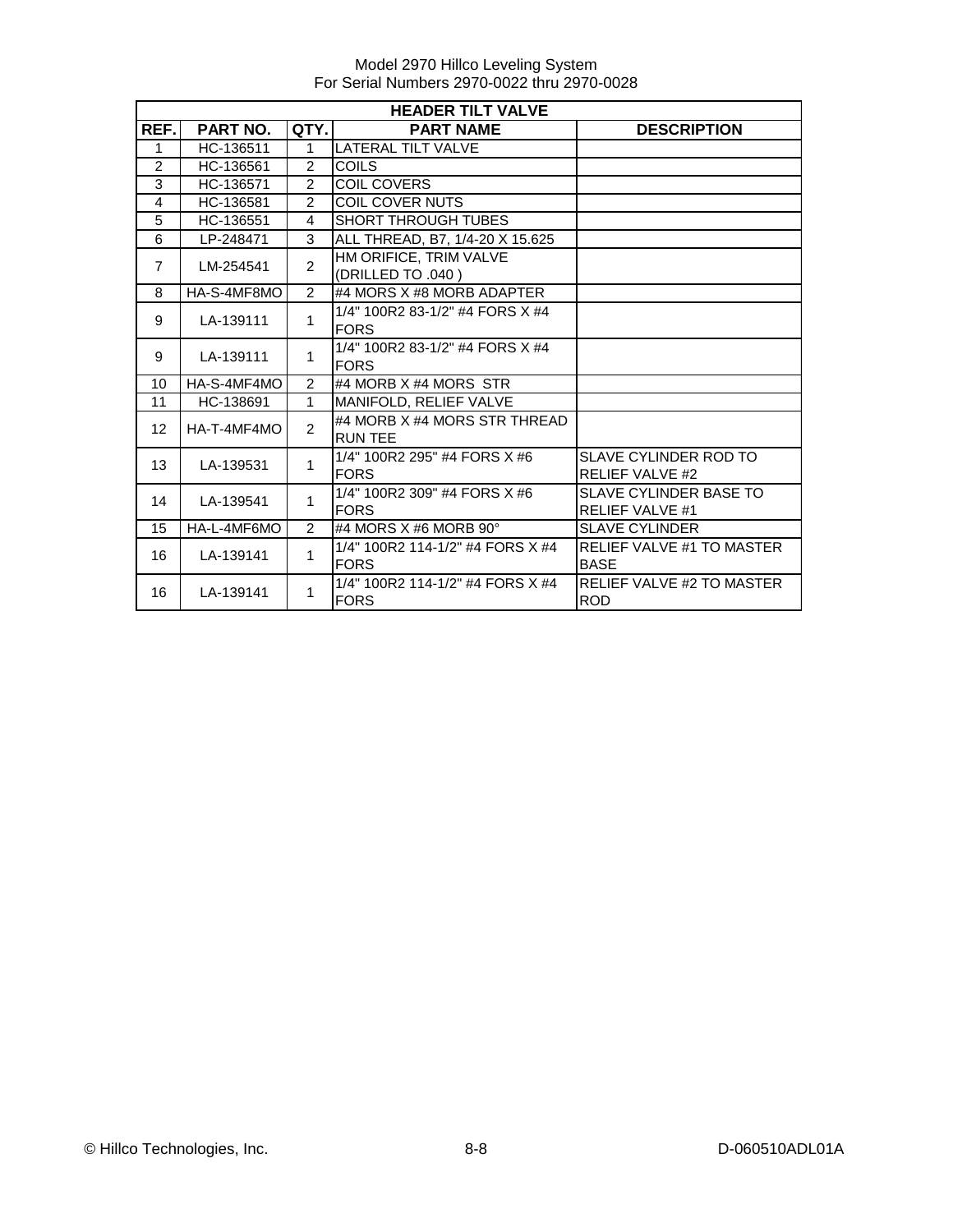#### Model 2970 Hillco Leveling System For Serial Numbers 2970-0022 thru 2970-0028 *HYDRAULIC HOSES*

| REF. PART NO. QTY.<br><b>MAIN LEVELING CYLINDER HOSES</b><br>1/4 100R2 HOSE 79-1/2" #6 FORS 90° X #6<br><b>NS</b><br>LA-140071<br>$\overline{2}$<br>LOR R POCV #3 TO LOR R POCV #2<br><b>FORS STR</b><br>1/2 100R2 HOSE 70-1/2" #8 FORS STR X #8<br>$\overline{2}$<br><b>NS</b><br>L OR R ROD TO POCV #2<br>LA-140081<br><b>FORS STR</b><br><b>GREASE HOSES</b><br>3/16 R1 GREASE HOSE 95-3/4" 1/8 MPT X 1/8<br>LA-140091<br><b>NS</b><br>$\mathbf{1}$<br>LH MAIN LEV CYL BASE TO BH #1<br><b>MPT</b><br>3/16 R1 GREASE HOSE 48" 1/8 MPT X<br><b>NS</b><br>LA-140101<br>RH MAIN LEV CYL BASE TO BH #2<br>$\mathbf 1$<br>$1/8$ MPT<br>3/16 R1 GREASE HOSE 64" 1/8 MPT X<br><b>NS</b><br>LA-140111<br>MSTR BASE TO BH #3<br>$\mathbf 1$<br>$1/8$ MPT<br>3/16 R1 GREASE HOSE 26" 1/8 MPT X<br><b>NS</b><br>LA-140121<br>MSTR ROD TO BH #4<br>$\mathbf 1$<br>1/8 MPT<br>3/16 R1 GREASE HOSE 78-1/2" 1/8 MPT X 1/8<br><b>NS</b><br>LA-138961<br>MAIN PVT TO BH #5<br>1<br><b>MPT</b><br><b>BRAKE HOSES</b><br>LA-130371<br>#4 TITE FLEX 31" #4 FORS X #4 MORS<br>NS.<br>1<br><b>BRAKE HOSE RIGHT</b><br>LA-130371<br>#4 TITE FLEX 31" #4 FORS X #4 MORS<br><b>BRAKE HOSE LEFT</b><br>NS.<br>1<br><b>NS</b><br>2<br>FOR ABOVE TWO BRAKE HOSES<br>HA-133131<br><b>TEFLON O-RING</b><br><b>MANIFOLD TO LEFT LEVELING CYLINDER HOSES</b><br>LEVELING VALVE PORT A & B TO LEFT<br><b>NS</b><br>LA-139521<br>$\mathbf{1}$<br>1/2 100R2 HOSE 186" #8 FORS X #8 FORS<br><b>MAIN LEV CYL</b><br><b>NS</b><br>LA-140131<br>1/2 100R2 HOSE 241" #8 FORS X #8 FORS<br>$\mathbf{1}$<br><b>MAIN LEV CYL</b><br><b>MANIFOLD TO PUMP HOSES</b><br><b>NS</b><br>LA-134821<br>1/4 100R2 HOSE 167" #4 FORS X #4 FORS 90 $^{\circ}$ ILOAD SENSE LINE<br>$\mathbf 1$<br><b>NS</b><br>LA-134831<br>3/4 100R2 HOSE 167" #10 FORS X #10 FORS<br>$\mathbf 1$<br>3/4 100R1 HOSE 39-1/2" #10 FORS X #12<br><b>NS</b><br>LA-134841<br><b>RETURN LINE</b><br>$\mathbf 1$<br>FORS 90°<br><b>PUMP HOSES</b><br><b>NS</b><br>LA-134861<br>1 100R1 HOSE 66-1/2" #16 FORS X #16 FORS<br>PUMP SUCTION<br>$\mathbf 1$<br>3/8 100R2 HOSE 65-1/2" #6 FORS X #6 FORS<br><b>NS</b><br>LA-134871<br>$\mathbf{1}$<br>PUMP CASE DRAIN TO RESEVOIR<br>$90^\circ$<br><b>HYDROSTAT HOSES</b><br>1 100R15 68" CODE 62 SLT FLNG 180° X<br><b>NS</b><br>LA-140381<br><b>HYDROSTAT FRONT</b><br>$\mathbf 1$<br>CODE 62 SPLT FLNG STR<br>1 100R15 58" CODE 62 SLT FLNG 180° X<br><b>NS</b><br>LA-140391<br>$\mathbf 1$<br>HYDROSTAT REAR<br>CODE 62 SPLT FLNG STR<br>3/4 100R1 HOSE 38-1/2" #12 MORS X #12<br><b>NS</b><br>LA-140401<br>HYDRO MOTOR CASE DRAIN<br>1<br>FORS 45°<br><b>TRIM HOSES</b><br>NS<br>LA-139111<br>2<br>1/4" 100R2 79-1/2" #4 FORS X #4 FORS<br><b>NS</b><br>LA-139141<br>2<br>1/4" 100R2 110-1/2" #4 FORS X #4 FORS<br>RELIEF VALVE TO MASTER<br><b>NS</b><br>LA-139531<br>1/4" 100R2 295" #4 FORS X #6 FORS<br>RELIEF TO SLAVE BASE<br>1<br><b>NS</b><br>RELIEF TO SLAVE ROD<br>LA-139541<br>1/4" 100R2 309" #4 FORS X #6 FORS<br>1 |  |  | <b>PART NAME</b> | <b>NOTES</b>                       |  |  |  |  |  |
|-------------------------------------------------------------------------------------------------------------------------------------------------------------------------------------------------------------------------------------------------------------------------------------------------------------------------------------------------------------------------------------------------------------------------------------------------------------------------------------------------------------------------------------------------------------------------------------------------------------------------------------------------------------------------------------------------------------------------------------------------------------------------------------------------------------------------------------------------------------------------------------------------------------------------------------------------------------------------------------------------------------------------------------------------------------------------------------------------------------------------------------------------------------------------------------------------------------------------------------------------------------------------------------------------------------------------------------------------------------------------------------------------------------------------------------------------------------------------------------------------------------------------------------------------------------------------------------------------------------------------------------------------------------------------------------------------------------------------------------------------------------------------------------------------------------------------------------------------------------------------------------------------------------------------------------------------------------------------------------------------------------------------------------------------------------------------------------------------------------------------------------------------------------------------------------------------------------------------------------------------------------------------------------------------------------------------------------------------------------------------------------------------------------------------------------------------------------------------------------------------------------------------------------------------------------------------------------------------------------------------------------------------------------------------------------------------------------------------------------------------------------------------------------------------------------------------------------------------------------------------------------------------------------------------------------------------------------------------------------------------------|--|--|------------------|------------------------------------|--|--|--|--|--|
|                                                                                                                                                                                                                                                                                                                                                                                                                                                                                                                                                                                                                                                                                                                                                                                                                                                                                                                                                                                                                                                                                                                                                                                                                                                                                                                                                                                                                                                                                                                                                                                                                                                                                                                                                                                                                                                                                                                                                                                                                                                                                                                                                                                                                                                                                                                                                                                                                                                                                                                                                                                                                                                                                                                                                                                                                                                                                                                                                                                                       |  |  |                  |                                    |  |  |  |  |  |
|                                                                                                                                                                                                                                                                                                                                                                                                                                                                                                                                                                                                                                                                                                                                                                                                                                                                                                                                                                                                                                                                                                                                                                                                                                                                                                                                                                                                                                                                                                                                                                                                                                                                                                                                                                                                                                                                                                                                                                                                                                                                                                                                                                                                                                                                                                                                                                                                                                                                                                                                                                                                                                                                                                                                                                                                                                                                                                                                                                                                       |  |  |                  |                                    |  |  |  |  |  |
|                                                                                                                                                                                                                                                                                                                                                                                                                                                                                                                                                                                                                                                                                                                                                                                                                                                                                                                                                                                                                                                                                                                                                                                                                                                                                                                                                                                                                                                                                                                                                                                                                                                                                                                                                                                                                                                                                                                                                                                                                                                                                                                                                                                                                                                                                                                                                                                                                                                                                                                                                                                                                                                                                                                                                                                                                                                                                                                                                                                                       |  |  |                  |                                    |  |  |  |  |  |
|                                                                                                                                                                                                                                                                                                                                                                                                                                                                                                                                                                                                                                                                                                                                                                                                                                                                                                                                                                                                                                                                                                                                                                                                                                                                                                                                                                                                                                                                                                                                                                                                                                                                                                                                                                                                                                                                                                                                                                                                                                                                                                                                                                                                                                                                                                                                                                                                                                                                                                                                                                                                                                                                                                                                                                                                                                                                                                                                                                                                       |  |  |                  |                                    |  |  |  |  |  |
|                                                                                                                                                                                                                                                                                                                                                                                                                                                                                                                                                                                                                                                                                                                                                                                                                                                                                                                                                                                                                                                                                                                                                                                                                                                                                                                                                                                                                                                                                                                                                                                                                                                                                                                                                                                                                                                                                                                                                                                                                                                                                                                                                                                                                                                                                                                                                                                                                                                                                                                                                                                                                                                                                                                                                                                                                                                                                                                                                                                                       |  |  |                  |                                    |  |  |  |  |  |
|                                                                                                                                                                                                                                                                                                                                                                                                                                                                                                                                                                                                                                                                                                                                                                                                                                                                                                                                                                                                                                                                                                                                                                                                                                                                                                                                                                                                                                                                                                                                                                                                                                                                                                                                                                                                                                                                                                                                                                                                                                                                                                                                                                                                                                                                                                                                                                                                                                                                                                                                                                                                                                                                                                                                                                                                                                                                                                                                                                                                       |  |  |                  |                                    |  |  |  |  |  |
|                                                                                                                                                                                                                                                                                                                                                                                                                                                                                                                                                                                                                                                                                                                                                                                                                                                                                                                                                                                                                                                                                                                                                                                                                                                                                                                                                                                                                                                                                                                                                                                                                                                                                                                                                                                                                                                                                                                                                                                                                                                                                                                                                                                                                                                                                                                                                                                                                                                                                                                                                                                                                                                                                                                                                                                                                                                                                                                                                                                                       |  |  |                  |                                    |  |  |  |  |  |
|                                                                                                                                                                                                                                                                                                                                                                                                                                                                                                                                                                                                                                                                                                                                                                                                                                                                                                                                                                                                                                                                                                                                                                                                                                                                                                                                                                                                                                                                                                                                                                                                                                                                                                                                                                                                                                                                                                                                                                                                                                                                                                                                                                                                                                                                                                                                                                                                                                                                                                                                                                                                                                                                                                                                                                                                                                                                                                                                                                                                       |  |  |                  |                                    |  |  |  |  |  |
|                                                                                                                                                                                                                                                                                                                                                                                                                                                                                                                                                                                                                                                                                                                                                                                                                                                                                                                                                                                                                                                                                                                                                                                                                                                                                                                                                                                                                                                                                                                                                                                                                                                                                                                                                                                                                                                                                                                                                                                                                                                                                                                                                                                                                                                                                                                                                                                                                                                                                                                                                                                                                                                                                                                                                                                                                                                                                                                                                                                                       |  |  |                  |                                    |  |  |  |  |  |
|                                                                                                                                                                                                                                                                                                                                                                                                                                                                                                                                                                                                                                                                                                                                                                                                                                                                                                                                                                                                                                                                                                                                                                                                                                                                                                                                                                                                                                                                                                                                                                                                                                                                                                                                                                                                                                                                                                                                                                                                                                                                                                                                                                                                                                                                                                                                                                                                                                                                                                                                                                                                                                                                                                                                                                                                                                                                                                                                                                                                       |  |  |                  |                                    |  |  |  |  |  |
|                                                                                                                                                                                                                                                                                                                                                                                                                                                                                                                                                                                                                                                                                                                                                                                                                                                                                                                                                                                                                                                                                                                                                                                                                                                                                                                                                                                                                                                                                                                                                                                                                                                                                                                                                                                                                                                                                                                                                                                                                                                                                                                                                                                                                                                                                                                                                                                                                                                                                                                                                                                                                                                                                                                                                                                                                                                                                                                                                                                                       |  |  |                  |                                    |  |  |  |  |  |
|                                                                                                                                                                                                                                                                                                                                                                                                                                                                                                                                                                                                                                                                                                                                                                                                                                                                                                                                                                                                                                                                                                                                                                                                                                                                                                                                                                                                                                                                                                                                                                                                                                                                                                                                                                                                                                                                                                                                                                                                                                                                                                                                                                                                                                                                                                                                                                                                                                                                                                                                                                                                                                                                                                                                                                                                                                                                                                                                                                                                       |  |  |                  |                                    |  |  |  |  |  |
|                                                                                                                                                                                                                                                                                                                                                                                                                                                                                                                                                                                                                                                                                                                                                                                                                                                                                                                                                                                                                                                                                                                                                                                                                                                                                                                                                                                                                                                                                                                                                                                                                                                                                                                                                                                                                                                                                                                                                                                                                                                                                                                                                                                                                                                                                                                                                                                                                                                                                                                                                                                                                                                                                                                                                                                                                                                                                                                                                                                                       |  |  |                  |                                    |  |  |  |  |  |
|                                                                                                                                                                                                                                                                                                                                                                                                                                                                                                                                                                                                                                                                                                                                                                                                                                                                                                                                                                                                                                                                                                                                                                                                                                                                                                                                                                                                                                                                                                                                                                                                                                                                                                                                                                                                                                                                                                                                                                                                                                                                                                                                                                                                                                                                                                                                                                                                                                                                                                                                                                                                                                                                                                                                                                                                                                                                                                                                                                                                       |  |  |                  |                                    |  |  |  |  |  |
|                                                                                                                                                                                                                                                                                                                                                                                                                                                                                                                                                                                                                                                                                                                                                                                                                                                                                                                                                                                                                                                                                                                                                                                                                                                                                                                                                                                                                                                                                                                                                                                                                                                                                                                                                                                                                                                                                                                                                                                                                                                                                                                                                                                                                                                                                                                                                                                                                                                                                                                                                                                                                                                                                                                                                                                                                                                                                                                                                                                                       |  |  |                  |                                    |  |  |  |  |  |
|                                                                                                                                                                                                                                                                                                                                                                                                                                                                                                                                                                                                                                                                                                                                                                                                                                                                                                                                                                                                                                                                                                                                                                                                                                                                                                                                                                                                                                                                                                                                                                                                                                                                                                                                                                                                                                                                                                                                                                                                                                                                                                                                                                                                                                                                                                                                                                                                                                                                                                                                                                                                                                                                                                                                                                                                                                                                                                                                                                                                       |  |  |                  |                                    |  |  |  |  |  |
|                                                                                                                                                                                                                                                                                                                                                                                                                                                                                                                                                                                                                                                                                                                                                                                                                                                                                                                                                                                                                                                                                                                                                                                                                                                                                                                                                                                                                                                                                                                                                                                                                                                                                                                                                                                                                                                                                                                                                                                                                                                                                                                                                                                                                                                                                                                                                                                                                                                                                                                                                                                                                                                                                                                                                                                                                                                                                                                                                                                                       |  |  |                  |                                    |  |  |  |  |  |
|                                                                                                                                                                                                                                                                                                                                                                                                                                                                                                                                                                                                                                                                                                                                                                                                                                                                                                                                                                                                                                                                                                                                                                                                                                                                                                                                                                                                                                                                                                                                                                                                                                                                                                                                                                                                                                                                                                                                                                                                                                                                                                                                                                                                                                                                                                                                                                                                                                                                                                                                                                                                                                                                                                                                                                                                                                                                                                                                                                                                       |  |  |                  | LEVELING VALVE PORT A & B TO RIGHT |  |  |  |  |  |
|                                                                                                                                                                                                                                                                                                                                                                                                                                                                                                                                                                                                                                                                                                                                                                                                                                                                                                                                                                                                                                                                                                                                                                                                                                                                                                                                                                                                                                                                                                                                                                                                                                                                                                                                                                                                                                                                                                                                                                                                                                                                                                                                                                                                                                                                                                                                                                                                                                                                                                                                                                                                                                                                                                                                                                                                                                                                                                                                                                                                       |  |  |                  |                                    |  |  |  |  |  |
|                                                                                                                                                                                                                                                                                                                                                                                                                                                                                                                                                                                                                                                                                                                                                                                                                                                                                                                                                                                                                                                                                                                                                                                                                                                                                                                                                                                                                                                                                                                                                                                                                                                                                                                                                                                                                                                                                                                                                                                                                                                                                                                                                                                                                                                                                                                                                                                                                                                                                                                                                                                                                                                                                                                                                                                                                                                                                                                                                                                                       |  |  |                  |                                    |  |  |  |  |  |
|                                                                                                                                                                                                                                                                                                                                                                                                                                                                                                                                                                                                                                                                                                                                                                                                                                                                                                                                                                                                                                                                                                                                                                                                                                                                                                                                                                                                                                                                                                                                                                                                                                                                                                                                                                                                                                                                                                                                                                                                                                                                                                                                                                                                                                                                                                                                                                                                                                                                                                                                                                                                                                                                                                                                                                                                                                                                                                                                                                                                       |  |  |                  | PRESSURE FROM PUMP TO MANIFOLD     |  |  |  |  |  |
|                                                                                                                                                                                                                                                                                                                                                                                                                                                                                                                                                                                                                                                                                                                                                                                                                                                                                                                                                                                                                                                                                                                                                                                                                                                                                                                                                                                                                                                                                                                                                                                                                                                                                                                                                                                                                                                                                                                                                                                                                                                                                                                                                                                                                                                                                                                                                                                                                                                                                                                                                                                                                                                                                                                                                                                                                                                                                                                                                                                                       |  |  |                  |                                    |  |  |  |  |  |
|                                                                                                                                                                                                                                                                                                                                                                                                                                                                                                                                                                                                                                                                                                                                                                                                                                                                                                                                                                                                                                                                                                                                                                                                                                                                                                                                                                                                                                                                                                                                                                                                                                                                                                                                                                                                                                                                                                                                                                                                                                                                                                                                                                                                                                                                                                                                                                                                                                                                                                                                                                                                                                                                                                                                                                                                                                                                                                                                                                                                       |  |  |                  |                                    |  |  |  |  |  |
|                                                                                                                                                                                                                                                                                                                                                                                                                                                                                                                                                                                                                                                                                                                                                                                                                                                                                                                                                                                                                                                                                                                                                                                                                                                                                                                                                                                                                                                                                                                                                                                                                                                                                                                                                                                                                                                                                                                                                                                                                                                                                                                                                                                                                                                                                                                                                                                                                                                                                                                                                                                                                                                                                                                                                                                                                                                                                                                                                                                                       |  |  |                  |                                    |  |  |  |  |  |
|                                                                                                                                                                                                                                                                                                                                                                                                                                                                                                                                                                                                                                                                                                                                                                                                                                                                                                                                                                                                                                                                                                                                                                                                                                                                                                                                                                                                                                                                                                                                                                                                                                                                                                                                                                                                                                                                                                                                                                                                                                                                                                                                                                                                                                                                                                                                                                                                                                                                                                                                                                                                                                                                                                                                                                                                                                                                                                                                                                                                       |  |  |                  |                                    |  |  |  |  |  |
|                                                                                                                                                                                                                                                                                                                                                                                                                                                                                                                                                                                                                                                                                                                                                                                                                                                                                                                                                                                                                                                                                                                                                                                                                                                                                                                                                                                                                                                                                                                                                                                                                                                                                                                                                                                                                                                                                                                                                                                                                                                                                                                                                                                                                                                                                                                                                                                                                                                                                                                                                                                                                                                                                                                                                                                                                                                                                                                                                                                                       |  |  |                  |                                    |  |  |  |  |  |
|                                                                                                                                                                                                                                                                                                                                                                                                                                                                                                                                                                                                                                                                                                                                                                                                                                                                                                                                                                                                                                                                                                                                                                                                                                                                                                                                                                                                                                                                                                                                                                                                                                                                                                                                                                                                                                                                                                                                                                                                                                                                                                                                                                                                                                                                                                                                                                                                                                                                                                                                                                                                                                                                                                                                                                                                                                                                                                                                                                                                       |  |  |                  |                                    |  |  |  |  |  |
|                                                                                                                                                                                                                                                                                                                                                                                                                                                                                                                                                                                                                                                                                                                                                                                                                                                                                                                                                                                                                                                                                                                                                                                                                                                                                                                                                                                                                                                                                                                                                                                                                                                                                                                                                                                                                                                                                                                                                                                                                                                                                                                                                                                                                                                                                                                                                                                                                                                                                                                                                                                                                                                                                                                                                                                                                                                                                                                                                                                                       |  |  |                  |                                    |  |  |  |  |  |
|                                                                                                                                                                                                                                                                                                                                                                                                                                                                                                                                                                                                                                                                                                                                                                                                                                                                                                                                                                                                                                                                                                                                                                                                                                                                                                                                                                                                                                                                                                                                                                                                                                                                                                                                                                                                                                                                                                                                                                                                                                                                                                                                                                                                                                                                                                                                                                                                                                                                                                                                                                                                                                                                                                                                                                                                                                                                                                                                                                                                       |  |  |                  |                                    |  |  |  |  |  |
|                                                                                                                                                                                                                                                                                                                                                                                                                                                                                                                                                                                                                                                                                                                                                                                                                                                                                                                                                                                                                                                                                                                                                                                                                                                                                                                                                                                                                                                                                                                                                                                                                                                                                                                                                                                                                                                                                                                                                                                                                                                                                                                                                                                                                                                                                                                                                                                                                                                                                                                                                                                                                                                                                                                                                                                                                                                                                                                                                                                                       |  |  |                  |                                    |  |  |  |  |  |
|                                                                                                                                                                                                                                                                                                                                                                                                                                                                                                                                                                                                                                                                                                                                                                                                                                                                                                                                                                                                                                                                                                                                                                                                                                                                                                                                                                                                                                                                                                                                                                                                                                                                                                                                                                                                                                                                                                                                                                                                                                                                                                                                                                                                                                                                                                                                                                                                                                                                                                                                                                                                                                                                                                                                                                                                                                                                                                                                                                                                       |  |  |                  | LEVELING VALVE TO TO RELIEF VALVE  |  |  |  |  |  |
|                                                                                                                                                                                                                                                                                                                                                                                                                                                                                                                                                                                                                                                                                                                                                                                                                                                                                                                                                                                                                                                                                                                                                                                                                                                                                                                                                                                                                                                                                                                                                                                                                                                                                                                                                                                                                                                                                                                                                                                                                                                                                                                                                                                                                                                                                                                                                                                                                                                                                                                                                                                                                                                                                                                                                                                                                                                                                                                                                                                                       |  |  |                  |                                    |  |  |  |  |  |
|                                                                                                                                                                                                                                                                                                                                                                                                                                                                                                                                                                                                                                                                                                                                                                                                                                                                                                                                                                                                                                                                                                                                                                                                                                                                                                                                                                                                                                                                                                                                                                                                                                                                                                                                                                                                                                                                                                                                                                                                                                                                                                                                                                                                                                                                                                                                                                                                                                                                                                                                                                                                                                                                                                                                                                                                                                                                                                                                                                                                       |  |  |                  |                                    |  |  |  |  |  |
|                                                                                                                                                                                                                                                                                                                                                                                                                                                                                                                                                                                                                                                                                                                                                                                                                                                                                                                                                                                                                                                                                                                                                                                                                                                                                                                                                                                                                                                                                                                                                                                                                                                                                                                                                                                                                                                                                                                                                                                                                                                                                                                                                                                                                                                                                                                                                                                                                                                                                                                                                                                                                                                                                                                                                                                                                                                                                                                                                                                                       |  |  |                  |                                    |  |  |  |  |  |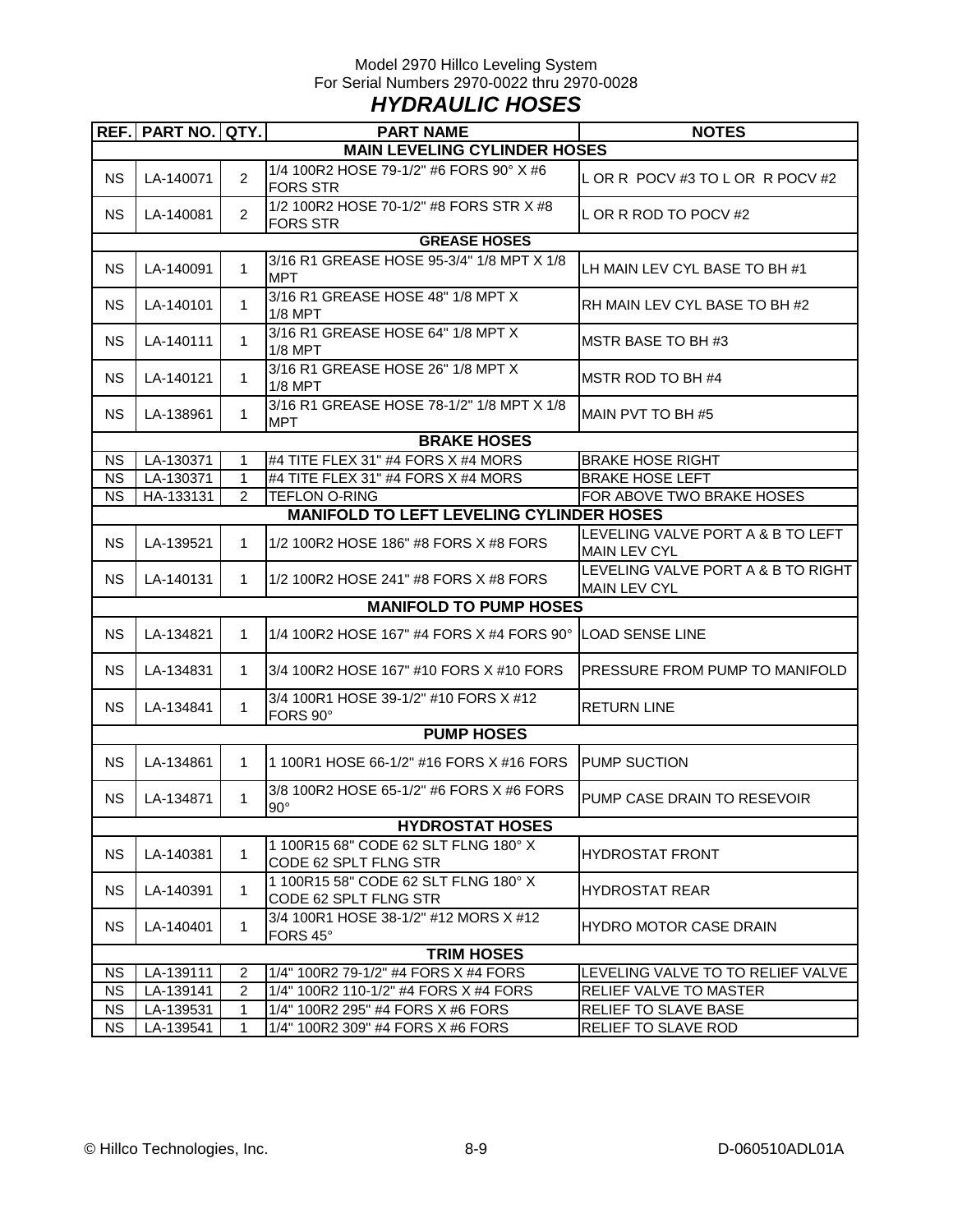#### Model 2970 Hillco Leveling System For Serial Numbers 2970-0022 thru 2970-0028 *HYDRAULIC ADAPTERS*

| REF.      | PART NO.             | QTY.                  | <b>PART NAME</b>                                  | <b>NOTES</b>                                        |
|-----------|----------------------|-----------------------|---------------------------------------------------|-----------------------------------------------------|
|           |                      |                       | <b>MAIN CYLINDERS</b>                             |                                                     |
| <b>NS</b> | HA-L-8FF8MF          | 2                     | #8 FORS X #8 MORS 90°                             | POCV #2 LEFT AND RIGHT                              |
| <b>NS</b> | HA-L-8MO8MO          | 2                     | #8 MORB X #8 MORB 90°                             | L & R POCV #1                                       |
| <b>NS</b> | HA-T-8MO8MO          | 2                     | #8 MORB X #8 MORS STR THREAD<br><b>RUN TEE</b>    | L & R POCV #2                                       |
| <b>NS</b> | HA-Q-8MF8MO          | 2                     | #8 MORB X #8 MORS STR THREAD<br><b>BRANCH TEE</b> | L & R MAIN CYL ROD                                  |
| <b>NS</b> | HA-L-6MF6MO          | 2                     | #6 MORB X #6 MORS 90°                             | L & R POCV #3                                       |
| <b>NS</b> | HA-S-8FF6MF          | $\overline{2}$        | #8 FORS X #6 MORS REDUCER                         | L & R POCV #2                                       |
|           |                      |                       | <b>MASTER AND SLAVE CYLINDERS</b>                 |                                                     |
| <b>NS</b> | HA-L-4MF6MO          | 2                     | #4 MORS $X$ #6 MORB 90 $^{\circ}$                 | MASTER CYL ROD AND BASE<br><b>PORTS</b>             |
| <b>NS</b> | HA-L-6MF6MO          | $\mathbf{2}^{\prime}$ | #6 MORS X #6 MORB 90°                             | SLAVE CYL ROD AND BASE<br><b>PORTS</b>              |
|           |                      |                       | <b>PUMP ADAPTERS</b>                              |                                                     |
| <b>NS</b> | HA-S-12MO16MF        | 1                     | 12 MORB X 16 MORS STR                             | <b>PUMP SUCTION</b>                                 |
| <b>NS</b> | <b>HA-T-16MF16MO</b> | $\mathbf{1}$          | #16 MORB X #16 MORS STR THREAD<br><b>RUN TEE</b>  | PUMP SUCTION AT RESEVOIR                            |
| <b>NS</b> | HA-L-16FF16MF        | 1                     | #16 MORS X #16 FORS 90°                           | PUMP SUCTION AT RESEVOIR                            |
| <b>NS</b> | HA-S-10MF10MO        | 1                     | 10 MORB X 10 MORS STR                             | <b>PUMP PRESSURE</b>                                |
| <b>NS</b> | HA-T-6MF6MO          | 1                     | #6 MORB X #6 MORS STR THREAD<br><b>RUN TEE</b>    | CASE DRAIN AT RESEVOIR                              |
| <b>NS</b> | HA-C-6FF             | 1                     | #6 FORS CAP                                       | <b>CASE DRAIN AT RESEVOIR</b>                       |
| <b>NS</b> | HA-L-4MF4MO          | 1                     | #4 MORB X #4 MORS 90°                             | PUMP LOAD SENSE                                     |
| <b>NS</b> | HA-S-6MF6MO          | 1                     | #6 MORB X #6 MORS STR                             | PUMP CASE DRAIN                                     |
|           |                      |                       | <b>MANIFOLD ADAPTERS</b>                          |                                                     |
| <b>NS</b> | HA-S-10MF10MO        | 1                     | 10 MORB X 10 MORS STR.                            | "P" & "T" PORTS                                     |
| <b>NS</b> | HA-L-10FF10MF        | 1                     | 10 FORS X 10 MORS 90                              | "P" & "T" PORTS                                     |
| <b>NS</b> | HA-S-4MF4MO          | 1                     | 4 MORB X 4 MORS STR                               | <b>LOAD SENSE SHUTTLE</b>                           |
| <b>NS</b> | HA-A-10MO            | 1                     | 10 MORB ALLEN HEAD PLUG                           | "T" PORT                                            |
| <b>NS</b> | HA-S-10MF10MO        | 1                     | 10 MORB X 10 MORS STR.                            | <b>TANK OUT</b>                                     |
| <b>NS</b> | HA-L-10FF10MF        | 1                     | 10 FORS X 10 MORS 90                              | <b>TANK OUT</b>                                     |
| <b>NS</b> | HA-L-8MF8MO          | 2                     | #8 MORB X #8 MORS 90                              | "A" & "B" LEVELING PORTS                            |
| <b>NS</b> | HA-S-4FP10MO         | 1                     | #10 MORB X #4 FNPT STR.                           | PRESSURE GUAGE                                      |
| <b>NS</b> | HA-M-12MF12FF        | 1                     | #12 ORS SWIVEL NUT RUN TEE                        | <b>RETURN LINE</b>                                  |
|           |                      |                       | <b>LATERAL TILT VALVE</b>                         |                                                     |
| <b>NS</b> | HA-S-4MF8MO          | 2                     | #8 MORB X #4 MORS STR                             | LATERAL TILT VALVE                                  |
|           |                      |                       | <b>LATERAL TILT RELIEF VALVE</b>                  |                                                     |
| <b>NS</b> | HA-S-4MF4MO          | 2                     | #4 MORB X #4 MORS STR                             | LATERAL TILT RELIEF VALVE                           |
| <b>NS</b> | HA-T-4MF4MO          | 2                     | #4 MORB X #4 MORS STR THREAD<br><b>RUN TEE</b>    | LATERAL TILT RELIEF VALVE                           |
|           |                      |                       | <b>HEADER LIFT CYLINDERS</b>                      |                                                     |
| <b>NS</b> | HA-L-8FF8MF          | 1                     | #8 FORS $X$ #8 MORS 90 $^{\circ}$                 | <b>HEADER LIFT CYLINDER HOSE</b><br><b>BULKHEAD</b> |
|           |                      |                       | <b>GREASE FITTINGS</b>                            |                                                     |
| <b>NS</b> | HA-S-2FP2MN          | 5                     | 1/8" NPSM X 1/8" FPT BULKHEAD<br><b>CONNECTOR</b> | <b>GREASE BULKHEAD MOUNT</b>                        |
| <b>NS</b> | HA-NJ-2FN            | 5                     | 1/8" NPSM BULKHEAD LOCKNUT                        | <b>BULKHEAD CONNECTOR</b>                           |
| <b>NS</b> | HC-138011            | 5                     | 1/4-28 STRAIGHT ZERK                              | ALL GREASE LINES                                    |
| <b>NS</b> | HA-L-2FP2MP          | 1                     | 1/8 MPT 90 STREET EL                              | <b>MAIN PIVOT PIN</b>                               |
| <b>NS</b> | HC-135771            | 3                     | 1/4-28 MALE X 1/8 FPT 90 $^{\circ}$               | MASTER CYLINDER BASE, MAIN<br>LEV CYL BASE          |
| <b>NS</b> | HC-135881            | 1                     | 1/4-28 MALE X 1/8 FPT STR                         | <b>MASTER ROD</b>                                   |
|           |                      |                       | <b>HYDROSTAT</b>                                  |                                                     |
| <b>NS</b> | HA-134791            | 2                     | CODE 62 X #16 ORS 90°                             | <b>HYDROSTAT LINES</b>                              |

© Hillco Technologies, Inc. 2008 10 Access 8-10 D-060510ADL01A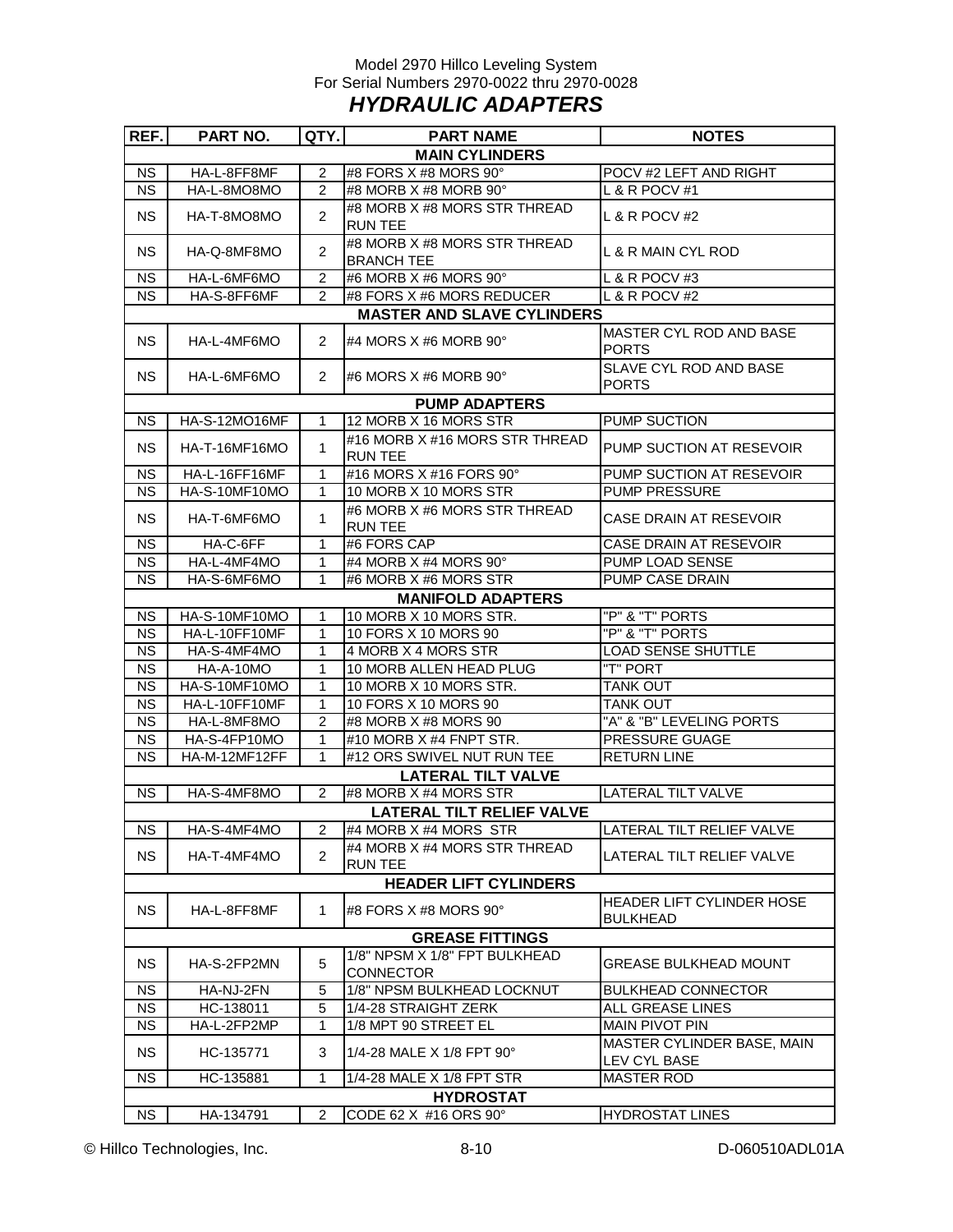# **9** *MISCELLANEOUS*

|                        | <b>MISCELLANEOUS DOCUMENTS &amp; LABELS</b> |                |                                                       |                                                        |  |  |  |
|------------------------|---------------------------------------------|----------------|-------------------------------------------------------|--------------------------------------------------------|--|--|--|
| REF.                   | PART NO.                                    | QTY.           | <b>PART NAME</b>                                      | <b>NOTES</b>                                           |  |  |  |
| <b>NS</b>              | LL20-100784                                 | $\mathcal{P}$  | <b>DANGER PINCH POINT</b>                             | RH & LH UPPER TRANS FACE PLT                           |  |  |  |
| <b>NS</b>              | LL20-100786                                 | 1              | <b>WARNING ELECTRONIC CRUSHING</b><br><b>HAZARD</b>   | <b>CONTROL BOX LID (INST)</b>                          |  |  |  |
| <b>NS</b>              | LL20-100783                                 | 6              | DANGER, CRUSHING HAZARD                               | 2-DROP AXLE END PLATES, 4-RT &<br>LT UC FRONT AND BACK |  |  |  |
| <b>NS</b>              | LL-133731                                   | $\mathbf{1}$   | LABEL, GREASE 10 HRS                                  | Rear Axle                                              |  |  |  |
| $\overline{\text{NS}}$ | LL-133731                                   | $\overline{2}$ | LABEL, GREASE 10 HRS                                  | OC BULKHEAD                                            |  |  |  |
| <b>NS</b>              | LL-133731                                   | 1              | LABEL, GREASE 10 HRS                                  | RH TRANS SIDE PLT (FOR SLAVE<br>CYL)                   |  |  |  |
| $\overline{\text{NS}}$ | LL-133731                                   | 2              | LABEL, GREASE 10 HRS                                  | MAIN LEV CYL BOTTOM (RH & LH)                          |  |  |  |
| <b>NS</b>              | LL-133731                                   | 1              | LABEL, GREASE 10 HRS                                  | 1-TRANSITION PIVOT PIN                                 |  |  |  |
| <b>NS</b>              | LL-138441                                   | 1              | DECAL, CAB CONTROL BOX                                |                                                        |  |  |  |
| <b>NS</b>              | LL20-100790                                 | 1              | PLATE, SERIAL NUMBER                                  |                                                        |  |  |  |
| <b>NS</b>              | D-010823DJC01                               | 1              | <b>MANUAL, OPERATOR'S</b>                             |                                                        |  |  |  |
| <b>NS</b>              | D-010725CLA01                               | 1              | MANUAL, INSTALLATION                                  |                                                        |  |  |  |
| <b>NS</b>              | D-060510ADL01A                              | 1              | <b>MANUAL, PARTS</b>                                  |                                                        |  |  |  |
| NS                     | LA-251701                                   | 1              | <b>SAFETY LABEL PACKET</b>                            |                                                        |  |  |  |
| <b>NS</b>              | ٠.                                          | 1              | LL20-100782--CAUTION LEVELING<br><b>SYSTEM CAB</b>    | <b>WINDOW IN CAB</b>                                   |  |  |  |
| <b>NS</b>              | ٠.                                          | 1              | LL20-100785--CAUTION MOVING<br><b>STEP</b>            | <b>LADDER</b>                                          |  |  |  |
| <b>NS</b>              |                                             | $\mathfrak{p}$ | LL20-100787--CAUTION LEVELING<br><b>SYSTEM HAZARD</b> | <b>GULL WINGS</b>                                      |  |  |  |
| <b>NS</b>              |                                             | 3              | LL20-100788--DANGER HYDRAULIC<br><b>HAZARD</b>        | 1 EA MAIN CYLINDER; 1 ABOVE<br><b>MANIFOLD</b>         |  |  |  |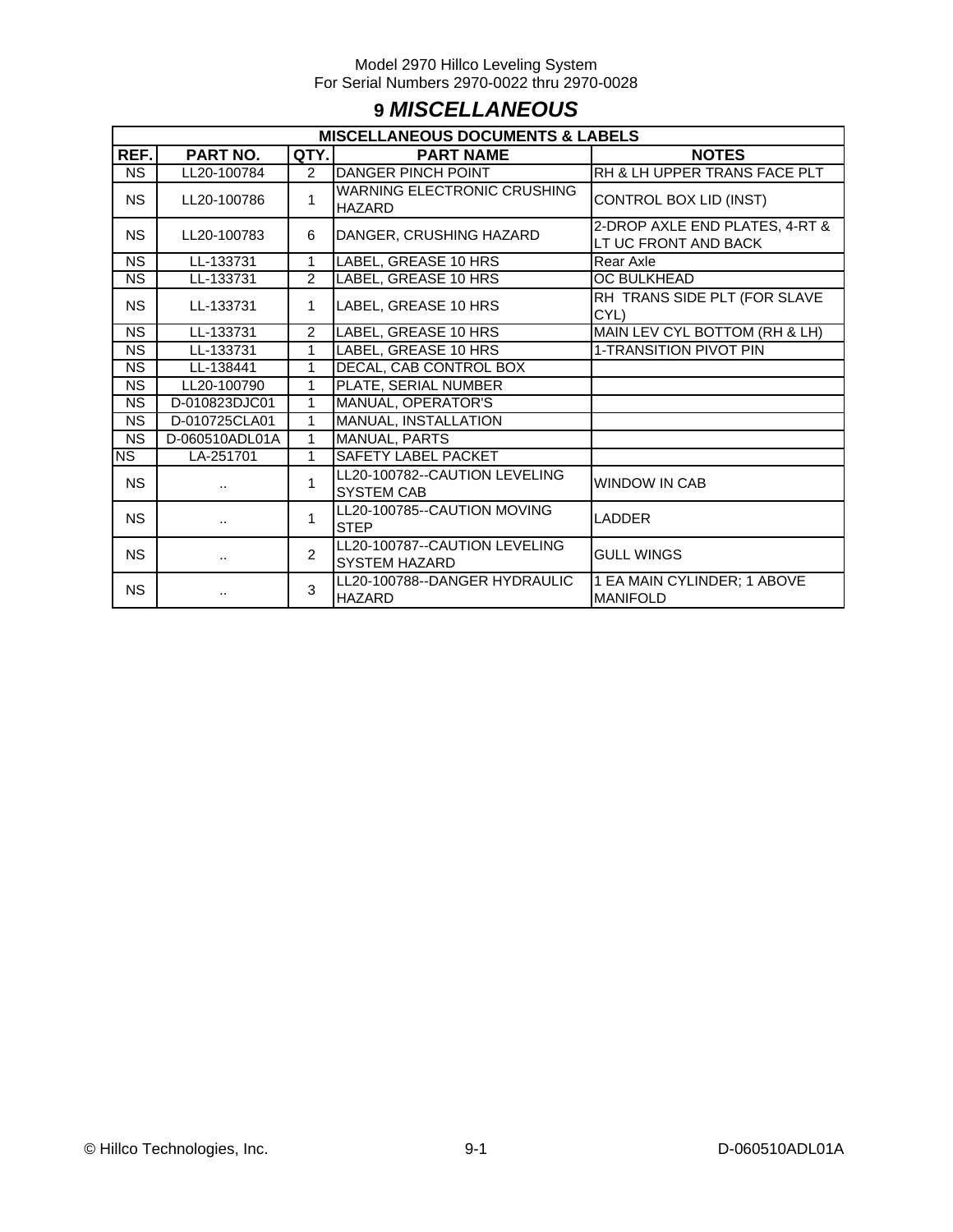# **10** *PART NUMBER INDEX*

| <b>NUMBER</b><br>PART | <b>PAGE<br/>NUMBER</b> | <b>NUMBER</b><br>PART | <b>NUMBER</b><br>PAGE | <b>NUMBER</b><br>PART | PAGE<br>NUMBER |
|-----------------------|------------------------|-----------------------|-----------------------|-----------------------|----------------|
| D-010725CLA01         | $9 - 1$                | F-HC-16M110E          | $3 - 4$               | HA-C-6FF              | $8 - 10$       |
| D-010823DJC01         | $9 - 1$                | F-HC-16M120E          | $2 - 4$               | HA-L-10FF10MF         | $8 - 10$       |
| D-060510ADL01A        | $9 - 1$                | F-HC-16M190E          | $5 - 2$               | HA-L-16FF16MF         | $8 - 10$       |
| EC-100002             | $7 - 2$                | F-HC-16M250E          | $5 - 2$               | HA-L-2FP2MP           | $8 - 10$       |
| EC-100003             | $7 - 2$                | F-HC-24M070E          | $4 - 2$               | HA-L-4MF4MO           | $8 - 10$       |
| EC-100164             | $7 - 4$                | F-HC-24M110E          | $4 - 2$               | HA-L-4MF6MO           | $8-8, 8-$      |
| EC-100165             | $7 - 4$                | F-HC8-07C44           | $8 - 2$               | HA-L-6MF6MO           | $8 - 10$       |
| EC-100549             | $7 - 4$                | F-HC8-08F20           | $2 - 6$               | HA-L-8FF8MF           | $8 - 10$       |
| EC-100550             | $\overline{7}-4$       | F-HC8-12C240          | $3 - 4$               | HA-L-8MF8MO           | $8 - 10$       |
| EC-100551             | $7 - 4$                | F-HC-8M030F           | $8 - 4$               | HA-L-8MO8MO           | $8 - 10$       |
| EC-100552             | $7 - 4$                | F-HCF-05C08           | $8 - 4$               | HA-M-12MF12FF         | $8 - 10$       |
| EC-100553             | $7 - 4$                | F-HCF-10M020E         | $2-4, 3-4$            | HA-NJ-2FN             | $8 - 10$       |
| EC-100554             | $7 - 4$                | F-HCF-10M020F         | $2 - 4$               | HA-Q-8MF8MO           | $8 - 10$       |
| EC-100557             | $7 - 2$                | F-HCF-10M030E         | $8-6$                 | HA-S-10MF10MO         | $8 - 10$       |
| EC-100628             | $7 - 4$                | F-HCF-12M025F         | $3 - 4$               | <b>HA-S-12MO16MF</b>  | $8 - 10$       |
| EC-100692             | $7 - 2$                | F-HCF-12M040E         | $2 - 4$               | HA-S-2FP2MN           | $8 - 10$       |
| EC-101874             | $7 - 2$                | F-HCF-12M080E         | $2 - 4$               | HA-S-4FP10MO          | $8 - 10$       |
| EC-101876             | $7 - 2$                | F-HCF-16M040E         | $2 - 4$               | HA-S-4MF4MO           | $8-8, 8-$      |
| EC-101877             | $7 - 2$                | F-HCF-16M080E         | $3 - 4$               | HA-S-4MF8MO           | $8-8, 8-$      |
| EC-136211             | $7 - 2$                | F-HN8-07C             | $8 - 2$               | HA-S-6MF6MO           | $8 - 10$       |
| EC-136221             | $7 - 2$                | F-HNF-#10C            | $7 - 2$               | HA-S-8FF6MF           | $8 - 10$       |
| EC-138731             | $7 - 2$                | F-HNF-#6C             | $7 - 2$               | HA-T-16MF16MO         | $8 - 10$       |
| EC-138741             | $7 - 2$                | F-HNF-04C             | $2-4, 7-2$            | HA-T-4MF4MO           | $8-8, 8-$      |
| EC-138751             | $7 - 2$                | F-HNF-06C             | $7 - 2$               | HA-T-6MF6MO           | $8 - 10$       |
| EC-138761             | $7 - 2$                | F-HNF-08MF            | $6-2, 8-4$            | HA-T-8MO8MO           | $8 - 10$       |
| EC-138771             | $7 - 2$                | F-HNF-10ME            | $8-6$                 | HC-100706             | $2-2, 8$       |
| EC-138781             | $7 - 2$                | F-HNF-10MF            | $2-4, 3-4, 7-2$       | HC-101019             | $8 - 4$        |
| EC-138791             | $7 - 2$                | F-HNF-12ME            | $8-6$                 | HC-101021             | $8 - 4$        |
| EC-138801             | $7 - 2$                | F-HNF-12MF            | $2 - 4$               | HC-101022             | $8 - 4$        |
| ET-SP-20              | $7 - 4$                | F-HNJ-05C             | $6 - 2$               | HC-101264             | $8 - 4$        |
| ET-ST-20#6            | $7 - 4$                | F-HNJ-12MF            | $2 - 4$               | HC-101842             | $3-2, 8$       |
| F-CB-10M030F          | $2 - 4$                | F-HNS-12C             | $\overline{3}$ -4     | HC-101843             | $8 - 2$        |
| F-CB-12M040F          | $2 - 4$                | F-HNS-12ME            | $4-2, 6-2$            | HC-102082             | $8 - 4$        |
| F-EB-04C20            | $2 - 4$                | F-HNS-16ME            | 2-4, 3-4, 5-2         | HC-103099             | $8-6$          |
| F-FHS-8M015E          | $2 - 4$                | F-HNS-24ME            | $4 - 2$               | HC-103227             | $3-2, 8$       |
| F-FWF-06020           | 3-4                    | F-HNSF-12ME           | $2 - 4$               | HC-133151             | 8-6            |
| F-FWH-08              | $2 - 4$                | F-LW-05               | 6-2                   | HC-133161             | 8-6            |
| F-FWHD-10             | 3-4                    | <b>F-LW-08A</b>       | $2 - 6$               | HC-133891             | $5 - 2$        |
| F-HC-08M025F          | 6-2                    | F-LWE-06              | $7 - 2$               | HC-134191             | $2 - 2, 8$     |
| F-HC-08M035F          | $6 - 2$                | <b>F-MB-14NR40</b>    | $2 - 4$               | HC-134201             | $8 - 2$        |
| F-HC-10M025F          | $3-4, 7-2$             | <b>F-MB-18NR24</b>    | 4-2                   | HC-134251             | $8 - 2$        |
| F-HC-10M040E          | 8-6                    | F-PHM-#10C28          | 7-2                   | HC-134911             | 8-2            |
| F-HC-10M040F          | 3-4                    | F-PHM-#6C12           | $7 - 2$               | HC-135231             | 8-6            |
| F-HC-10M110E          | $8-6$                  | <b>F-SHC-10M070F</b>  | $2 - 4$               | HC-135241             | 8-6            |
| F-HC-12M030E          | 8-6                    | F-SSS-04F04           | $8 - 2$               | HC-135251             | 8-6            |
| F-HC-12M030F          | $6 - 2$                | F-SSS-06C08           | $2 - 6$               | HC-135771             | 8-10           |
| F-HC-12M040E          | 4-2                    | F-THMS-04C12          | 7-2                   | HC-135881             | $8 - 10$       |
| F-HC-12M050F          | 6-2                    | F-THMS-06C16          | 7-2                   | HC-136511             | 8-8            |
| F-HC-12M060F          | $6 - 2$                | F-UDS-#7X06           | $3 - 4$               | HC-136551             | 8-8            |
| F-HC-12M080E          | $4 - 2$                | HA-133131             | 8-9                   | HC-136561             | 8-8            |
| F-HC-16M050E          | 2-4, 5-2               | HA-134791             | 8-10                  | HC-136571             | 8-8            |
| F-HC-16M060F          | $3 - 4$                | $HA - A - 10MO$       | $8 - 10$              | HC-136581             | 8-8            |

| <b>NUMBER</b><br>PART  | <b>PAGE<br/>NUMBER</b> | <b>NUMBER</b><br>PART    | PAGE<br>NUMBER             | <b>NUMBER</b><br>PART  | <b>PAGE<br/>NUMBER</b> |
|------------------------|------------------------|--------------------------|----------------------------|------------------------|------------------------|
| 0-010725CLA01          | $9 - 1$                | F-HC-16M110E             | $3 - 4$                    | HA-C-6FF               | $8 - 10$               |
| 0-010823DJC01          | $9 - 1$                | F-HC-16M120E             | $2 - 4$                    | HA-L-10FF10MF          | $8 - 10$               |
| 060510ADL01A           | $9 - 1$                | F-HC-16M190E             | $5-2$                      | HA-L-16FF16MF          | $8 - 10$               |
| EC-100002              | $7 - 2$                | F-HC-16M250E             | $5 - 2$                    | HA-L-2FP2MP            | $8 - 10$               |
| EC-100003              | $7 - 2$                | F-HC-24M070E             | $4 - 2$                    | HA-L-4MF4MO            | $8 - 10$               |
| EC-100164              | 7-4                    | F-HC-24M110E             | 4-2                        | HA-L-4MF6MO            | $8-8, 8-10$            |
| EC-100165              | $7 - 4$                | F-HC8-07C44              | $8 - 2$                    | HA-L-6MF6MO            | $8 - 10$               |
| EC-100549              | 7-4                    | F-HC8-08F20              | $2 - 6$                    | HA-L-8FF8MF            | $8 - 10$               |
| EC-100550              | $7 - 4$                | F-HC8-12C240             | $3 - 4$                    | HA-L-8MF8MO            | $8 - 10$               |
| EC-100551              | 7-4                    | F-HC-8M030F              | 8-4                        | HA-L-8MO8MO            | 8-10                   |
| EC-100552              | $7 - 4$                | F-HCF-05C08              | $8 - 4$                    | HA-M-12MF12FF          | $8 - 10$               |
| EC-100553              | $7 - 4$                | F-HCF-10M020E            | $2-4, 3-4$                 | HA-NJ-2FN              | $8 - 10$               |
| EC-100554              | $7 - 4$                | F-HCF-10M020F            | $2 - 4$                    | HA-Q-8MF8MO            | $8 - 10$               |
| EC-100557              | $7 - 2$                | F-HCF-10M030E            | 8-6                        | HA-S-10MF10MO          | 8-10                   |
| EC-100628              | $7 - 4$                | F-HCF-12M025F            | $3 - 4$                    | <b>HA-S-12MO16MF</b>   | $8 - 10$               |
| EC-100692              | $7 - 2$                | F-HCF-12M040E            | $2 - 4$                    | HA-S-2FP2MN            | $8 - 10$               |
| EC-101874              | $7 - 2$                | F-HCF-12M080E            | $2 - 4$                    | HA-S-4FP10MO           | $8 - 10$               |
| EC-101876              | $7 - 2$                | F-HCF-16M040E            | $2 - 4$                    | HA-S-4MF4MO            | $8-8, 8-10$            |
| EC-101877              | $7 - 2$                | F-HCF-16M080E            | $3 - 4$                    | HA-S-4MF8MO            | $8-8, 8-10$            |
| EC-136211              | $7 - 2$                | F-HN8-07C                | $8 - 2$                    | HA-S-6MF6MO            | $8 - 10$               |
| EC-136221              | $7 - 2$                | F-HNF-#10C               | $7 - 2$                    | HA-S-8FF6MF            | $8 - 10$               |
| EC-138731              | $7 - 2$                | F-HNF-#6C                | $7 - 2$                    | HA-T-16MF16MO          | 8-10                   |
| EC-138741              | $7 - 2$                | F-HNF-04C                | $2-4, 7-2$                 | HA-T-4MF4MO            | $8-8, 8-10$            |
| EC-138751              | $7 - 2$<br>$7 - 2$     | F-HNF-06C                | $7 - 2$                    | HA-T-6MF6MO            | $8 - 10$               |
| EC-138761              | $7 - 2$                | F-HNF-08MF               | $6-2, 8-4$                 | HA-T-8MO8MO            | $8 - 10$<br>$2-2, 8-2$ |
| EC-138771<br>EC-138781 | $7 - 2$                | F-HNF-10ME<br>F-HNF-10MF | $8 - 6$<br>$2-4, 3-4, 7-2$ | HC-100706              | $8 - 4$                |
| EC-138791              | $7 - 2$                | F-HNF-12ME               | $8-6$                      | HC-101019<br>HC-101021 | $8 - 4$                |
| EC-138801              | $7 - 2$                | F-HNF-12MF               | $2 - 4$                    | HC-101022              | $8 - 4$                |
| <b>ET-SP-20</b>        | $7 - 4$                | F-HNJ-05C                | $6-2$                      | HC-101264              | $8 - 4$                |
| ET-ST-20#6             | $7 - 4$                | F-HNJ-12MF               | $2 - 4$                    | HC-101842              | $3-2, 8-2$             |
| F-CB-10M030F           | $2 - 4$                | F-HNS-12C                | $3 - 4$                    | HC-101843              | $8 - 2$                |
| F-CB-12M040F           | $2 - 4$                | F-HNS-12ME               | $4-2, 6-2$                 | HC-102082              | $8 - 4$                |
| F-EB-04C20             | $2 - 4$                | F-HNS-16ME               | $2-4, 3-4, 5-2$            | HC-103099              | $8-6$                  |
| F-FHS-8M015E           | $2 - 4$                | F-HNS-24ME               | $4 - 2$                    | HC-103227              | $3-2, 8-2$             |
| F-FWF-06020            | 3-4                    | F-HNSF-12ME              | 2-4                        | HC-133151              | 8-6                    |
| F-FWH-08               | 2-4                    | F-LW-05                  | 6-2                        | HC-133161              | 8-6                    |
| F-FWHD-10              | 3-4                    | <b>F-LW-08A</b>          | 2-6                        | HC-133891              | $5 - 2$                |
| F-HC-08M025F           | 6-2                    | F-LWE-06                 | 7-2                        | HC-134191              | $2 - 2, 8 - 2$         |
| F-HC-08M035F           | $6 - 2$                | F-MB-14NR40              | $2 - 4$                    | HC-134201              | $8 - 2$                |
| F-HC-10M025F           | $3-4, 7-2$             | F-MB-18NR24              | $4 - 2$                    | HC-134251              | 8-2                    |
| F-HC-10M040E           | 8-6                    | F-PHM-#10C28             | 7-2                        | HC-134911              | 8-2                    |
| F-HC-10M040F           | 3-4                    | F-PHM-#6C12              | 7-2                        | HC-135231              | 8-6                    |
| F-HC-10M110E           | 8-6                    | F-SHC-10M070F            | $2 - 4$                    | HC-135241              | $8-6$                  |
| F-HC-12M030E           | 8-6                    | F-SSS-04F04              | 8-2                        | HC-135251              | 8-6                    |
| F-HC-12M030F           | 6-2                    | F-SSS-06C08              | 2-6                        | HC-135771              | 8-10                   |
| F-HC-12M040E           | 4-2                    | F-THMS-04C12             | 7-2                        | HC-135881              | 8-10                   |
| F-HC-12M050F           | $6 - 2$                | <b>F-THMS-06C16</b>      | $7-2$                      | HC-136511              | 8-8                    |
| F-HC-12M060F           | $6 - 2$                | F-UDS-#7X06              | 3-4                        | HC-136551              | 8-8                    |
| F-HC-12M080E           | $4 - 2$                | HA-133131                | 8-9                        | HC-136561              | 8-8                    |
| F-HC-16M050E           | $2-4, 5-2$             | HA-134791                | $8 - 10$                   | HC-136571              | 8-8                    |
| F-HC-16M060E           | $3 - 4$                | HA-A-10MO                | $8 - 10$                   | HC-136581              | $8 - 8$                |

| ≃<br>ш                 | ≃<br>ш      |
|------------------------|-------------|
| <b>JRINI</b> .         | уB          |
| <b>PAR<sup>-</sup></b> | PAGE        |
|                        |             |
| HA-C-6FF               | $8 - 10$    |
| HA-L-10FF10MF          | $8 - 10$    |
| HA-L-16FF16MF          | $8 - 10$    |
| HA-L-2FP2MP            | $8 - 10$    |
| HA-L-4MF4MO            | $8 - 10$    |
| HA-L-4MF6MO            | $8-8, 8-10$ |
| HA-L-6MF6MO            | $8 - 10$    |
| HA-L-8FF8MF            | $8 - 10$    |
| HA-L-8MF8MO            | $8 - 10$    |
| HA-L-8MO8MO            | $8 - 10$    |
| HA-M-12MF12FF          | 8-10        |
| HA-NJ-2FN              | $8 - 10$    |
| HA-Q-8MF8MO            | $8 - 10$    |
| HA-S-10MF10MO          | $8 - 10$    |
| <b>HA-S-12MO16MF</b>   | $8 - 10$    |
| HA-S-2FP2MN            | $8 - 10$    |
| HA-S-4FP10MO           | $8 - 10$    |
| HA-S-4MF4MO            | $8-8, 8-10$ |
| HA-S-4MF8MO            | $8-8, 8-10$ |
| HA-S-6MF6MO            | 8-10        |
| HA-S-8FF6MF            | 8-10        |
| HA-T-16MF16MO          | $8 - 10$    |
| HA-T-4MF4MO            | $8-8, 8-10$ |
| HA-T-6MF6MO            | $8 - 10$    |
| HA-T-8MO8MO            | $8 - 10$    |
| HC-100706              | $2-2, 8-2$  |
| HC-101019              | 8-4         |
| HC-101021              | $8 - 4$     |
| HC-101022              | $8 - 4$     |
| HC-101264              | 8-4         |
| HC-101842              | $3-2, 8-2$  |
| HC-101843              | $8 - 2$     |
| HC-102082              | $8 - 4$     |
| HC-103099              | $8 - 6$     |
| HC-103227              | $3-2, 8-2$  |
| HC-133151              | 8-6         |
| HC-133161              | 8-6         |
| HC-133891              | $5 - 2$     |
| HC-134191<br>HC-134201 | $2-2, 8-2$  |
| HC-134251              | $8-2$       |
|                        | $8 - 2$     |
| HC-134911              | 8-2         |
| HC-135231              | 8-6         |
| HC-135241              | 8-6         |
| HC-135251              | $8 - 6$     |
| HC-135771              | 8-10        |
| HC-135881              | $8 - 10$    |
| HC-136511              | $8 - 8$     |
| HC-136551              | 8-8         |
| HC-136561              | $8 - 8$     |
| HC-136571              | 8-8         |
| HC-136581              | 8-8         |

© Hillco Technologies, Inc. 2008 10-1 10-1 10-1 D-060510ADL01A